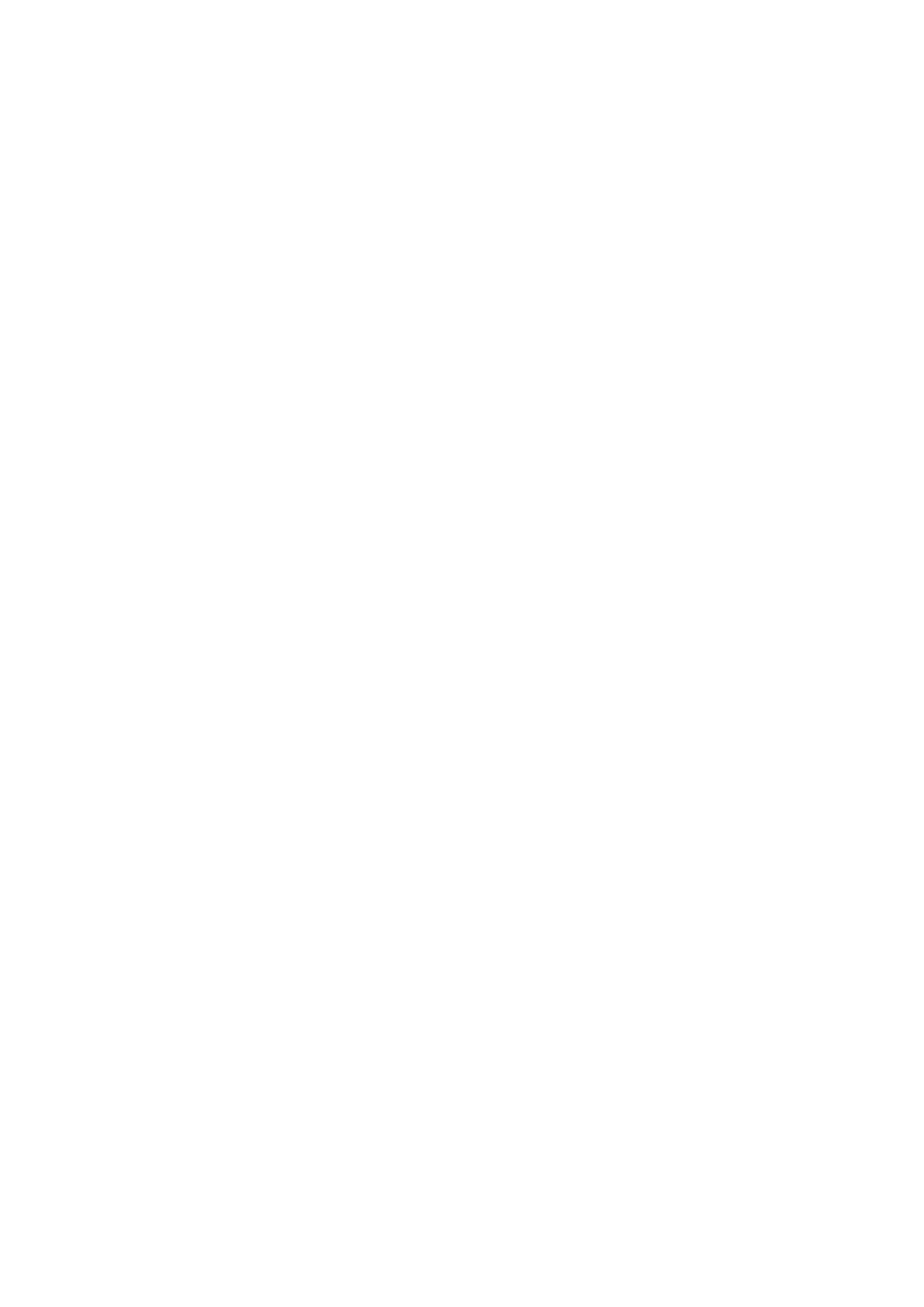# **Contents**

| 1. |                                                                            |                                                                   |  |
|----|----------------------------------------------------------------------------|-------------------------------------------------------------------|--|
|    | 1.1                                                                        |                                                                   |  |
|    |                                                                            |                                                                   |  |
|    |                                                                            | 1.1.2 The legal framework for payment and settlement systems  402 |  |
|    | 1.2                                                                        |                                                                   |  |
|    |                                                                            |                                                                   |  |
|    |                                                                            |                                                                   |  |
|    |                                                                            |                                                                   |  |
|    | 1.3                                                                        |                                                                   |  |
|    |                                                                            |                                                                   |  |
|    |                                                                            |                                                                   |  |
|    |                                                                            | 1.3.3 ISE Settlement and Custody Bank, Inc (Takasbank)  408       |  |
|    |                                                                            |                                                                   |  |
|    |                                                                            |                                                                   |  |
|    |                                                                            |                                                                   |  |
| 2. |                                                                            |                                                                   |  |
|    | 2.1                                                                        |                                                                   |  |
|    | 2.2                                                                        |                                                                   |  |
|    |                                                                            |                                                                   |  |
|    |                                                                            |                                                                   |  |
|    |                                                                            |                                                                   |  |
| 3. |                                                                            |                                                                   |  |
|    | 3.1                                                                        |                                                                   |  |
|    | 3.2                                                                        |                                                                   |  |
|    |                                                                            | 3.2.1 The real-time gross settlement system: TIC-RTGS 415         |  |
|    | 3.3                                                                        |                                                                   |  |
|    |                                                                            |                                                                   |  |
|    |                                                                            |                                                                   |  |
| 4. | Systems for post-trade processing, clearing and securities settlement  424 |                                                                   |  |
|    | 4.1                                                                        |                                                                   |  |
|    | 4.2                                                                        |                                                                   |  |
|    |                                                                            |                                                                   |  |
|    | 4.3                                                                        | Securities settlement systems (SSS) and clearing systems 426      |  |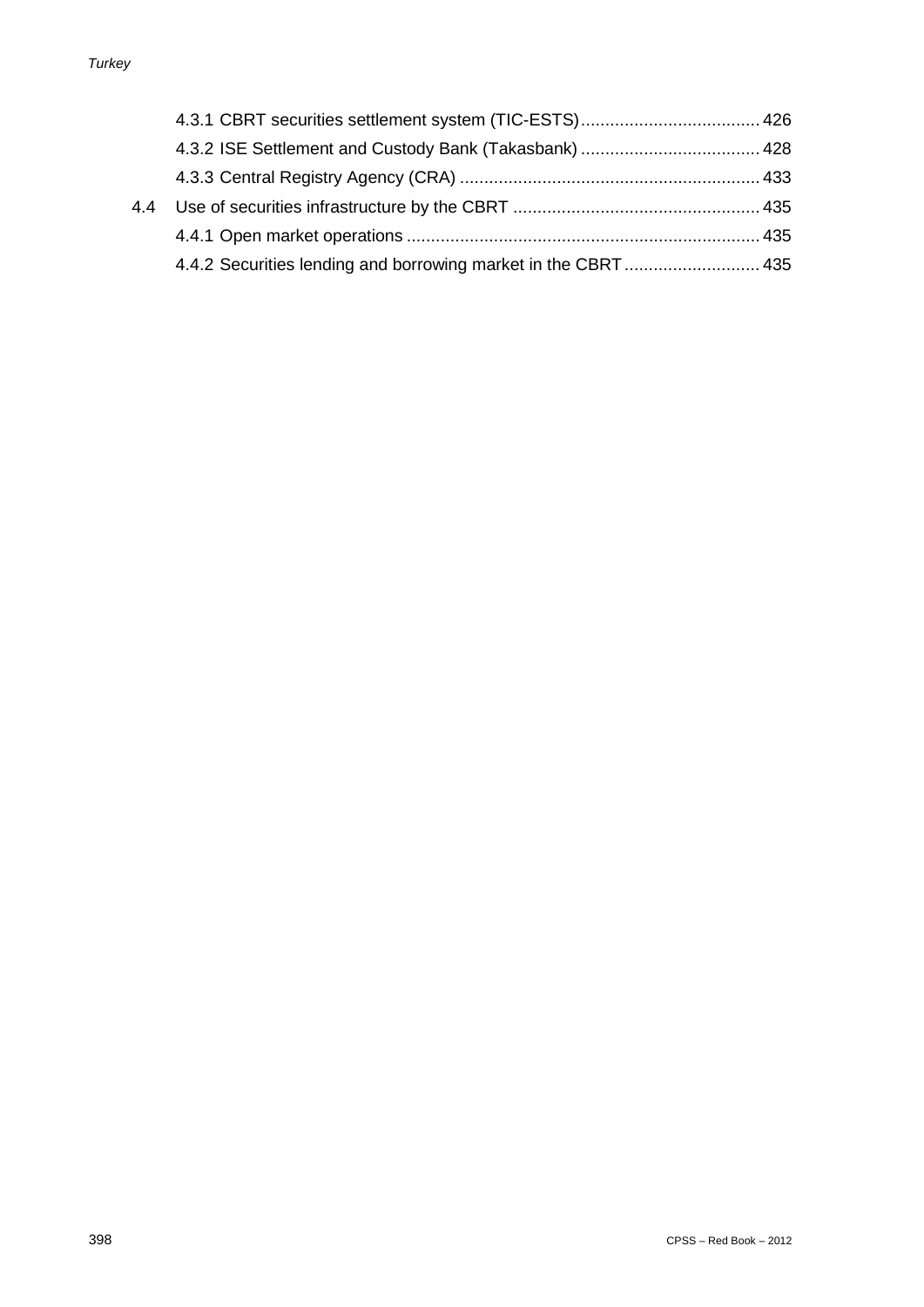# **List of abbreviations**

| <b>BAT</b>      | <b>Banks Association of Turkey</b>                                                          |
|-----------------|---------------------------------------------------------------------------------------------|
| <b>BKM</b>      | <b>Interbank Card Centre</b>                                                                |
| <b>BRSA</b>     | Banking Regulation and Supervision Agency                                                   |
| <b>BTOM</b>     | <b>Interbank Clearing Houses Centre</b>                                                     |
| <b>CBRT</b>     | Central Bank of the Republic of Turkey                                                      |
| <b>CMB</b>      | Capital Markets Board of Turkey                                                             |
| <b>CRA</b>      | <b>Central Registration Agency</b>                                                          |
| <b>CSD</b>      | central securities depository                                                               |
| <b>DDNs</b>     | Domestic Debt Notes (government bonds and treasury bills)                                   |
| <b>DVP</b>      | delivery versus payment                                                                     |
| <b>FOP</b>      | free of payment                                                                             |
| <b>ISE</b>      | <b>Istanbul Stock Exchange</b>                                                              |
| <b>KEOS</b>     | <b>Public Electronic Payment System</b>                                                     |
| <b>OPYS</b>     | Joint POS Management System                                                                 |
| <b>POS</b>      | point of sale                                                                               |
| <b>RC</b>       | relay computer (front-end processor for connecting to TIC-RTGS and<br>ESTS)                 |
| <b>SDIF</b>     | Savings Deposits Insurance Fund                                                             |
| <b>TCA</b>      | <b>Turkish Competition Authority</b>                                                        |
| <b>TCS</b>      | <b>Takasbank Clearing System</b>                                                            |
| <b>TETS</b>     | <b>Takasbank Electronic Transfer System</b>                                                 |
| <b>TIC-ESTS</b> | Turkish Interbank Clearing - Electronic Securities Transfer and<br><b>Settlement System</b> |
| <b>TIC-RTGS</b> | Turkish Interbank Clearing - Real-Time Gross Settlement System                              |
| <b>TKBB</b>     | Participation Banks Association of Turkey                                                   |
| <b>TRL</b>      | Turkish lira (national currency unit before 1 January 2005)                                 |
| <b>TRY</b>      | Turkish lira (national currency unit since 1 January 2005)                                  |
| <b>TurkDEX</b>  | <b>Turkish Derivatives Exchange</b>                                                         |
| Ykr             | kurus (sub-unit of the national currency, one 100th of the Turkish<br>lira)                 |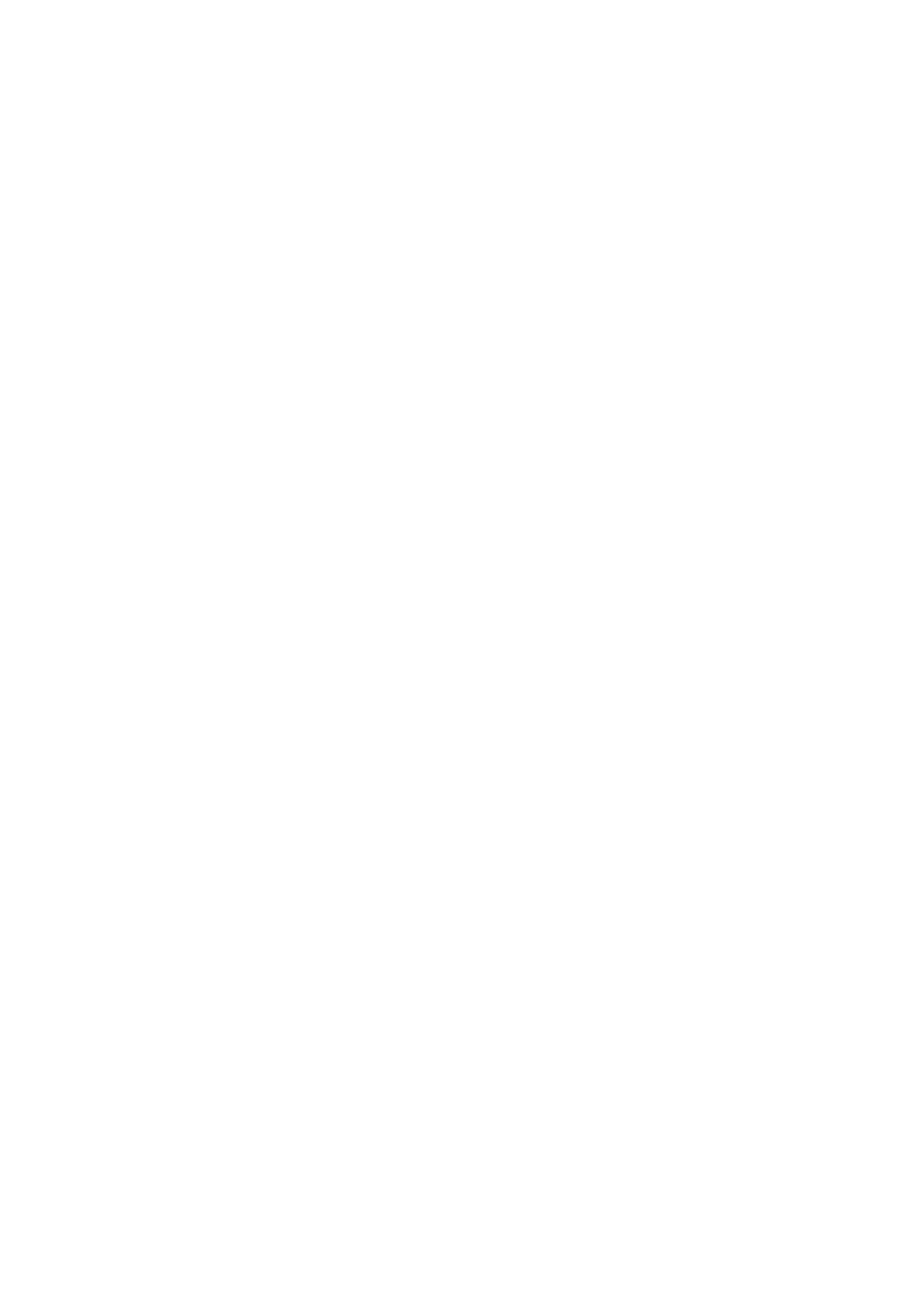# **Introduction**

Structural reforms implemented since the Turkish crisis<sup>1</sup> in 2001 and the political stability achieved after 2002 have brought about a significant improvement in fundamental indicators. The major steps towards ensuring macroeconomic and financial stability have included central bank independence, the shift to a floating exchange rate regime and the establishment of a robust supervisory framework to reinforce the soundness of the financial system. Turkey has not only managed to maintain both price and financial stability but it has also avoided a lengthy recession. Unlike many of its peers, the Turkish financial sector maintained its resilience throughout the recent global financial crisis<sup>2</sup> and required no capital support from the public sector.

The Turkish payment, clearing and settlement framework consists of various electronic systems that cover large-value payments, stock exchange payments, cheque clearing and credit card payments. The Turkish real-time gross settlement (TIC-RTGS) system is owned, operated, regulated and overseen by the Central Bank of the Republic of Turkey (CBRT). It settles interbank payments in Turkish liras and is integrated with the electronic securities transfer and settlement systems (TIC-ESTS). The issuance, real-time transfer and settlement in book-entry form of government bonds and treasury bills (DDNs) and other securities issued by governmental organisations are performed by the TIC-ESTS. Istanbul Stock Exchange (ISE) trades are settled and cleared by the ISE Settlement and Custody Bank (Takasbank).<sup>3</sup> Takasbank is also the central counterparty clearing house (CCP) for derivatives transactions traded at the Turkish Derivatives Exchange (TurkDEX). The Central Registration Agency (CRA) is the central securities depository for dematerialised capital market instruments trading on ISE markets. Within the retail payment sector, the Interbank Card Centre (BKM) and Interbank Clearing Houses Centre (BTOM) are the systemically important payment systems. BKM carries out interbank clearing and settlement of card payments, whereas the BTOM handles cheque clearing.

The CBRT has a strong interest in promoting safety and improving efficiency in payment systems as part of its overall concern with financial stability and has played a leading role in the modernisation of payment services. TIC-RTGS has become an efficient funds transfer system and hence an indispensable component of the financial system.

# **1. Institutional aspects**

# **1.1 The general institutional framework**

# *1.1.1 Regulatory institutions*

In Turkey, there are three major regulators with respect to payment systems, and securities clearing and settlement systems:

The CBRT is responsible for securing the objectives of price stability and financial system stability. It is also responsible for the operation, regulation and oversight of

 $1$  The 2001 financial crisis was caused mainly by an exchange rate crisis that later evolved into a banking crisis.

<sup>&</sup>lt;sup>2</sup> The new financial architecture is designed to protect financial and economic stability and bolster the economy against the type of external fluctuations seen in 2008–09.

 $3$  Takasbank is a non-deposit-taking sector-specific investment bank.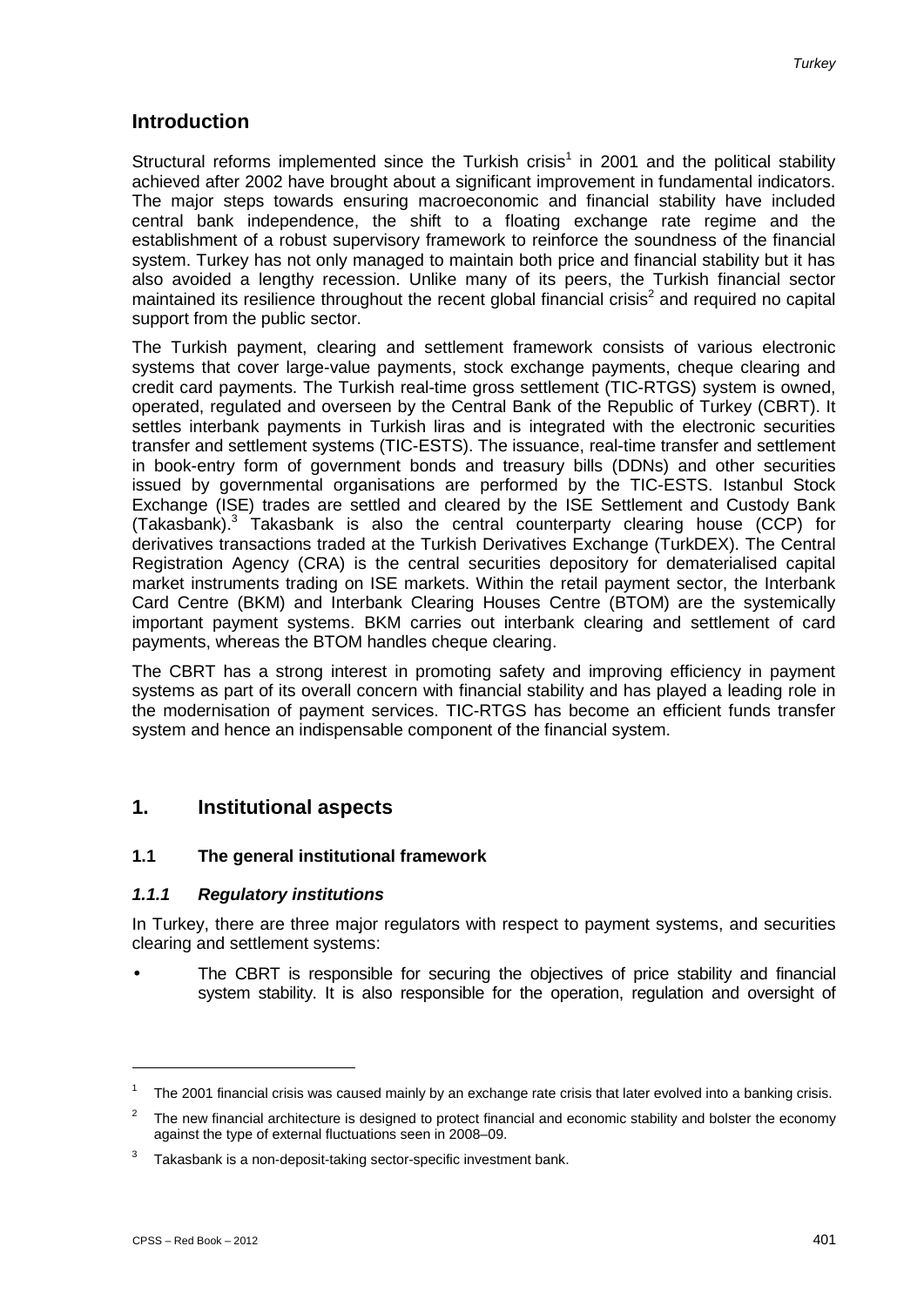payment systems in Turkey. The details of the CBRT's role are described in Section 1.2.

The Banking Regulation and Supervision Agency (BRSA), which was established under the Banks Law (Law No 4389 enacted in 1999; repealed by the Banking Law, Law No 5411 enacted in 2005), issues licences, and regulates and supervises all major financial institutions, including banks, financial holding companies, and leasing, factoring and consumer finance companies. The BRSA also ensures that independent external auditing firms and rating agencies offering services to financial institutions act in accordance with the principles and methods they set up.

The BRSA aims to safeguard the rights and benefits of depositors and to create the proper environment in which banks can operate with market discipline in a healthy, efficient and globally competitive manner, thus contributing to the achievement of long-run economic growth and national stability.

The Capital Markets Board of Turkey (CMB) is the regulatory and supervisory authority in charge of securities markets in Turkey. Authorised by the Capital Markets Law (Law No 2499 enacted in 1981), the CMB is responsible for regulating and supervising securities markets and institutions, determining the operational principles of capital markets, and protecting the rights and interests of investors.

In this framework, the CMB regulates and supervises corporations offering securities to the public, securities market intermediaries, securities investment funds (mutual funds), investment companies (including real estate investment companies and venture capital investment companies), independent external auditing firms offering services to capital market institutions, stock exchanges and secondary markets in general, precious metal exchanges and derivatives exchanges, and other related institutions operating on the capital markets, such as ratings agencies, as well as clearing and depository institutions.

The regulation of capital market instruments, including futures and options, also falls under the CMB's regulatory scope. In this framework, it also assumes responsibility for introducing and developing new instruments.

Based on the overall objectives of ensuring the fair and orderly functioning of the markets and protecting the rights of investors, the major goal of the CMB is to take any necessary measures to foster the development of capital markets, hence contributing to the efficient allocation of financial resources while ensuring investor protection.

#### *1.1.2 The legal framework for payment and settlement systems*

Although there are no laws dealing specifically with payment and settlement systems, a number of laws and secondary legislation have a bearing on payment-related activities and institutions:

- The Law on the Central Bank of the Republic of Turkey (CBRT Law) (Law No 1211 enacted in 1970; last amended by Law No 6111 enacted in 2011) regulates the operations of the CBRT, whose major functions and responsibilities derive from this law – inter alia the exclusive right to issue banknotes in Turkey. The law authorises the CBRT to establish payment, securities transfer and settlement systems, to enact regulations to ensure the uninterrupted operation and oversight of existing or future systems, and to determine the methods and instruments, including the electronic environment for payments.
- The Banking Law (Law No 5411 enacted in 2005; last amended by Law No 6111 enacted in 2011) regulates the business activities of all banks in Turkey, namely deposit banks, participation banks and development and investment banks, and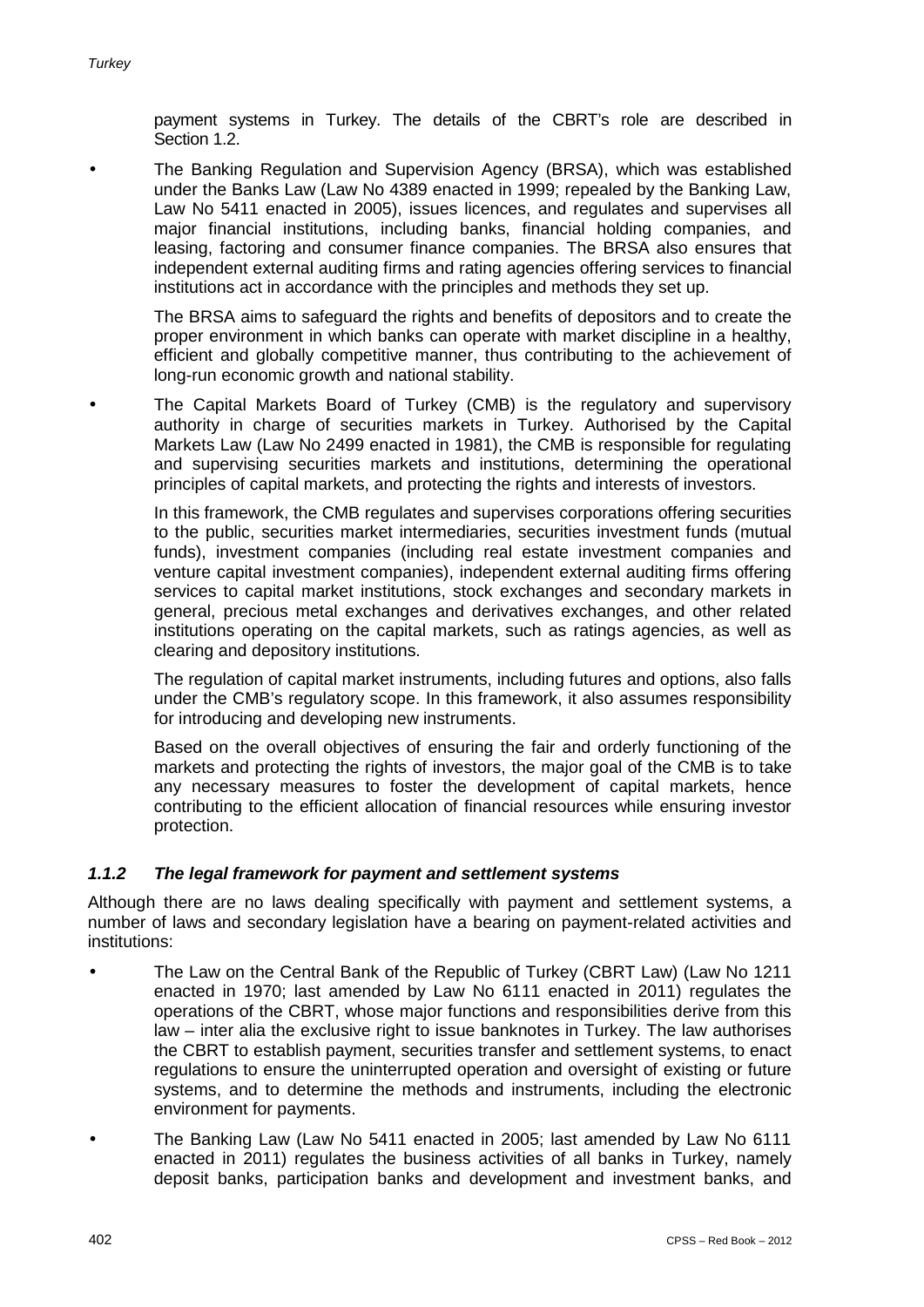Turkish branches of foreign institutions. The law lays down rules and procedures governing the incorporation, management, transactions, transfer, merger, liquidation and supervision of banks, acceptance of deposits and participation funds, in order to protect the rights and interests of depositors. Its purpose is also to ensure the efficient functioning of the credit system by giving due consideration to confidence and stability in financial markets. All activities of financial holding companies, the Banks Association of Turkey (BAT), the Participation Banks Association of Turkey (TKBB), the Banking Regulation and Supervision Agency (BRSA) and the Savings Deposits Insurance Fund (SDIF) are also governed by the provisions of this law.

- Article 79 of the Banking Law makes it obligatory for all deposit, development and investment banks subject to this law to become a member of the BAT, and for all participation banks to become a member of the TKBB, within one month of receipt of their operating licence.
- The Capital Markets Law (Law No 2499 enacted in 1981; last amended by Law No 6111 enacted in 2011) regulates and controls the secure, transparent and stable functioning of the capital markets and protects the rights and interests of investors, for the purpose of ensuring efficient and widespread participation by the public in the development of the economy through investment of savings in the securities market. Capital market instruments and their public offering and sale, exchange markets and other markets organised pursuant to the law, capital market activities, capital market institutions and the CMB are subject to the provisions of the law. The law focuses on shares offered to the public and does not apply to the issuance of shares not offered to the public by joint stock corporations that are not publicly held.
- The Cheque Law (Law No 5941 enacted in 2009) governs all aspects of payment by cheque and provides the framework for issuance, acceptance and payment of cheques. Article 8 governs the establishment and functioning of the interbank clearing houses. Under the CBRT Law, the CBRT is responsible for their oversight and supervision. The rules and procedures of the BTOM are governed according to the regulations issued by the CBRT.
- The Bank Cards and Credit Cards Law (Law No 5464 enacted in 2006; last amended by Law No 6111 enacted in 2011) aims to ensure the efficient functioning of card-based payment systems by establishing rules and procedures governing the issuance, usage and clearing of bank and credit cards. The law also governs the issuance and revocation of operating licences, the obligations of card issuers, and the penalties and obligations of card bearers.
- The Public Finance and Debt Management Law (Law No 4749 enacted in 2002; last amended by Law No 6001 enacted in 2010) establishes rules and procedures for domestic and foreign public debt management. Article 6 paragraph 4 of the law authorises the Undersecretariat of the Treasury and the CBRT to regulate the issuance of government bonds and treasury bills in book-entry form. All securities transfers under this law are registered with the Electronic Securities Transfer and Settlement System (TIC-ESTS), which is the securities settlement system of the CBRT. The final settlement of the related payments is provided by the national realtime gross settlement system (TIC-RTGS).
- The Turkish Commercial Code (Law No 6102 enacted in 2011) defines in Articles l. 645–849 the form and usage of negotiable instruments, namely promissory notes, bills and cheques, which are used widely for commercial payments.
- The rules and procedures governing participation in TIC-RTGS and TIC-ESTS are l, governed by a special agreement between the CBRT and participating banks. The banks sign a participation contract with the CBRT agreeing to comply with the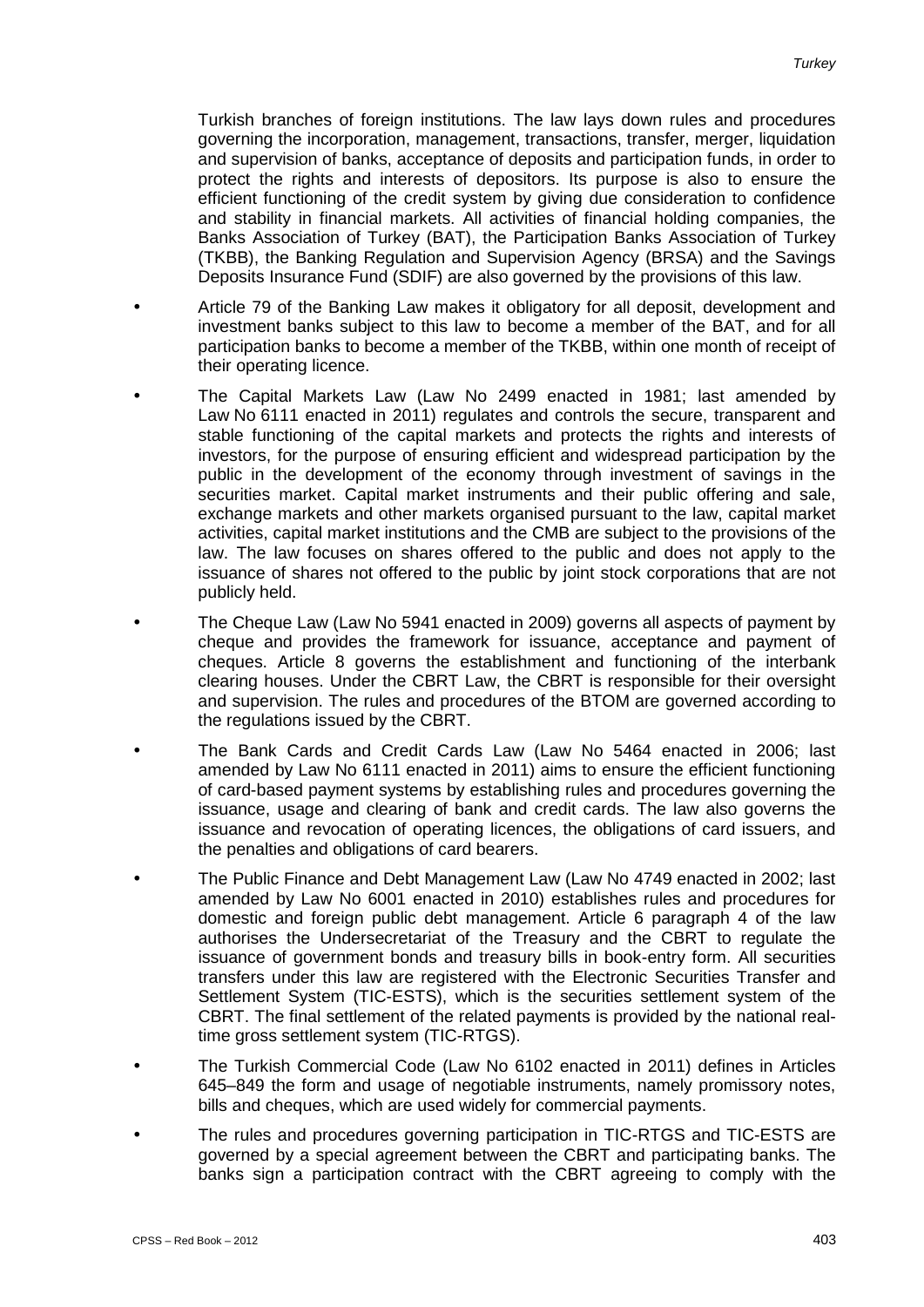provisions of the TIC-RTGS and the Operational Rules of the ESTS. These rules define the relationship between the CBRT and the participating banks and between the participants concerning the services provided by TIC-RTGS and TIC-ESTS. In particular, they specify the roles of the various parties involved in the system. The operational procedures, rights, obligations and a clause stipulating arbitration as a means of dispute resolution are also governed by these rules.

# **1.2 The role of the CBRT**

The CBRT was established in 1930 under the Central Bank Law (Law No 1715). In 1970, the *Law on the Central Bank of the Republic of Turkey (CBRT Law)* (Law No 1211) was enacted and considerable amendments were introduced in 2001.

Ensuring the smooth functioning of the payment, clearing and settlement systems is among the CBRT's fundamental duties as set out by the 2001 amendments. The CBRT is also involved in the payment, clearing and settlement systems in many different ways.

# *1.2.1 Payment systems oversight*

According to the CBRT Law, the CBRT is responsible for the oversight of payment systems in Turkey. The law stipulates the fundamental duties and powers of the central bank, including:

"… to regulate the volume and circulation of the Turkish lira, to establish payment, securities transfer and settlement systems, to enact regulations to ensure the uninterrupted operation and oversight of the existing or future systems, and to determine the methods and instruments, including the electronic environment for payments."4

The CBRT has disclosed its major objectives and policies concerning payment systems to the public both on its website and in its publications.<sup>5</sup> As an oversight authority, the CBRT's primary focus is on systemic risk, and its oversight function is concentrated on the TIC-RTGS and BTOM (see Sections 3.2.1 and 3.3.2).

The CBRT conducts its oversight of the BTOM, which is a systemically important payment system, by monitoring, assessing, and fostering change.

With respect to TIC-RTGS, the CBRT uses various instruments in the performance of its oversight function: issuance of regulations, moral suasion vis-à-vis the participants, direct provision of payment services (as the owner and operator of the system) and application of sanctions (as described in the TIC-RTGS and ESTS Operational Rules).

In line with the development of the payment system oversight concept, the CBRT has recently made efforts to restructure and formalise its payment system oversight role.

#### *1.2.2 Provision of payment and settlement services*

The CBRT is the owner, operator and overseer of TIC-RTGS, the real-time gross settlement system which works in an integrated manner with the electronic securities transfer and settlement system, TIC-ESTS. Stock exchange payments, cheque clearing and credit card

<sup>&</sup>lt;sup>4</sup> The CBRT Law permits the CBRT to determine the appropriate tools and procedures for payments, to continuously monitor system compliance with the Core Principles for Systemically Important Payment Systems (Core Principles for SIPS) in order to prevent the systemic risks that can arise from payment systems, to monitor developments that can affect the effectiveness and reliability of the systems and to coordinate its work with other supervisory authorities and system participants.

<sup>5</sup> www.tcmb.gov.tr.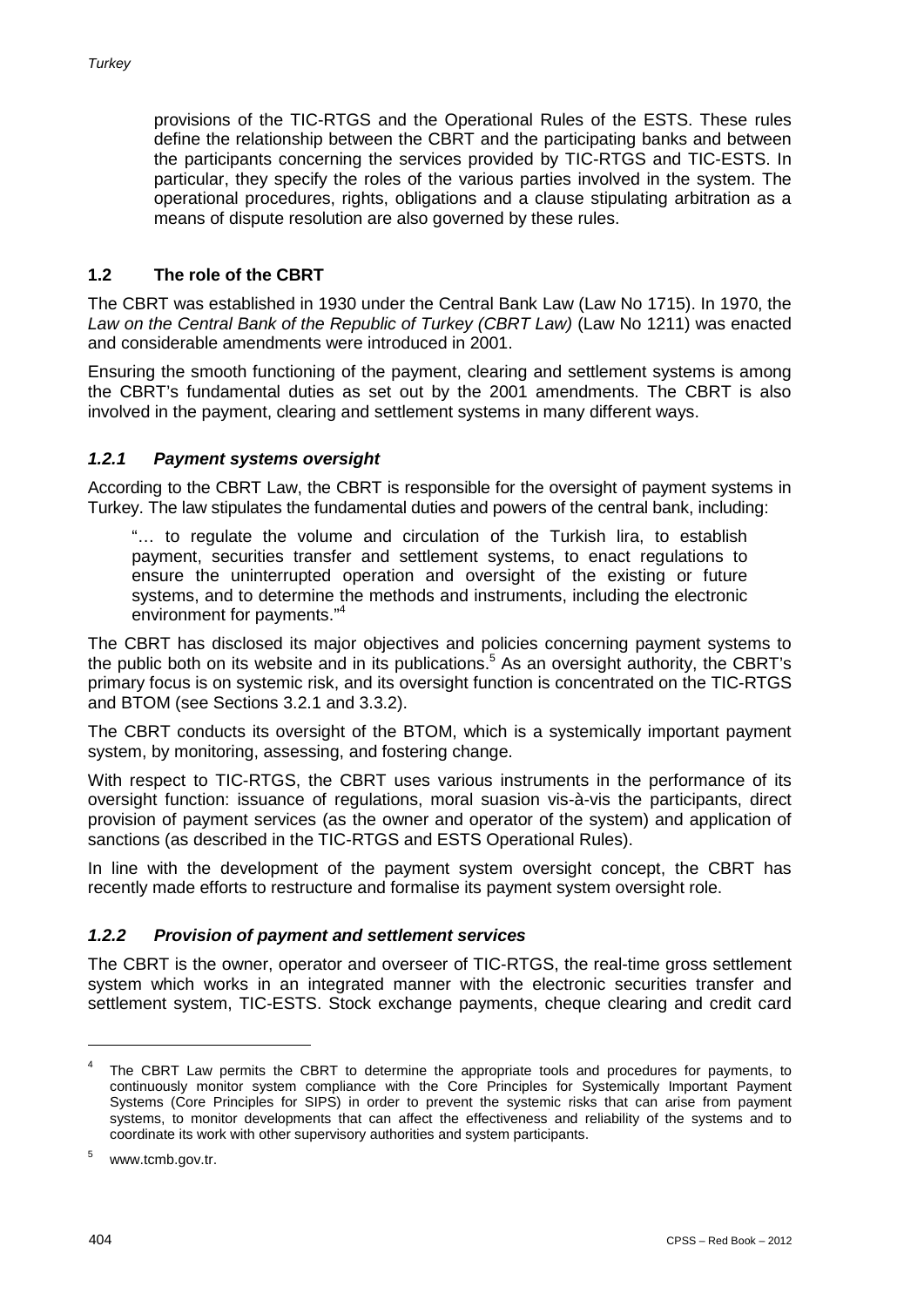payments as well as other large-value interbank payments are settled in TIC-RTGS. All payments in the BTOM and BKM are settled in the settlement accounts at the CBRT.

Takasbank has giro and TIC-RTGS accounts at the CBRT. Payments in connection with securities transactions between Takasbank members are settled net in the Takasbank accounts. The banks' net claims are directly transferred from their Takasbank giro account to their TIC-RTGS account.

Accounts do not bear interest, and are used for funds transfers between the account holders, including settlement of obligations arising from interbank clearing systems. Banks hold giro accounts, reserve requirement accounts and TIC-RTGS accounts. Giro accounts are used mainly for cash withdrawal. The funds maintained in giro accounts are usually a small portion of the total bank funds deposited with the CBRT. A separate account, the TIC-RTGS account, is used for payments routed through TIC-RTGS. Although banks' reserve requirement accounts are separate from their settlement accounts, the balance of the former is transferred to the latter at the beginning of each day for settlement purposes.

In addition to the services mentioned above, the Treasury, exchange offices, public entities (state-owned economic enterprises and ministries) and international organisations (IMF, World Bank, Asian Development Bank) hold accounts with the CBRT.

#### *1.2.2.1 The central bank's provision of (standing and emergency) credit and liquidity facilities*

In order to meet temporary liquidity shortages and hence to mitigate liquidity risk in TIC-RTGS, the CBRT provides banks with an intraday liquidity facility between 09:00 and 15:00 (since July 1999) and a late liquidity window facility between 16:00 and 17:00 (since July 2002), both of which are fully collateralised.

Further, subparagraph (c) of paragraph (I) of Article 40 of the CBRT Law authorises the CBRT to extend credits to banks that are the subject of uncertainty and lack of confidence in the event of accelerated withdrawals and uncertainty and lack of confidence in the banking system, in the amount necessary to cover the withdrawal of funds, the conditions of which shall be determined by the Bank. Within this framework, the CBRT provides fully collateralised liquidity support credit (emergency credit) to banks that are illiquid but solvent and are experiencing uncertainty and concerns regarding soundness, in the case of increased concerns about the safety and soundness of the banking system and an accelerated run on deposits.

Taking into consideration the provision of these facilities to financial market infrastructures, only the banking-licensed ISE Settlement and Custody Bank (Takasbank) can obtain these facilities within their borrowing limits as determined by the CBRT.<sup>6</sup>

#### *1.2.2.2 The role of the CBRT as banker for the government*

According to a provision in subparagraph (a) of paragraph (III) of Article 4 of the CBRT Law, the CBRT is the government's financial and economic advisor, fiscal agent and treasurer. In this respect, the CBRT has the following duties:

- Acts as financial and economic consultative body of the government.
- Acts as fiscal agent for the government in the international financial and economic relations of the state.

<sup>6</sup> According to a provision of the interbank money market implementation rules, the CBRT has established certain borrowing limits for each bank in the interbank money market operating in the CBRT. As it has a banking licence and participates in TIC-RTGS, Takasbank has a set limit, determined by the CBRT, on its use of interbank money market facilities.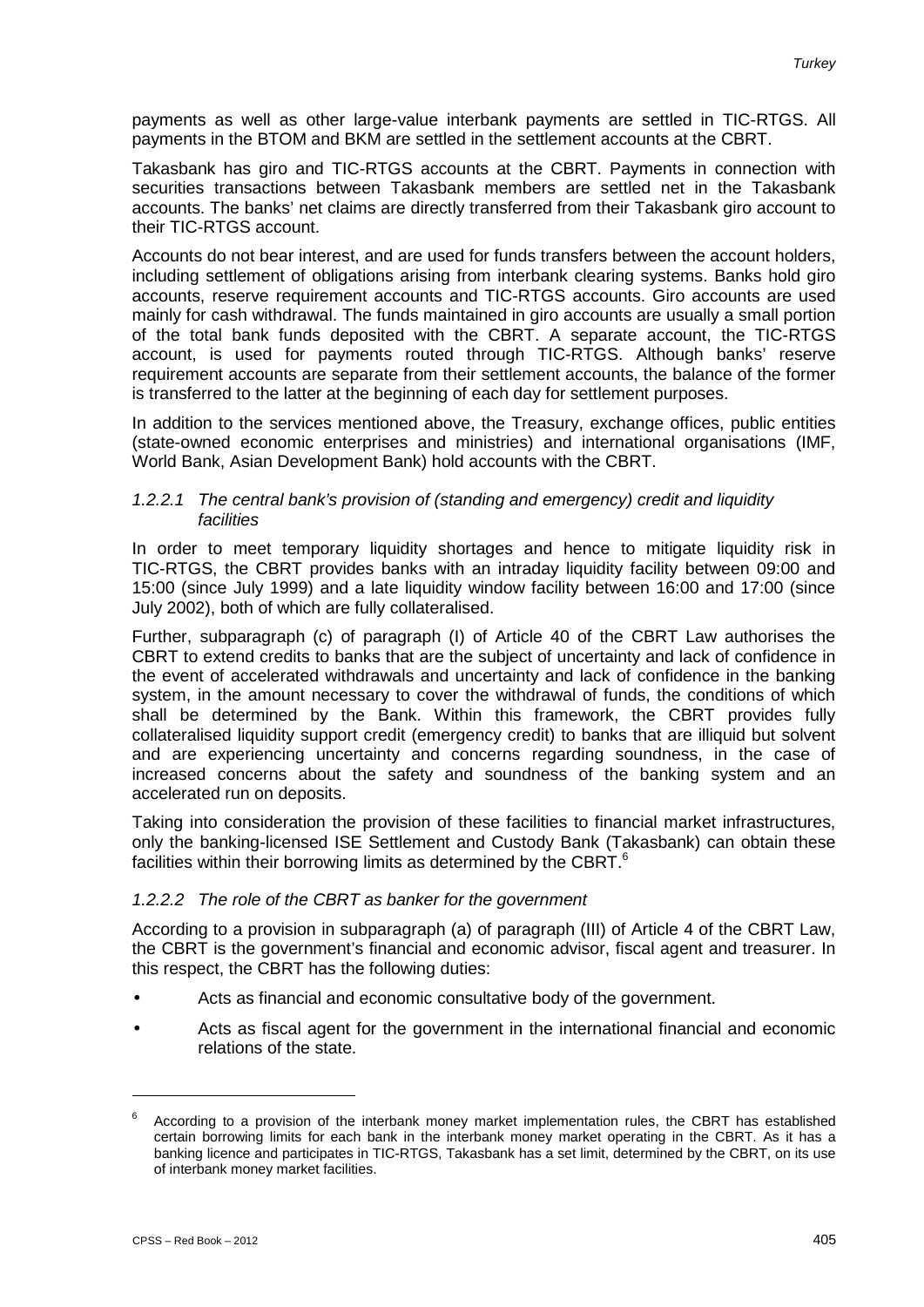- Carries out the financial servicing of all types of domestic borrowing notes in the primary market on behalf of the Treasury.
- Executes collections and disbursements of the state and all Treasury operations both within the country and abroad, as well as domestic and foreign money transfers and remittances of all types.

# *1.2.3 Cooperation with other institutions*

Cooperation between the CBRT and other authorities is based on mutual understanding. For example, the CBRT has cooperated with the CMB on the project for safekeeping of customer securities under the customer's name in the Central Registry Agency (see Sections 1.3.4 and 4.3.3).

In order to perform public payments in a more efficient and effective manner and promote better cash planning and management, the CBRT has cooperated closely with the Ministry of Finance and the Undersecretariat of the Treasury on the public electronic payment system project (KEOS) for improved public payments processing. This cooperation has continued through the implementation of KEOS all over Turkey.

According to the CBRT Law, the CBRT is entitled to receive financial information from all financial institutions, including the BRSA. Moreover, in August 2000, the CBRT, the Undersecretariat of the Treasury and the BRSA signed a memorandum of understanding on information-sharing in the financial sector.

# **1.3 The role of other private and public sector bodies**

# *1.3.1 Financial intermediaries*

As of December 2010, the financial sector in Turkey comprised 49 banks, 35 financial leasing companies, 76 factoring companies, 11 consumer finance companies, six asset management companies, 57 insurance companies, of which 14 were individual pension companies (140 pension funds), along with 485 mutual funds, 103 intermediary institutions, 31 securities investment trusts, 18 real estate investment trusts, two venture capital trusts and 28 portfolio management companies.

#### *1.3.1.1 Financial intermediaries providing payment services*

#### *1.3.1.1.1 Banks*

Banks in Turkey are established as joint stock companies and are subject to the provisions of the Banking Law. In line with the criteria set forth in this law, a bank established abroad may also operate in Turkey by opening a branch. There is no distinction between foreign and Turkish banks in terms of the regulatory and supervisory framework.

Banks in Turkey are grouped into deposit banks, investment and development banks, and participation banks.<sup>7</sup> Most banks have largely computerised their operations. Internet banking services are offered by all commercial banks.<sup>8</sup>

As of December 2010, there were 32 deposit banks (three public, 11 private, one SDIF-controlled bank and 17 foreign banks), 13 development and investment banks (three public, six private and four foreign banks), and four participation banks. The total number of branches of all banks, including participation banks, was 10,072 and the total number of personnel was 191,207 as of December 2010.

These services include a variety of technology-intensive applications such as online credit transfers, online investment accounts, and trading of government bonds, mutual funds and equities. Many banks offer customers a real-time funds transfer service through TIC-RTGS.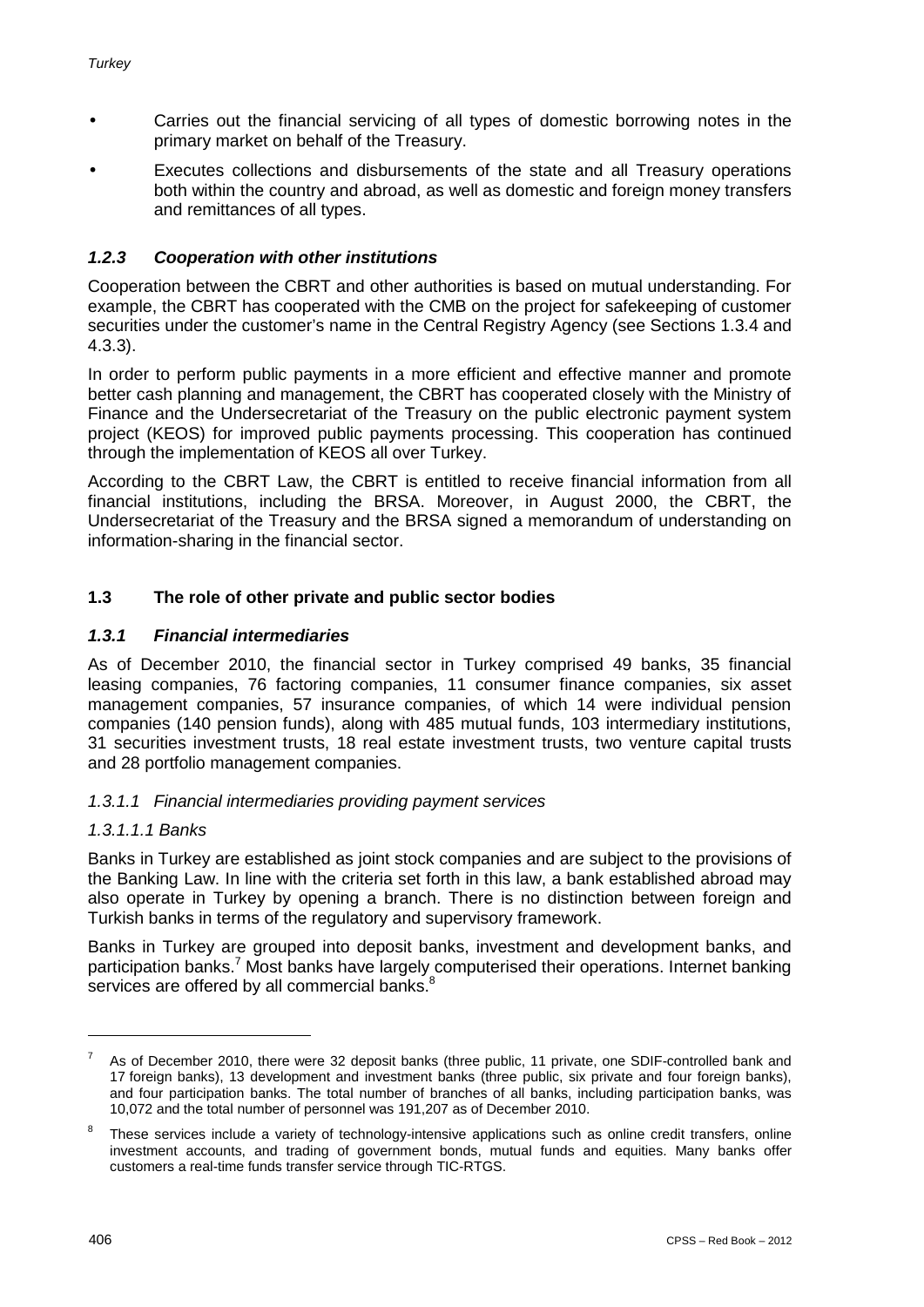All types of deposit banks – private, public or foreign – perform traditional banking operations such as deposit-taking, payment services, foreign exchange operations and marketing of securities and other financial products. However, deposit banks are not allowed to provide financial leasing activities. Deposit banks, with a nationwide branch network, provide most of the payment services. Sight deposits are mostly used for funds transfers. Banks offer cheque and card facilities for account holders. Deposit banks are members of the national RTGS system, TIC-RTGS and interbank clearing houses (BTOM).

The development and investment banks carry out all banking operations apart from taking deposits. They provide investment advisory services and consultancy on transfer and merger issues, financial restructuring and efficient management practices in commercial enterprises. They also grant credits from their own funds and other funds under their management and they offer cheque accounts and participate in the BTOM clearing.

Participation banks operate pursuant to the Banking Law No 5411. Similar to deposit banks, they can collect deposits in Turkish liras (TRY) and foreign currency. However, they operate on profit- and loss-sharing principles in raising funds. In allocating funds they operate on a trade (murabaha<sup>9</sup>), leasing and profit-loss partnership basis. In other words, they neither pay interest on deposits nor demand it from customers they lend to.

Participation banks provide payment services and cheque and card facilities, and participate in clearing and settlement in the same way as other banks. In contrast to deposit banks, participation banks are allowed to engage in leasing activities along with development and investment banks. Currently, there are four participation banks in Turkey and their share in the total financial system is around 5%.

#### *1.3.1.1.2 The Post Office*

The Post Office (the General Directorate of Posts, which in terms of organisation is structured under the Ministry of Transportation) plays a significant role in providing payment and remittance services to customers all over Turkey. At the end of 2010, there were 3,732 Post Office branches that handled remittances. The Post Office offers cheque accounts and money order services. The money order facility can be used for remitting money all over the country and beneficiaries are not required to have an account with the Post Office.<sup>10</sup> In addition to these services, Post Office branches can issue domestic traveller's cheques, change foreign currency and receive postal money orders from abroad.

#### *1.3.2 Istanbul Stock Exchange (ISE)*

The ISE, which started operations in 1986, is the only securities exchange in Turkey. It is a public institution regulated by the CMB. Government bonds, treasury bills, CBRT liquidity bills, capital market instruments, share income certificates and international securities are traded on the ISE.

The bonds and bills market is the only organised, fully automated market for both outright purchases and sales and repurchase/reverse repurchase transactions with fixed income securities. The purpose is to provide an environment for the secondary market trading of debt securities comprising government bonds, treasury bills, corporate bonds and bonds issued by the Privatisation Administration and central bank liquidity bills. Treasury bills and

<sup>&</sup>lt;sup>9</sup> Murabaha is a contract sale between the bank and its client for the sale of goods at a price which includes a profit margin agreed by both parties. As a financing technique, it involves the purchase of goods by the bank as requested by its client. The goods are sold to the client with a mark-up. Repayment, usually in instalments, is specified in the contract (for further details, see http://www.tkbb.org.tr/en).

<sup>&</sup>lt;sup>10</sup> In 2010, 37.3 million domestic money orders worth TRY 51.1 billion were processed by the Post Office.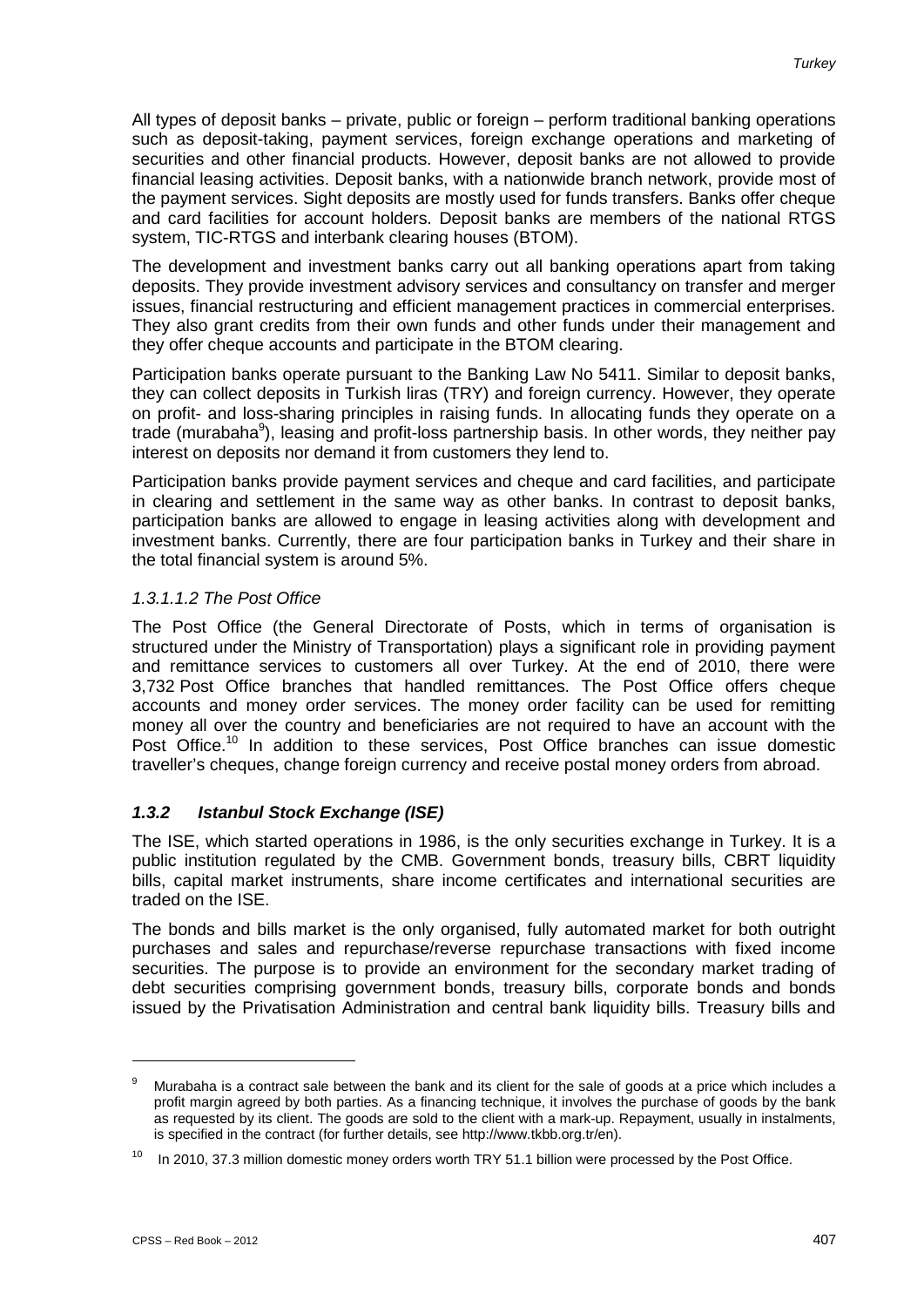government bonds are the most actively traded instruments. The bonds and bills market was established in June 1991, while repurchase/reverse repurchase transactions began in February 1993.

# *1.3.3 ISE Settlement and Custody Bank, Inc (Takasbank)*

Takasbank clears and settles ISE trades and acts as the clearing house for the Turkish Derivatives Exchange (TurkDEX). It is also the official custodian for investment and private pension funds and the national numbering agency for securities issued in Turkey.<sup>11</sup>

Takasbank was originally set up in 1988 as a department of the ISE, with responsibility for settlement and custody. In 1991 it became an independent organisation and in 1996 it was converted into a bank. As a specialised sector-specific non-deposit-taking investment bank, Takasbank provides ISE members with both cash and non-cash credit mechanisms that support settlement completion. Accordingly, Takasbank operates both a securities lending market and a money market as well as providing cash credit to capital market participants.

Takasbank's banking services are regulated by the BRSA and the CBRT, and its clearing and settlement functions by the CMB and ISE.

Takasbank settles securities trades in all ISE markets. The ISE clears and settles ISE trades using multilateral netting. Net obligations are legally binding, but Takasbank does not guarantee settlement. As a result of the DVP principle applied, its members do not take delivery of their receivables unless they fulfil their obligations. In case of partial fulfilment of the obligation, a proportional payment or a transfer from the receivable due is made to the member.

Takasbank also provides custody services for private pension fund participation certificates. It also carries out custody, settlement and other related operations for pension fund transactions in capital markets.

Takasbank has a correspondent relationship with Euroclear Bank. In this capacity and through its SWIFT membership, as well as via nostro accounts held with Euroclear Bank, Takasbank provides international settlement and custody services for foreign securities such as eurobonds, foreign bonds, depository receipts and warrants. As of the end of 2010, some 83 institutions receive international securities correspondent services from Takasbank.

# *1.3.4 Central Registry Agency*

The Central Registry Agency (CRA) is the central securities depository for dematerialised capital market instruments in Turkey. The CRA is a private company established in 2001 as a legal entity under the provisions of the Capital Markets Law and is regulated by the CMB. The CRA keeps electronic records on issuers, intermediary institutions and owners of rights. The CMB determines which capital market instruments the CRA issues in its electronic bookkeeping system on a beneficial owner basis. The rights affixed to those securities are also determined by the CMB. The Central Dematerialised System was put into operation in November 2005. The CRA took over central securities depository functions for equities on completion of the dematerialisation system. All equities are registered as dematerialised shares in the Central Dematerialised System. Clients' safekeeping accounts were transferred from Takasbank to the CRA and book-entry records were automatically registered by the CRA in line with the dematerialisation process and recorded at the beneficial owner level. Takasbank currently has a 65% stake in the share capital of the CRA. Takasbank will

 $\overline{a}$ 

<sup>&</sup>lt;sup>11</sup> Takasbank is the national numbering agency authorised by the CMB to allocate ISIN and CFI codes to securities and other financial instruments issued in Turkey.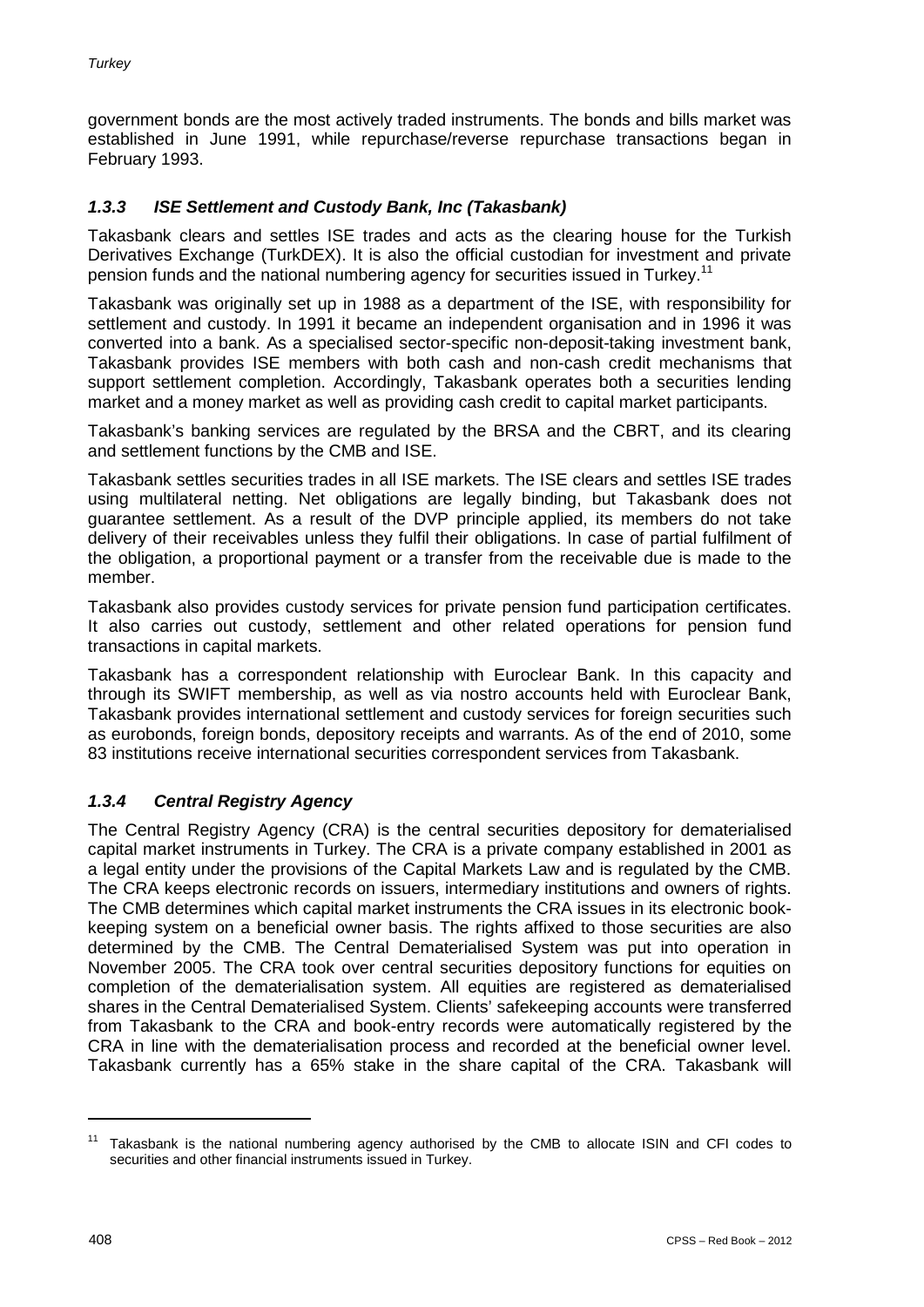maintain its functions as the clearing and settlement institution for the ISE, providing the omnibus account with the CRA for securities settlement purposes. As the CRA and Takasbank systems will be interlinked in real time, securities for which transfer orders are entered in the system will be instantaneously reflected in the CRA. Real-time gross DVP member-to-member<sup>12</sup> settlement will continue to be executed via Takasbank.

# *1.3.5 Banks Association of Turkey*

The Banks Association of Turkey (BAT) was founded in 1958 under Article 57 of the Banks Law (Law No 7129 enacted in 1958). Its duties and powers have been revised in the new Banking Law (Law No 5411 enacted in 2005). The BAT is a legal entity with the status of a public institution, and it is the representative body for all banks operating in Turkey with the exception of the participation banks (see Section 1.3.1.1.1).

All deposit, investment and development banks operating in Turkey are legally obliged to become members of the BAT. Each bank is represented in the Association by its chairperson, managing director or general manager.

The BAT is responsible for:

- ensuring the development of the banking profession;
- ensuring that banks function in a prudent and well disciplined manner as required by the BAT itself and the banking profession in order to meet the needs of the national economy;
- adopting and implementing all measures necessary for the prevention of unfair competition among banks;
- determining the principles and conditions to be respected by banks, based on  $\overline{a}$ approval by the BRSA; and
- ensuring cooperation among banks for joint projects, in collaboration with the BRSA.

The BAT monitors implementation of the decisions taken pursuant to the applicable legislation and measures required by the BRSA. The organisational structure of the Association consists of the General Assembly, the Board of Directors, the Secretariat General and the Auditors. The BAT carries out its activities through several structural and functional groups.

# *1.3.6 Participation Banks Association of Turkey*

The Participation Banks Association of Turkey (TKBB) was founded in 2005 under Articles 79–81 of the Banking Law (Law No 5411). The TKBB is an institutional association, similar to the BAT, and its members are participation banks (see Section 1.3.1.1.1). The status of the TKBB was defined by the Participation Banks Association Decree of the Council of Ministers (No 2006/10018). The Association comprises the General Assembly, the Board of Directors, Auditors and the Secreteriat General.

The main objective of the Association is to defend the rights and interests of participation banks within the framework of the free market economy and full competition principles and banking system regulations; to carry out studies and research for the enhancement and

 $12$  Takasbank manages the DVP system. There are two different DVP settlement mechanisms. One is nearsimultaneous net settlement (for all on-exchange transactions) and the other is gross settlement (for broker-tocustodian transactions after netting). All DVP settlements are executed on netted transactions.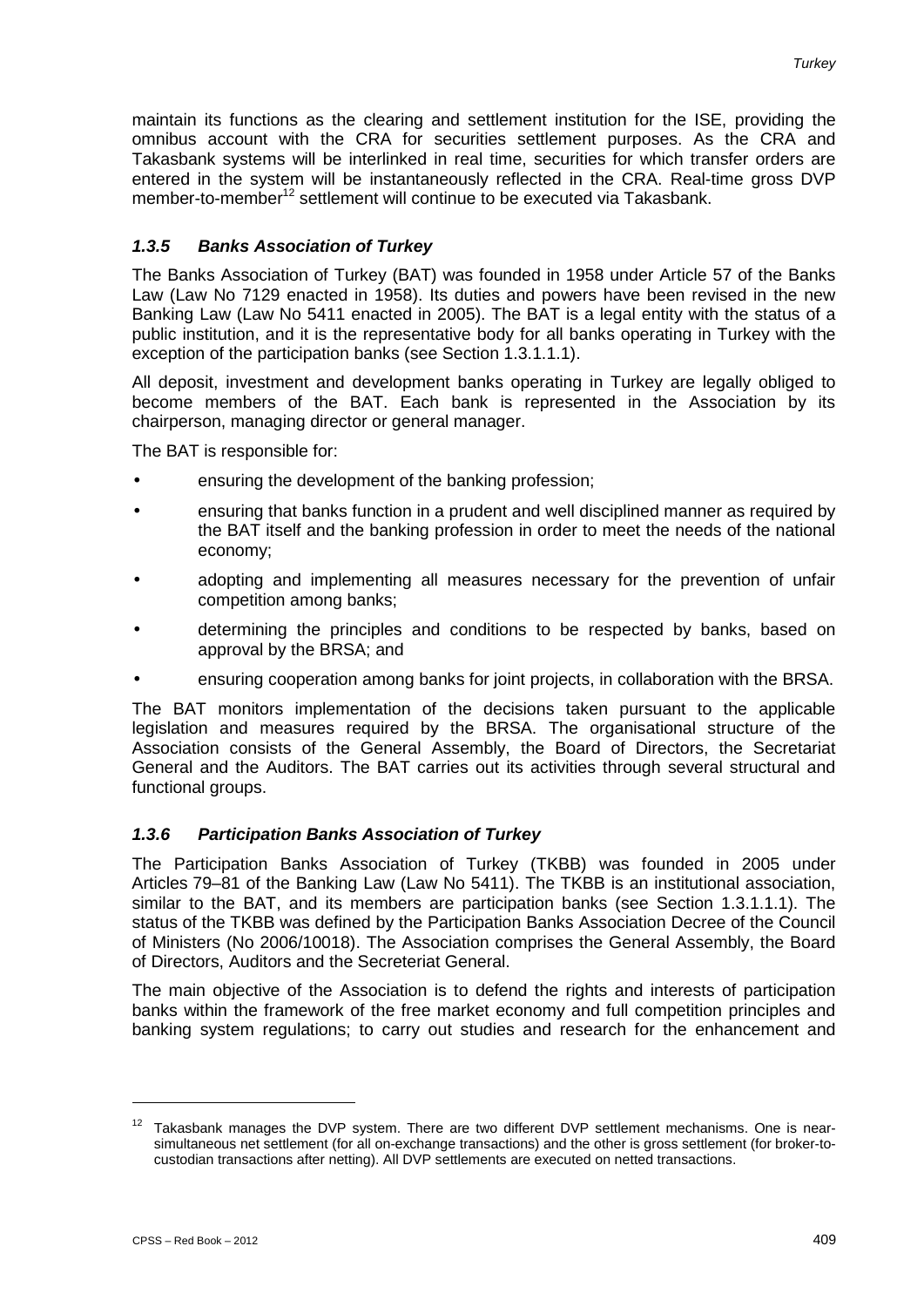healthy functioning of the banking system; and to promote legislation that maintains a competitive marketplace while avoiding unfair competition.

# **2. Payment media used by non-banks**

# **2.1 Cash payments**

Cash is the dominant retail payment medium in Turkey, although in recent years there has been a growing tendency to use alternative payment methods No exact figures are available for cash payments. As of March 2011, total banknotes and coins in circulation amounted to TRY 52.1 billion. The share of cash in M1 (51.2% in 2011) illustrates the dominance of cash payments in Turkey. Cash withdrawals are made mainly from bank branches or cash dispensers. Banks encourage the use of ATMs for cash withdrawals, and their usage is increasing.

The use of cash to pay wages, salaries and pensions is declining as credit transfers account for an increasing proportion of such payments.

The CBRT is the sole issuing authority for banknotes with the status of legal tender. As of 1 January 2005, six zeros were removed from the Turkish lira (TRL) and the currency was renamed the new Turkish lira  $(TRY)$ .<sup>13</sup> The sub-unit, which is one 100th of a Turkish lira, is called the kurus (Ykr). Banknotes are issued in denominations of TRY 5, 10, 20, 50, 100 and 200. The TRY 50 note has the largest share of the currency in circulation.

Coins are issued by the Undersecretariat of the Treasury in six denominations: one, five, 10, 25 and 50 kurus (Ykr) and one Turkish lira.

TRL banknotes and coins were withdrawn from circulation at the beginning of 2006. However, as of 1 January 2006, they became convertible into TRY at the CBRT and T.C. Ziraat Bank, which is the biggest public bank, for a period of 10 years for banknotes and one year for coins.

#### **2.2 Non-cash payments**

#### *2.2.1 Non-cash payment instruments*

#### *2.2.1.1 Cheques*

The Turkish Commercial Code and the Cheque Law govern all aspects of cheque payments and provide the framework for issuance, acceptance and payment of cheques. Banks provide a cheque account facility to their customers in accordance with the Cheque Law. The drawer bank pays the cheques directly or through clearing houses. Cheques are free of collection charges for both the drawer and the payee. However, if a cheque is paid by a branch other than the branch where the account is maintained, an authorisation charge is usually levied.

Traveller's cheques are issued by banks and are not accepted for interbank clearing. Banks collect traveller's cheques and send them directly to the branch of the paying bank for payment.

 $13$  The word "new" was dropped from the name of the currency at the end of a transition period determined by the Council of Ministers.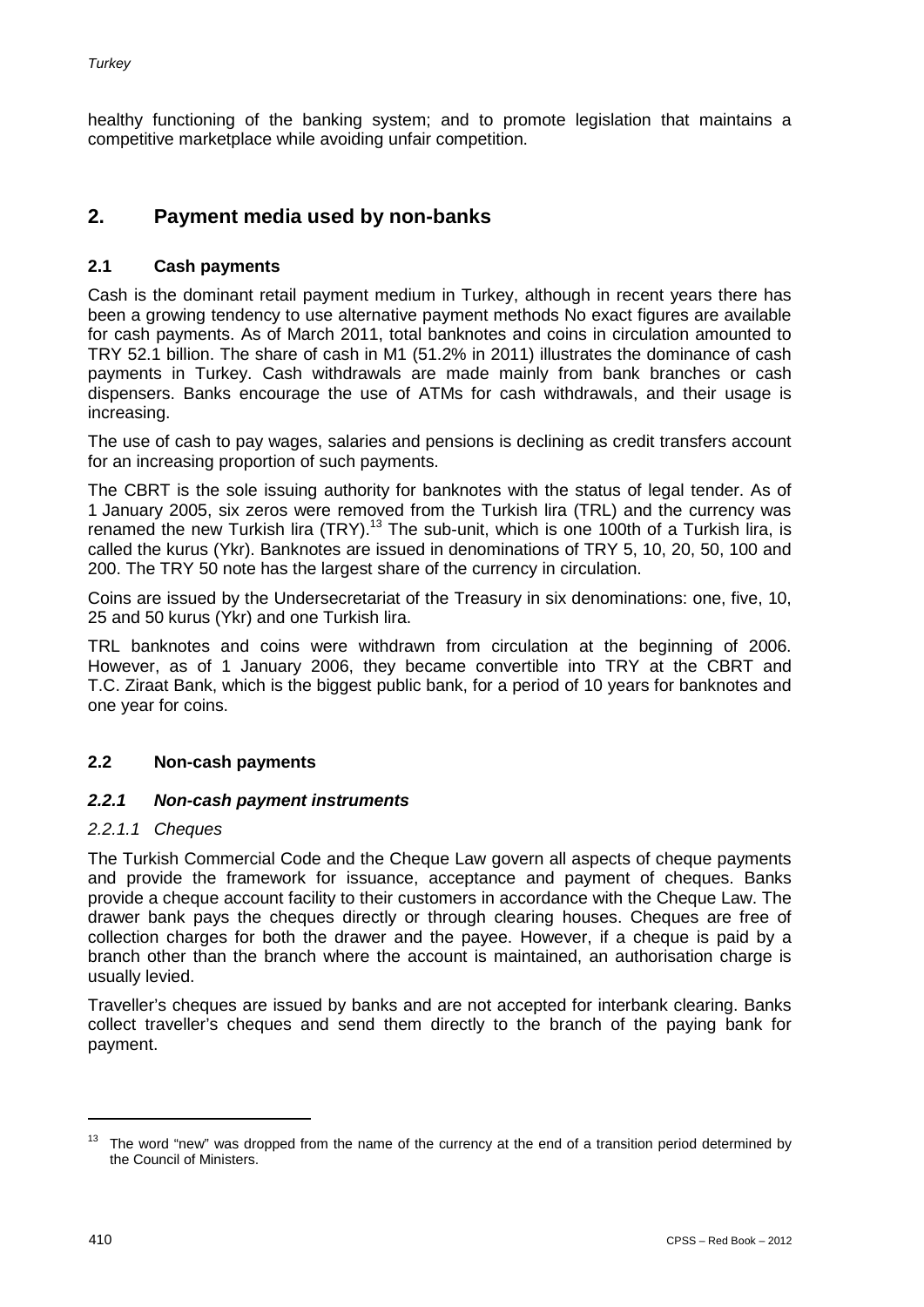The number of cheques that were subject to a clearing house process in the Interbank Clearing Houses Centre (BTOM)<sup>14</sup> decreased by 20.5% between 2006 and 2010 (in 2010 18.7 million cheques were used). The value of cheques processed increased by 21.1% and reached TRY 228 billion (USD 146.1 billion).

#### *2.2.1.2 Postal cheques*

The Post Office provides postal cheque account facilities to any firm or individual. No interest is paid on these accounts, nor are commission charges levied. Postal cheque accounts are used mostly by public institutions for collecting various types of tax and by companies for receiving payment instalments.

More than 1,432,000 postal cheque accounts were maintained in 2009, up by 106.9% from 2006. Some 15.4 million postal cheques were processed for a total value of TRY 37.8 billion, an increase of 51% over 2006.

# *2.2.1.3 Promissory notes*

Promissory notes are commonly used in the small and medium-sized business sector by firms that lack access to bank credit or the capital markets. Such notes are defined in the Turkish Commercial Code and do not contain any bank information. A valid promissory note must be signed by both counterparties and should indicate the amount due and the value date. The beneficiary may obtain funds before the value date by presenting the promissory note to a bank for discount.

Usage of promissory notes has fallen over time while that of alternative payment and credit instruments such as credit cards and cheques has increased.

# *2.2.1.4 Credit transfers*

Credit transfers are an increasingly popular means of transferring funds between customers. To make such transfers, customers are required to maintain sight deposits, which carry a low interest rate.

There are two categories of credit transfer: (i) credits to other account holders with any bank; and (ii) credits to non-account holders. The first is an ordinary credit transfer operation between two accounts. The account holder gives a written transfer order, which is carried out if there are enough funds in the account. The second category of credit transfer enables funds to be sent to a beneficiary who does not maintain an account with any bank. In this case, the customer making the payment specifies the name of the beneficiary, the address and the bank/branch where the payment is to be made. When the transfer reaches the counterparty bank/branch, the beneficiary is notified of the remittance and can withdraw the money from that branch.

All interbank credit transfers are processed electronically. Most branches receive credit transfer instructions from customers in written form and these are sent electronically to the final destination. Most banks also provide a credit transfer facility via ATMs, the internet and telephone.

Bank customers can issue standing orders for regular payments that are executed automatically on specified dates. The Post Office also provides credit transfer facilities to its account holders.

<u>.</u>

 $14$  To facilitate electronic processing, cheques are coded with MICR (magnetic ink character recognition) code in E13B format.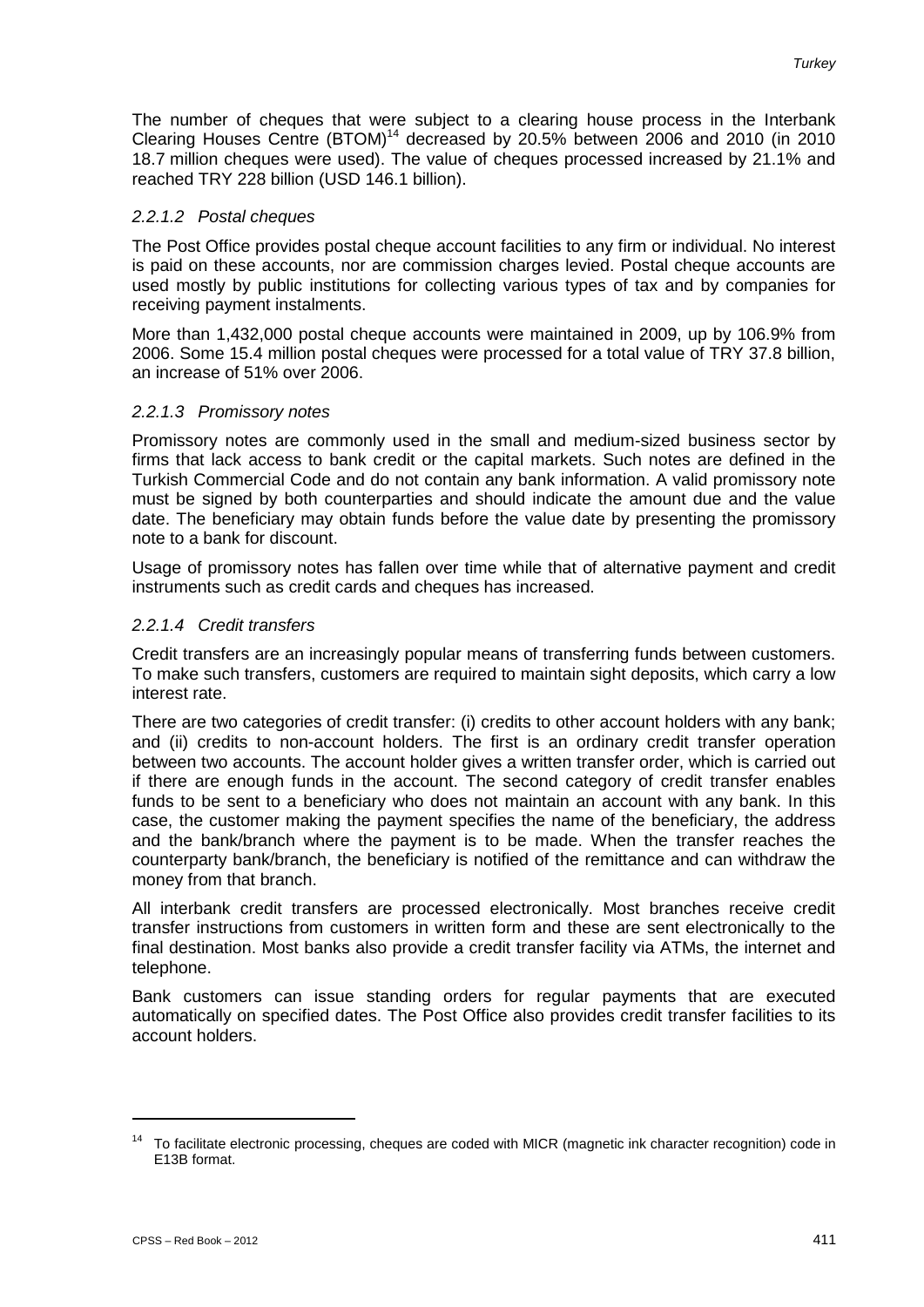In 2010, 180.1 million credit transfers were executed.<sup>15</sup> This represents a 50.5% increase since 2006. Some 142.8 million credit transfers were processed via TIC-RTGS and 37.3 million via the Post Office.

#### *2.2.1.5 Payment cards*

#### *2.2.1.5.1 Credit cards*

Credit cards offer a cashless payment medium combined with a revolving credit and cash advance facility. In recent years, many banks have also introduced a facility for the interestfree instalment repayment of credit card debt. Such features have made credit cards very popular and their numbers are steadily rising. Cardholders are charged an annual subscription fee while merchants pay a commission to the acquirer.

Credit cards were first introduced in 1968, but their growth began in the early 1990s. In the last decade, the number of credit cards provided to customers by banks and financial institutions has risen strongly. By the end of 2009, the total number of credit cards issued in Turkey reached 44.4 million, an increase of 37% since the end of 2006. In 2009, the total number of transactions inside and outside Turkey on cards issued in Turkey was 1.85 billion, for a total value of TRY 202.8 billion.

In March 2006, Turkey became the third country in Europe to launch the chip and PIN method (PIN entry and offline PIN validation for chip credit card purchases). The chip and PIN is a new payment method that mitigates the risk of credit card fraud by preventing counterfeit and the abuse of lost or stolen cards.

The Interbank Card Centre (BKM) ran a campaign to raise PIN security awareness among card users in 2009. End-2009 figures show that 98% of point-of-sale (POS) terminals and 98.5% of credit cards in the market are compliant with the Europay, MasterCard and Visa (EMV) standard. BKM has recently prepared local regulations for cash withdrawal with credit cards at the point of sale.

#### *2.2.1.5.2 Debit cards*

Debit cards are typically used to withdraw cash and to send remittances by debiting the holder's account via an ATM. Since 1994, it has also been possible to use them for retail purchases direct from the current account via POS terminals. To create awareness of debit card use at the point of sale, BKM launched an advertising campaign beginning in October 2004, with the aim of broadening the use of debit cards and convincing cardholders to use debit cards instead of cash when shopping. As a result, the total volume and value of such purchases increased by about 140% over a two-year period, reaching 154 million transactions with a total value of TRY 4.93 billion in 2009. These promotional efforts by BKM are continuing.

At the end of 2009, the total number of debit cards was 64.7 million. At end-2009, 1,714,996 POS terminals that accept debit cards were available at 1,132,059 merchant outlets, including department stores, supermarkets, petrol stations, and numerous retailers in sectors such as clothing and luxury goods, food, electronics, drugs and sanitary products, furniture, car rentals, etc.

The latest development in debit card services allows consumers to withdraw cash at selected retail stores through POS terminals. This "cash-point" service, which was introduced by a major bank in January 2006, resembles a cash-back transaction, but does not require the

<sup>&</sup>lt;sup>15</sup> Interbank transfers only; data on intrabank transfers are not available. The Post Office figure covers only domestic transfers. For postal cheque transactions by the Post Office, see Section 2.2.1.2.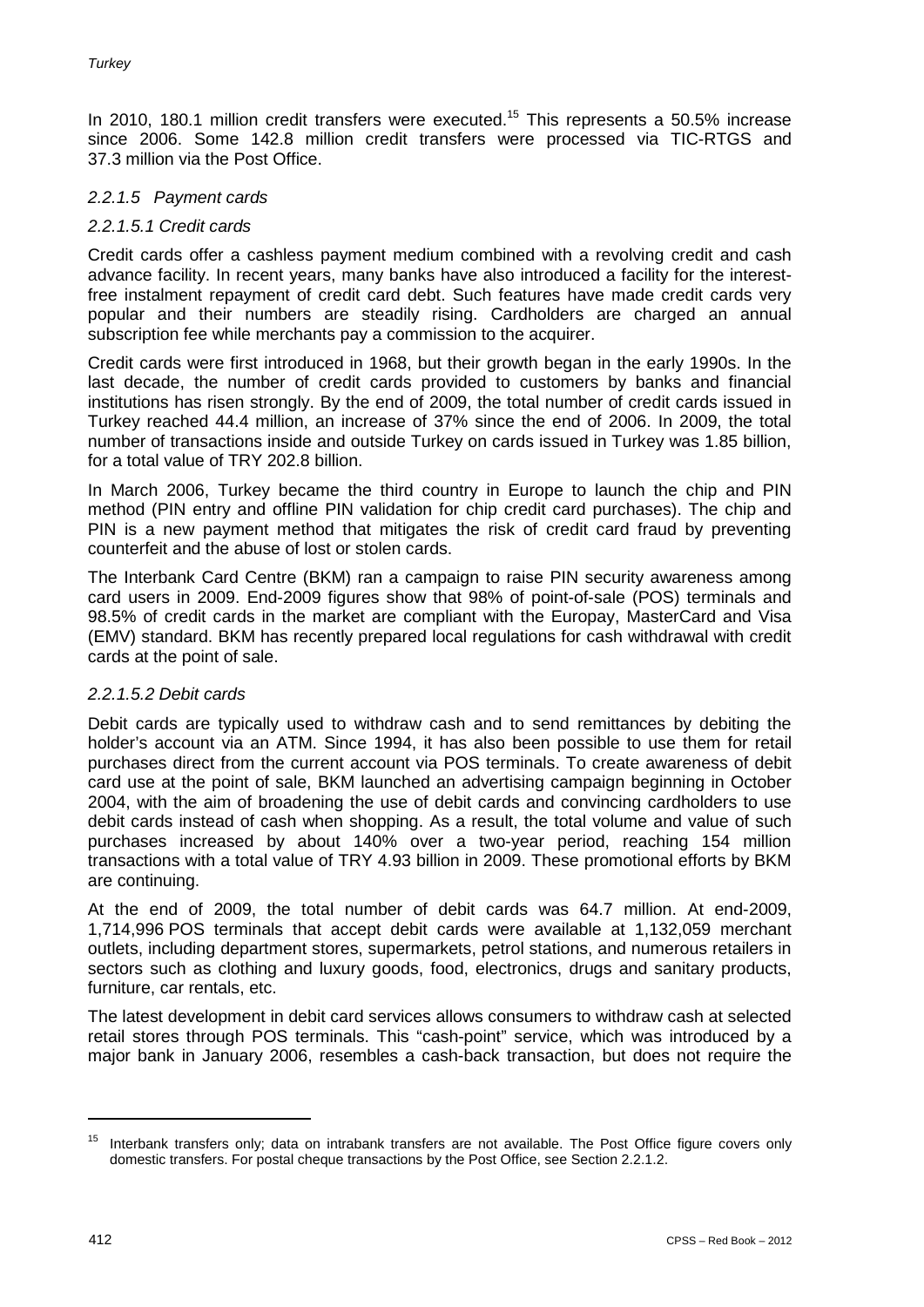consumer to make a purchase at the retail store in question. The service is free of charge and, as of June 2006, was available at 217 cash points.

Furthermore, in March 2006, BKM prepared the infrastructure and the local regulations that allow all applicant member banks to provide a cash withdrawal service on a debit card purchase transaction ("cash-back") at the point of sale.

Since the completion of the BKM-managed ATM Sharing Project in 2009, it has been possible to use any debit card in any ATM for cash withdrawal and account balance inquiry transactions.

#### *2.2.1.5.3 Prepaid cards*

The most frequently used prepaid cards are disposable phone cards issued by Turkish Telekom for making calls from public telephones, reloadable cellular phone cards issued by GSM operators, reloadable payment cards for road tolls, and reloadable public transport tickets issued by municipalities.

The municipalities of some cities, including Istanbul and Izmir, provide reloadable tokens and cards for travel on public transport and for paying utility bills.

In 2009, banks stepped up their efforts to implement prepaid card programmes. In addition to gift cards, Turkish banks have started to issue contactless prepaid cards with additional features such as personal identification, public transport payment functions, etc.

#### *2.2.1.6 Other access channels for banking and payments*

#### *2.2.1.6.1 Telephone banking*

Since the introduction of telephone banking in 1991, the range of phone banking services has increased. Besides being able to transfer funds and make account balance enquiries over the telephone, bank customers can also pay bills or credit card balances, trade mutual funds or stocks, and set up time deposits.

#### *2.2.1.6.2 Internet banking*

The growth and spread of internet banking services has been unexpectedly strong, reflecting a high degree of public acceptance. First introduced in 1997, internet banking is now provided by all deposit-taking banks, allowing consumers to make account balance enquiries, transfer funds (including transfers to third-party accounts with other banks), trade mutual funds or stocks, apply for loans, pay credit card balances or bills, and trade or transfer foreign exchange. In addition, other services, such as operations related to insurance and pension funds, are increasingly available via internet banking.

As of September 2010, the population of internet banking service customers stood at 6.4 million, an increase of 49% over 2007.

#### *2.2.1.6.3 Mobile phone-related payments*

Since 2000, bank customers have been able to conduct banking transactions on GSMstandard mobile phones. Initially available only on mobile phones with WAP-GPRS functionality, mobile banking was extended to all types of phones after about a year. Most types of retail banking transactions are now possible via mobile phone.

NFC (Near Field Communication) is a short-range wireless technology that enables mobile phones to make payments by equipping them with a contactless card. The number of NFC pilot projects started to increase during 2009. BKM has completed its NFC OTA (over-the-air) infrastructure and it has also introduced an NFC portal to provide users with information about NFC and upgrades.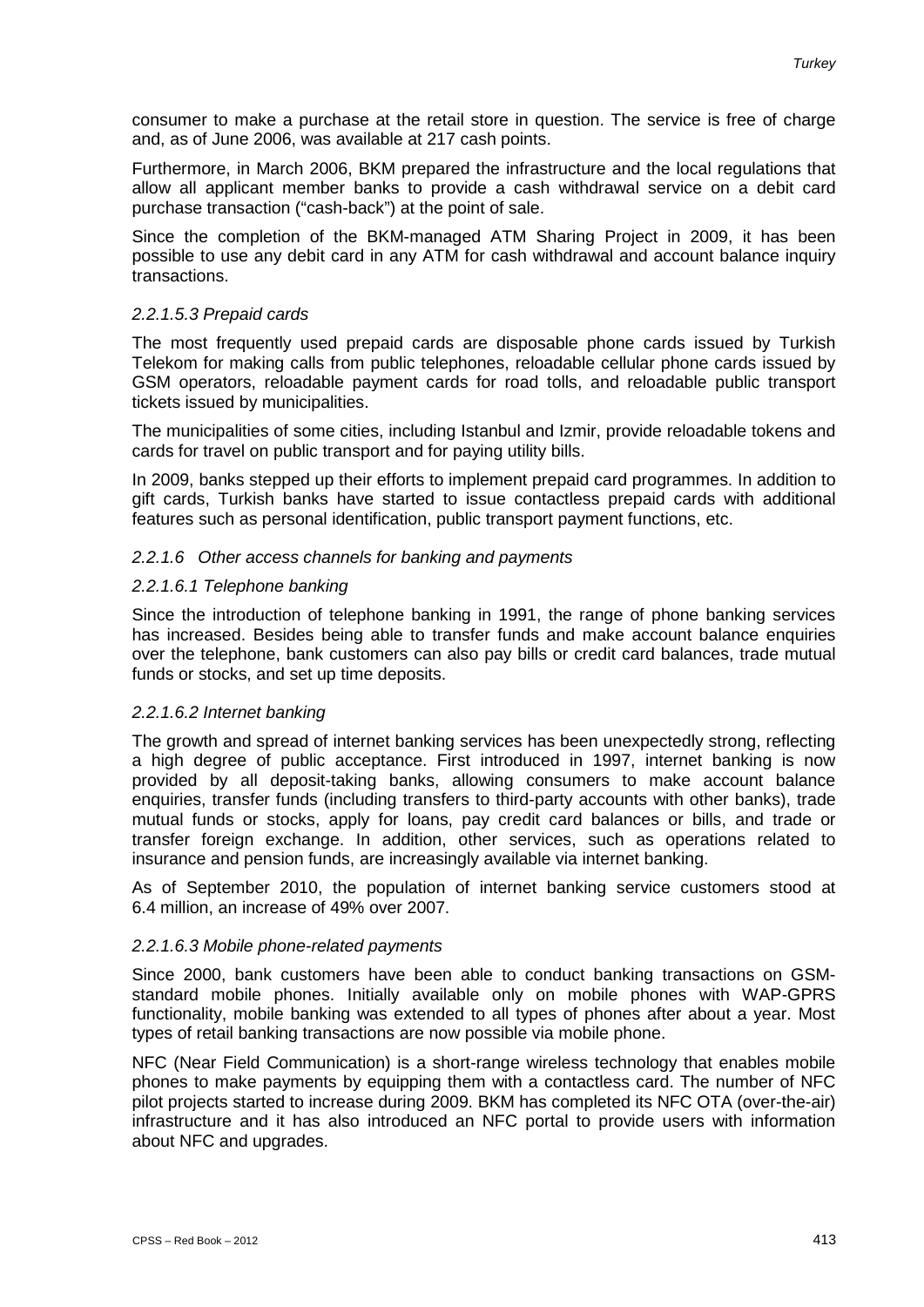# *2.2.2 Non-cash payment terminals*

# *2.2.2.1 ATMs and POS terminals*<sup>16</sup>

The first ATM service in Turkey started in December 1987. Since then, ATMs have continuously increased in number. At the end of 2009, a total of 23,800 ATMs were installed in Turkey, some 44% more than in 2006. ATMs allow consumers to check their current account balance, withdraw cash, initiate credit transfers, pay bills or credit card debts, access their investment accounts and initiate transactions. In addition, some banks have begun to operate advanced ATMs that allow consumers to deposit cash, which becomes instantly available in their current account. Some banks also allow withdrawals in foreign currencies through a limited number of ATMs, typically located in tourist areas.

BKM member banks have made significant investments in the payments infrastructure by installing POS terminals that authorise and record transactions at merchant outlets. At the end of 2009, there were 1.7 million POS terminals, an increase of 35.6% since 2006.

# *2.2.3 Recent developments*

From 2009, banks have embarked on an increasing number of contactless payment card and contactless POS projects. As NFC technology is based on contactless payment standards, this activity has led to a higher level of "NFC readiness" in Turkey.

The total number of contactless credit/debit cards rose from 705,000 in April 2009 to 1,820,000 by the end of the same year, while POS numbers increased from 9,063 to 17,827. By the end of 2009, the annual value of contactless transactions had reached TRY 26.5 million.

# **3. Payment systems (funds transfer systems)**

# **3.1 General overview**

In Turkey, the major interbank payment systems are those related to stock exchange payments, cheque clearing and credit card payments, and other large-value interbank payments. These include:

- TCS: the Takasbank clearing system; J.
- BTOM: the system of the Interbank Clearing Houses Centre;
- BKM: the Interbank Card Centre system; and
- TIC-RTGS: the RTGS system of the CBRT.

<sup>&</sup>lt;sup>16</sup> As of end-2009, the GPS-defined locations of all ATMs operated by BKM members (in the whole of Turkey and the Turkish Republic of Northern Cyprus) are indicated on Google Maps and can be called up via a "closest ATM" application on internet or mobile phone.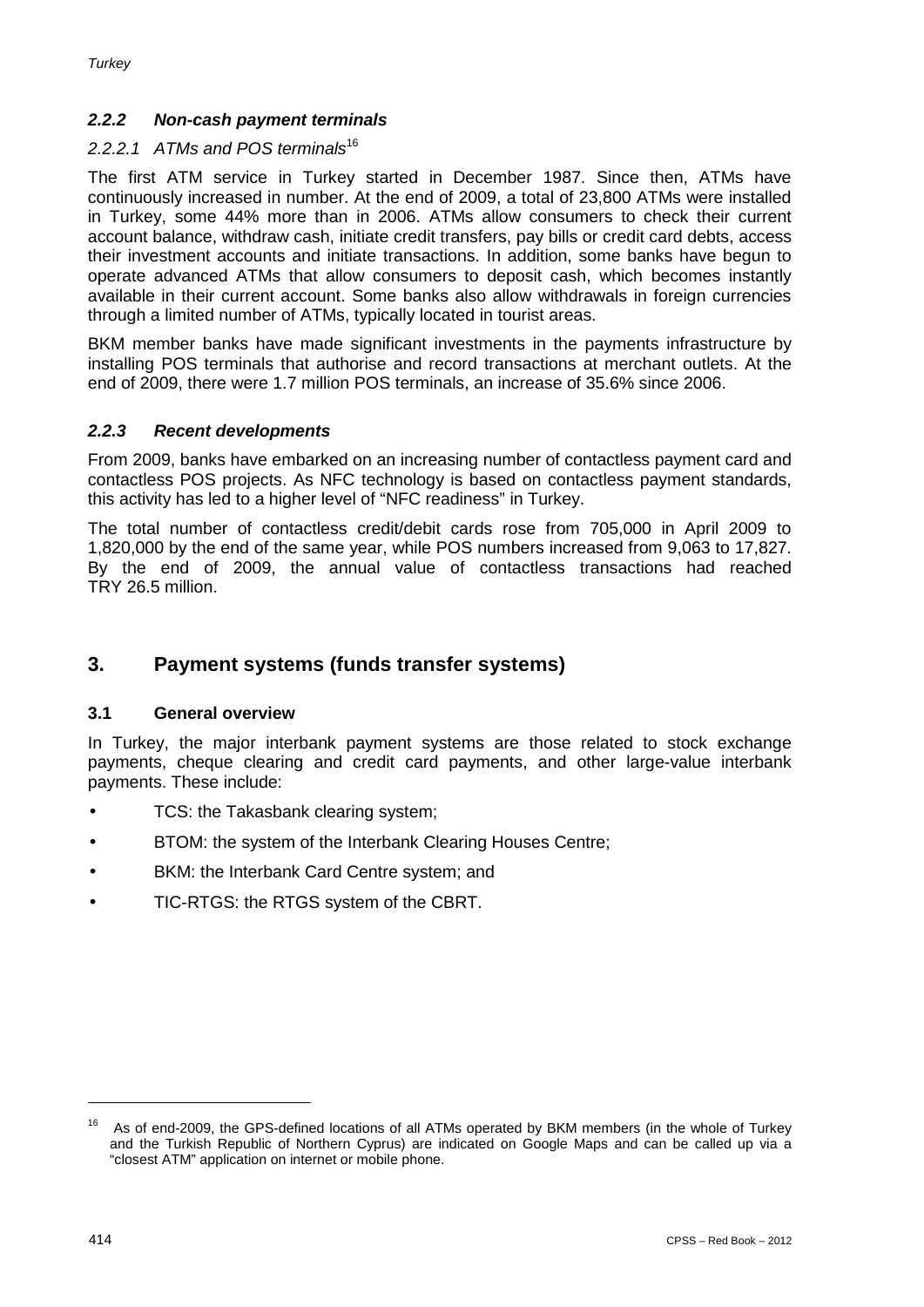#### Chart 1





TIC-RTGS is a real-time gross settlement system, whereas the BTOM and BKM are deferred net settlement systems. Payment obligations resulting from stock exchange transactions are settled through the TCS.

All payments in the BTOM and BKM are finally settled in the books of the CBRT. A separate account, the TIC-RTGS account, is used for settlement of interbank payments processed by TIC-RTGS. The BTOM and BKM have settlement accounts at the CBRT. Banks monitor their liquidity position by reviewing the balances in all settlement accounts. As for the settlements in the TCS, the banks' net claims are directly transferred from their Takasbank giro account to their TIC-RTGS account.

#### **3.2 Large-value payment systems**

#### *3.2.1 The real-time gross settlement system: TIC-RTGS*

#### *3.2.1.1 Institutional framework*

TIC-RTGS is Turkey's real-time gross settlement system. The system is owned, operated, regulated and overseen by the CBRT. TIC-RTGS was developed between October 1989 and March 1992 with live operations starting in April 1992.

Driven by the changing demands of the banking sector and developments both in the payment systems area and in technology, a project was started in 1997 to develop the second-generation system, which started live operations in April 2000.

The second-generation RTGS system introduced an emergency backup centre and many other new features, including a central queuing mechanism, funds management facilities, a direct debiting operation, phased closure of operations, and message bulking for low-value payments.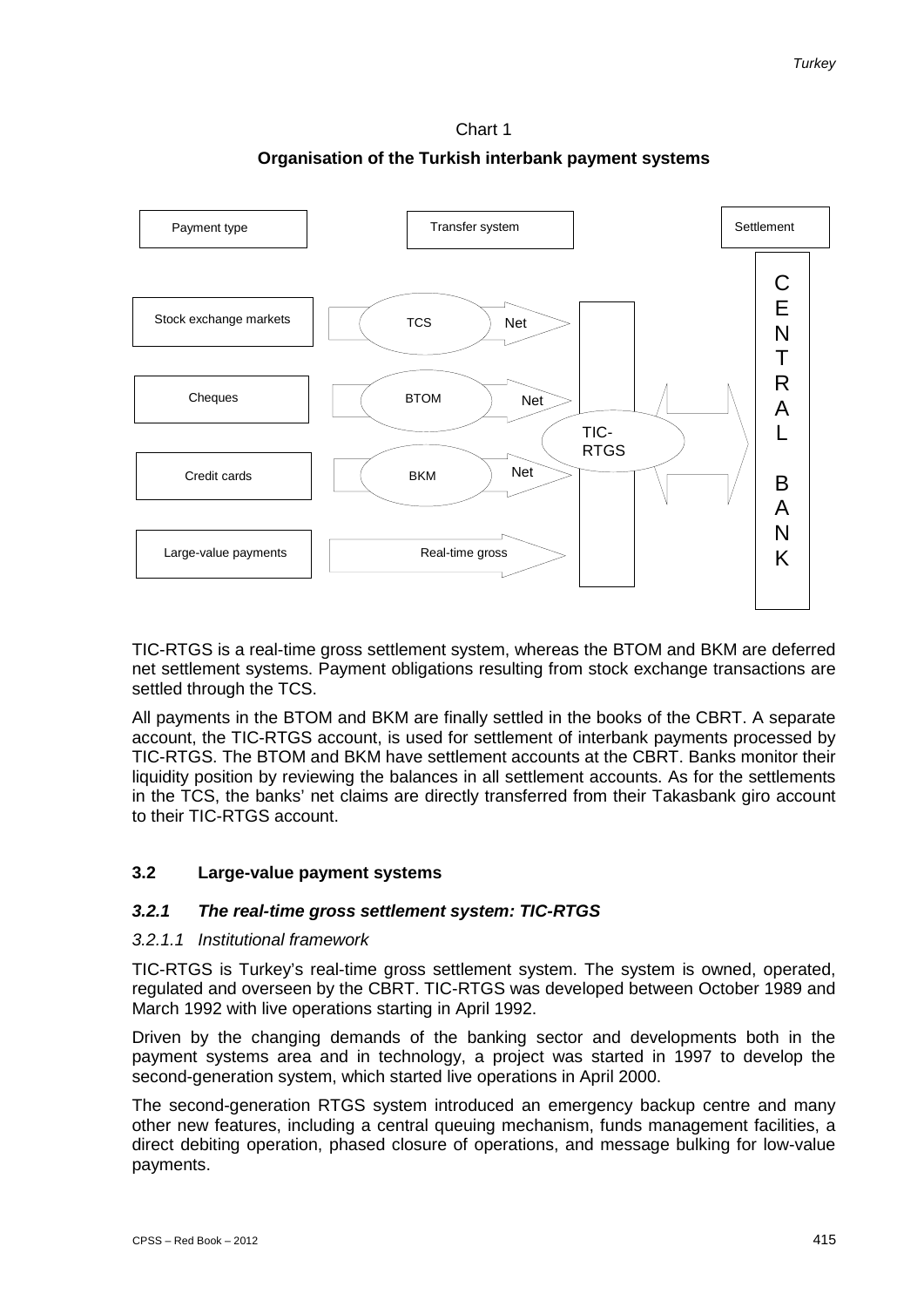The scope of the second-generation project also covered the development of an electronic securities transfer and settlement system, TIC-ESTS, which went live in October 2000 (see Section 4.3.1).

TIC-RTGS and TIC-ESTS work in an integrated manner. Participant banks access them using a single interface, called SWITCH (a message-switching system). TIC-RTGS and TIC-ESTS are directly connected to SWITCH through a proprietary network (TICNET).

Owing to their integration and common interface, TIC-RTGS and TIC-ESTS are usually regarded as a single system, which is referred to as TIC-RTGS and ESTS.

The CBRT Law, as amended in April 2001, defines the central bank's duties and responsibilities with respect to payment systems. The law authorises the CBRT to establish payment systems, determine the procedures and conditions of payment methods and instruments, and draw up regulations for ensuring their smooth operation. The operational procedures, rights and obligations of the CBRT, as the system operator, and the participants in the system are governed by private agreements. These are supported by procedures and rules documented in the TIC-RTGS and TIC-ESTS Operational Rules, the TIC-RTGS and TIC-ESTS User Guide, the TIC-RTGS and TIC-ESTS Disaster Recovery Guide, and the relevant CBRT circulars.

# *3.2.1.2 Participation*

In accordance with the Banking Law, banks may participate in TIC-RTGS and TIC-ESTS. Participants must be established in Turkey and maintain giro accounts with the CBRT. It is not obligatory for all banks to participate in TIC-RTGS and ESTS. Banks that do not participate in the system may access it through one of the participant banks. At end-2010, there were 48 direct participants in TIC-RTGS and TIC-ESTS, including the CBRT.

For ISE members that are not direct participants in TIC-RTGS and TIC-ESTS (eg brokerage houses), Takasbank (see Section 1.3.3) has developed a proprietary system called TETS through which brokerage houses can access TIC-RTGS and TIC-ESTS for cash and securities (government bonds and T-bills) transfer purposes.

#### *3.2.1.3 Types of transactions*

The TIC-RTGS system is used for interbank payments in Turkish liras relating to interbank operations (eg money market and securities settlement transactions), final settlements of cheque and credit card operations, and customer payments.

Since TIC-ESTS is integrated with TIC-RTGS, the settlement of the payment leg of all DVP operations is carried out in TIC-RTGS.

The system provides facilities for the exchange of payment-related information messages between participants.

#### *3.2.1.4 Operation of the system*

TIC-RTGS is based on a V-shaped architecture, where the entire message is sent to the TIC-RTGS Centre by the remitting bank. A payment instruction embodied in the message is executed only if the remitting bank has sufficient covering funds in its TIC-RTGS account. A successful execution of the payment instruction will result in the transfer of the payment from the remitting to the receiving bank across their TIC-RTGS accounts. The message is then forwarded in real time to the receiving bank.

Payments that cannot be settled because of insufficient funds are placed in a centralised payments queue. The queuing algorithm is first-in-first-out (FIFO) within priorities. TIC-RTGS has a gridlock resolution algorithm for queued payments (see Section 3.2.1.7.2).

Settlement in TIC-RTGS is final and irrevocable. If an operational error occurs, the parties involved must resolve it bilaterally. Participants can check their TIC-RTGS accounts at any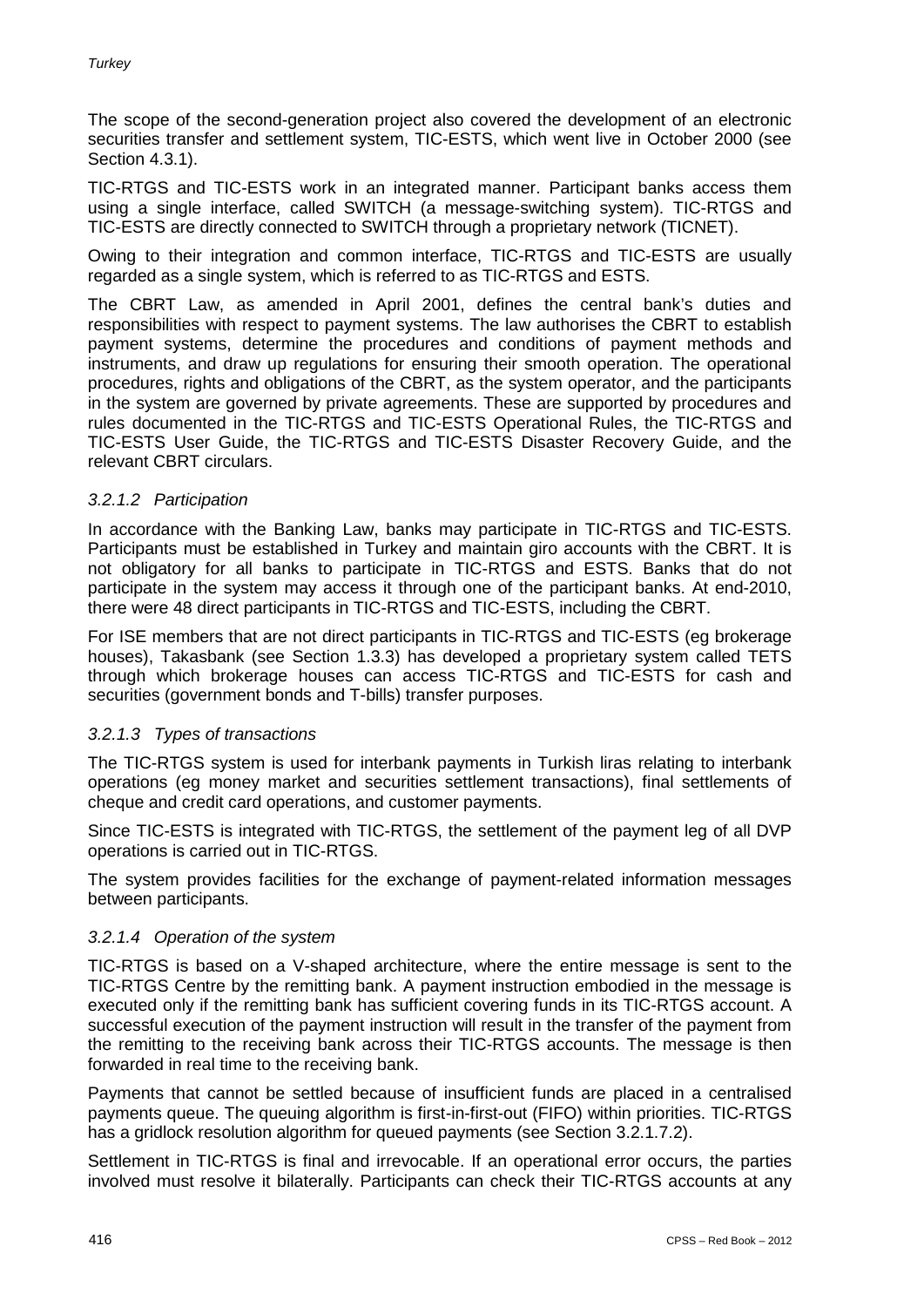time during the business day from their relay computers (see Section 3.2.1.5) and from the TIC-RTGS Centre. Participants may obtain a number of reports from their relay computers.

A typical business day lasts about 21 hours. The system opens at  $08:00^{17}$  on Monday and on days following official holidays. On every workday, the participants log on to the system by 09:00. The system closes at 17:30 and reopens after the end-of-day operations approximately at 20:30 on regular workdays.<sup>18</sup> It closes at 13:00 on half-workdays.<sup>19</sup>

During the end-of-day procedure, the balances of TIC-RTGS settlement accounts are transferred to the participants' CBRT accounts. The housekeeping process lasts around three hours, and at about 20:30 the system opens to receive messages with the next business value date. On Fridays and on the eve of official holidays, however, the system remains closed until 08:00 on the next business day. TIC-RTGS is closed during weekends and official holidays; hence, it operates 252 days a year on average.

#### *3.2.1.5 Transaction processing environment*

The TIC-RTGS system comprises a relay computer (RC) located on the participant's premises, a proprietary communication network (TICNET), and a central computer system.

Every participant, including the CBRT, must have an RC to participate in TIC-RTGS. The RC system, which provides all the functionality needed by the participant, is a standard hardware and software configuration managed by the CBRT. The RC provides the participant with secure message entry, message verification, account enquiry, archiving and backup facilities. The RC has a mirror copy of the central computer's reserve balances for each participant. This obviates the need for a query system on the central computer. The central bank's RC has some additional facilities. The participant's primary RC can be backed up online to a secondary RC in case of primary RC failure.

A participant's host computer can be integrated into TIC-RTGS through a connection to the RC. In this way, a host terminal at a bank branch can be used to generate payment messages. Currently, 90% of banks have host connections with TIC-RTGS. In case of a host computer failure, a bank can still send payments via its RC.

Backup facilities safeguard the TIC-RTGS Centre's computer system from breakdowns due to any single point of failure. The systems used for system development and maintenance are separate from the production system.

A secondary centre (emergency backup centre) has been set up to take over operations in a very short time in the event of complete site failure at the primary centre. Moreover, in case of an online connection failure, offline facilities are also available for RC-host computer and RC-Centre connections.

 $17$  Turkey's time zone is CET+1.

<sup>&</sup>lt;sup>18</sup> Except for Fridays.

 $19$  For the National Day (29 October) and two religious holidays (Bairams), the preceding day is officially a halfworkday.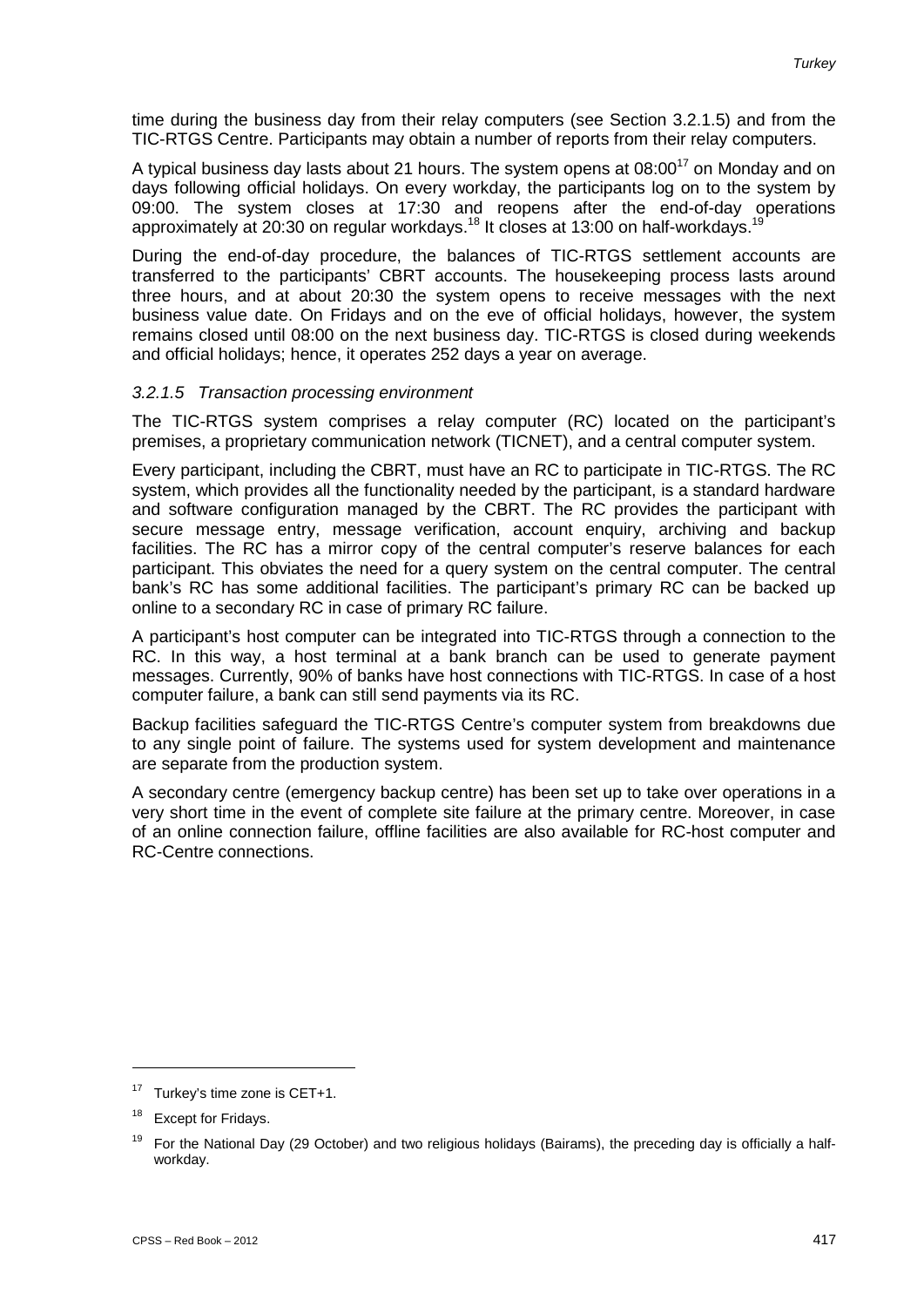Chart 2 **TIC-RTGS system configuration**



RCs are connected to the TIC-RTGS Centre via the private TCP/IP network TICNET. Participants access TICNET nodes through leased telecommunication lines. TICNET is operated by the CBRT, and the participants share its operating costs. Participants' leased lines are backed up by ISDN and G.SHDSL lines.

A high degree of security is provided in TIC-RTGS. Multilevel security controls have been implemented to ensure the integrity, authenticity and confidentiality of transactions. Data transfers between RCs and TIC-RTGS are secured by data encryption.

# *3.2.1.6 Settlement procedures*

All messages received at the TIC-RTGS Centre are processed immediately, either by being settled, should the sender have sufficient funds for the payment, or otherwise by being queued. Settlement is final and irrevocable.

TIC-RTGS accounts are used for settlement. Settlement is in central bank money. Initial values for these accounts are transferred from participants' reserve requirement accounts at the CBRT at the beginning of each business day. A bank can request a transfer of funds from its free (giro) account at any time during the business day. At the end of the day, the balances in the TIC-RTGS accounts are transferred back to the participants' reserve requirement accounts at the CBRT.

Funds are made available to the recipient bank immediately after settlement in the TIC-RTGS account. The TIC-RTGS and ESTS Operational Rules recommend that customer accounts be credited the same day.

In order to help settle as many payments as possible, the gridlock resolution algorithm (see Section 3.2.1.7.2) is manually run before the end of the day. Moreover, all funds reservations (see Section 3.2.1.7.2) are released upon the End-of-Day Announcement, a message issued by the TIC-RTGS Centre five minutes before system closure. Any payments that remain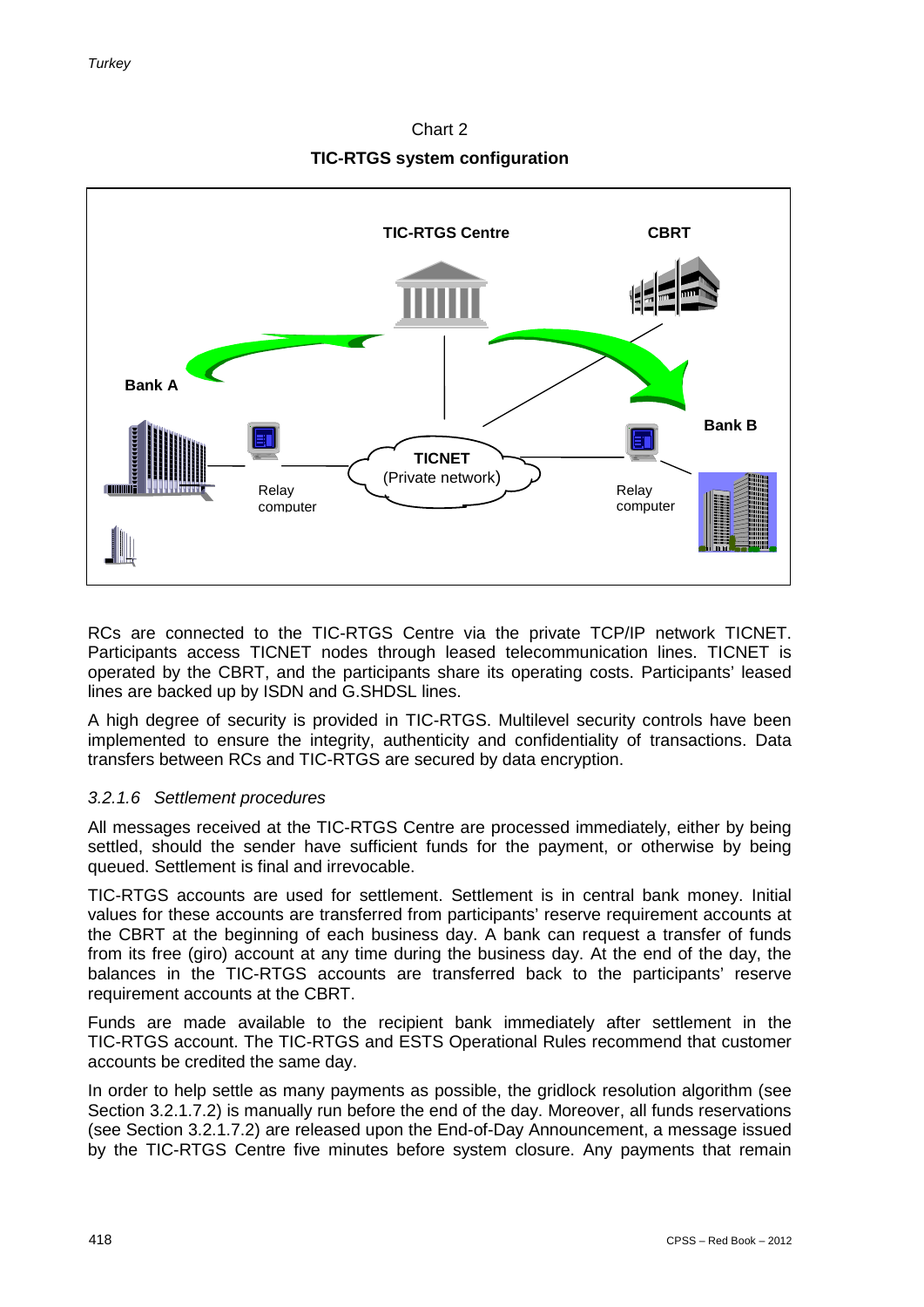unsettled are cancelled and participants are informed via notification messages at the end-ofday procedure.

#### *3.2.1.7 Risk management in TIC-RTGS*

#### *3.2.1.7.1 Credit risk*

In TIC-RTGS, payment instructions are executed only if there are sufficient funds in the participant's TIC-RTGS account. There is thus no credit risk arising from any payments accepted in the system. Recipients are notified after the payments are settled. The central bank's intraday liquidity provisions for system participants are fully collateralised.

#### *3.2.1.7.2 Liquidity risk*

To meet temporary liquidity shortages and hence mitigate liquidity risk in TIC-RTGS, the CBRT provides banks with an intraday liquidity facility between 09:00 and 15:00 (since July 1999) and a late liquidity window facility between 16:00 and 16:30 (since July 2002), both of which are collateralised. The latter facility is provided to banks between 16:00 and 17:15 on the last working days of the required reserve maintenance periods.

The intraday liquidity facility is provided to banks within their borrowing limits. The banks pay no interest on this facility, but a commission of 0.0048% is levied on the principal amount of each transaction. The facility must be repaid by the end of the day or the bank's collateral is liquidated and its intraday liquidity is converted into a penalty-bearing overnight credit.

As a lender of last resort, the CBRT also provides the late liquidity window facility to banks. Under this facility, banks can lend money to the CBRT at the central bank's borrowing rate and borrow from the CBRT at the central bank's lending rate without any limit, provided that they have full collateralisation.

A range of marketable and liquid assets is accepted as collateral, to which the CBRT applies haircuts according to each asset type's historical price volatility and liquidity. Collateral holdings are blocked on a transaction basis, marked to market, and monitored via a centralised system. Market participants are not able to access this system directly.

Apart from these facilities, participants may use the funds reservation facility to plan their payments. Funds reservations can be managed through two mechanisms:

- Participants may reserve funds for the settlement of high-priority payments (priority reservations).
- Participants may reserve funds for a specific payment anticipated later the same day (earmark).

As a third facility to manage liquidity risk, TIC-RTGS has a centralised payment queue facility. Payments are released from the queue within each priority on a first-in-first-out (FIFO) basis. Participants have full real-time control over their payment queue. They can query their queue, change the priority and order of queued payments, and cancel a payment with the approval of the TIC-RTGS and TIC-ESTS Operation Centre. They can also query the total amount of queued incoming payments.

Moreover, the system has a gridlock resolution facility that allows payment settlements from two or more queues simultaneously without altering predetermined payment priorities, even though the payments cannot be settled separately. The facility, which is transparent to participants, may be used manually or automatically (in preset periods).

#### *3.2.1.7.3 Operational risk*

In order to minimise the operational risk of TIC-RTGS, every component of the system has a backup.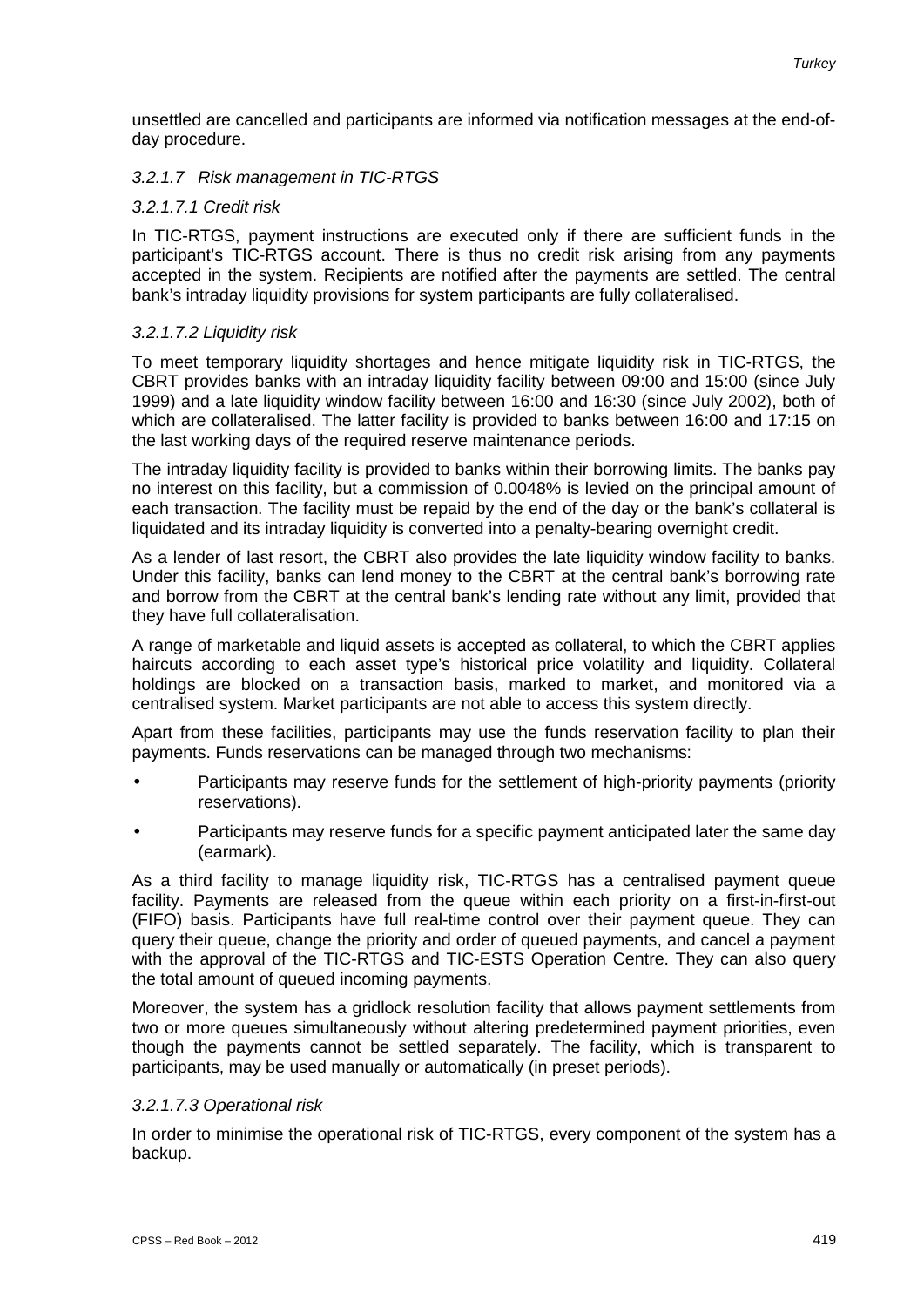A remote emergency backup centre began operating in 2000. The disaster centre was developed to take over operations in about 10 minutes in the event of a complete site failure at the primary centre. In such a case, participants' connections are automatically routed to the backup centre, which takes over the operation without any data loss or duplication.

Moreover, the business continuity arrangements for TIC-RTGS are well documented in the Disaster Recovery Guide and are available for implementation. The guide describes the operational facilities to be used in the event of a failure in any component of the system, defines decision and notification procedures for handling abnormal situations, and includes sample forms for information dissemination as well as contact information for the teams that will take charge in case of a problem. The guide also details the measures that participants should take to mitigate operational risks.

As part of the CBRT Contingency Plan, the emergency backup centre and the TIC-RTGS Disaster Recovery Guide are tested twice a year against different crisis scenarios.

#### *3.2.1.8 Pricing*

There is no entrance fee or annual fee for TIC-RTGS and ESTS participants. The CBRT charges transaction fees in order to recover the long-term operational costs and the investment costs of setting up the system. Fees are based on the value of the transaction and charged to the remitting participant.

In addition to transaction fees, there are communication network-related expenses that are shared equally by all participants. The BAT coordinates maintenance and expense-sharing for the RCs and network support.

| TIC-RTGS and ESTS pricing structure, 2010 $^1$ |  |  |  |  |
|------------------------------------------------|--|--|--|--|
| <b>TRY 0.20</b><br>(USD 0.13)                  |  |  |  |  |
| $0.000025 \times$ payment amount               |  |  |  |  |
| TRY 15.30<br>(USD 9.81)                        |  |  |  |  |
| <b>TRY 0.20</b><br>(USD 0.13)                  |  |  |  |  |
|                                                |  |  |  |  |

1 The USD exchange rate at end-2010 was TRY 1.56.

# **3.3 Retail payment systems**

#### *3.3.1 Interbank Card Centre (BKM)*

#### *3.3.1.1 Institutional framework*

The Interbank Card Centre (BKM), established in 1990 by 13 public and private Turkish banks, performs interbank authorisations, and clearing and settlement transactions within the card payment sector; seeks solutions for common issues, conducts nationwide strategic studies on card payment topics, and contributes to establishing and improving domestic rules and standards.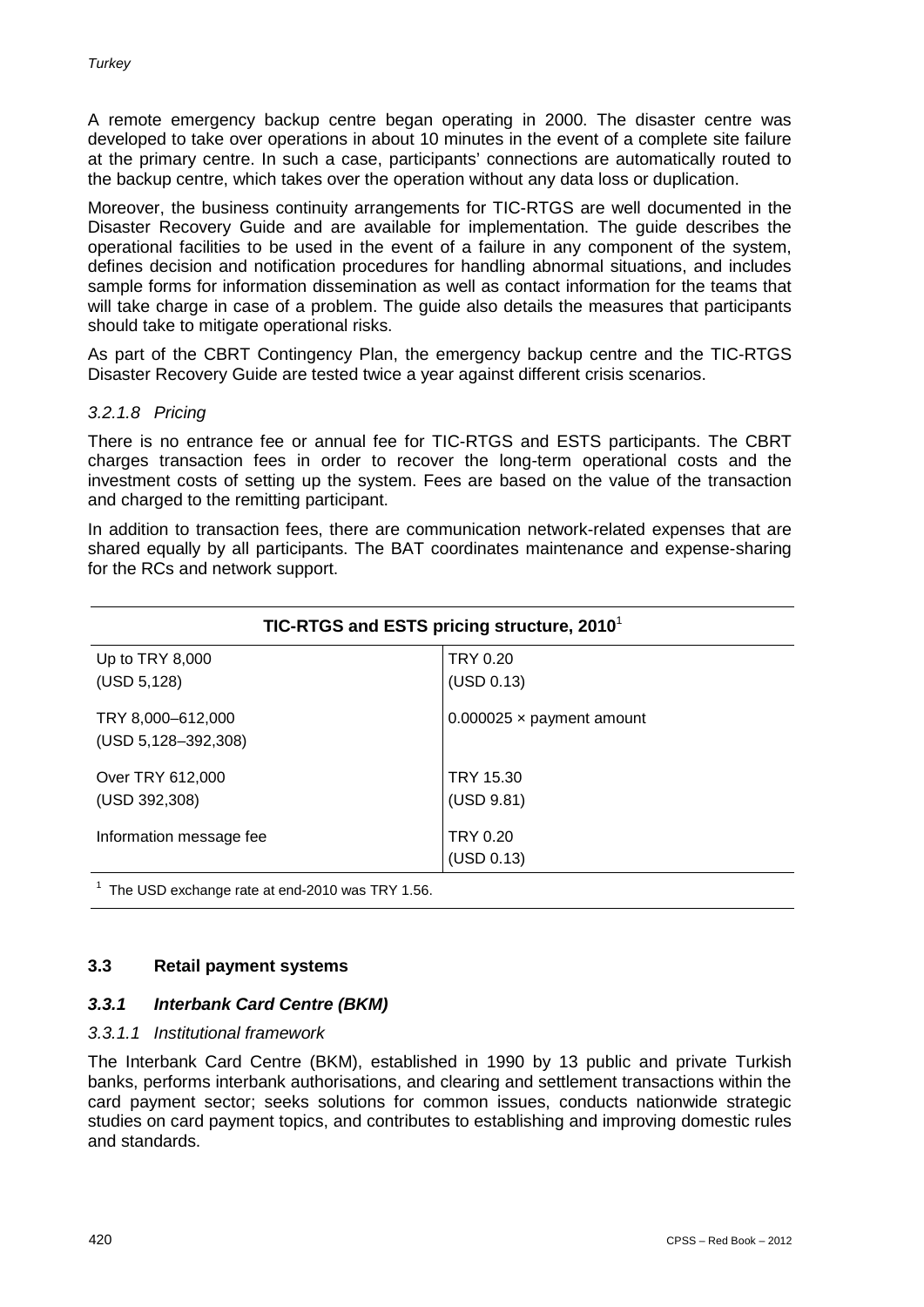BKM's main fields of activity are:

- to develop procedures to be applied among banks implementing credit card and debit card systems;
- to pursue standardisation and establish domestic rules on card payment practices throughout Turkey;
- to carry out interbank clearing and settlement transactions, and to establish relations with foreign organisations; and, if necessary,
- to represent its members with such organisations and to seek more secure, faster and more cost-effective ways of carrying out card-related banking transactions.

#### *3.3.1.2 Participation*

As of December 2010, BKM had 27 members (10 shareholders) and four service providers. Membership is open to banks and to members of the Visa or MasterCard payment schemes.

#### *3.3.1.3 Types of transactions*

The BKM system started operations in 1993, with a view to helping banks to make efficient use of infrastructure and resources, typically by sharing networks and ATMs. The system's services include credit card POS authorisation, credit card ATM cash advances, manual cash advances, quasi-cash advances, ATM debit card cash withdrawals, ATM debit card balance enquiries, POS debit card purchases, ATM PIN management, ATM debit card service fee enquiries, and Visa/MasterCard/Amex routing.

#### *3.3.1.4 Operation of the system and settlement procedures*

BKM is the service provider for all activities related to the processing of credit card and debit card payments. It clears and settles all domestic credit card payments and settles debit card payments between banks. It also establishes the legal and administrative infrastructure, sets technological standards, issues a national combined warning bulletin, operates the BKM system, and provides training and security services for its members.

BKM has a separate settlement account with the CBRT under a special agreement. This account is used exclusively for credit and debit card settlement. BKM advises the banks and the CBRT of each bank's net debit or credit position. Banks with a debit position send instructions to the CBRT for payment out of their giro accounts. After these accounts have been debited, the payments are credited to the creditor banks. The CBRT has no responsibility for credit and debit card clearing other than providing settlement services. All debits and credits in the settlement account are booked on the basis of the details supplied by BKM.

#### *3.3.1.5 Risk management*

BKM has an enterprise risk management system. This system aims to define, measure, monitor and control the risks arising from BKM activities, risks that could harm the risk assessment process of BKM member banks and the risks related to the clearing and accounting transactions of debts and receivables generated by card usage. In this context, the risk management system aims to establish policies and implementation procedures, and to monitor and, when necessary change the Centre's activities.

#### *3.3.1.5.1 Liquidity risk*

BKM has no responsibility for the risks related to the clearing and accounting of transactions between its members. If a member does not meet its clearing obligations on time, BKM's liability is limited to the proportional distribution of available resources to the creditor members and reporting to the respective parties.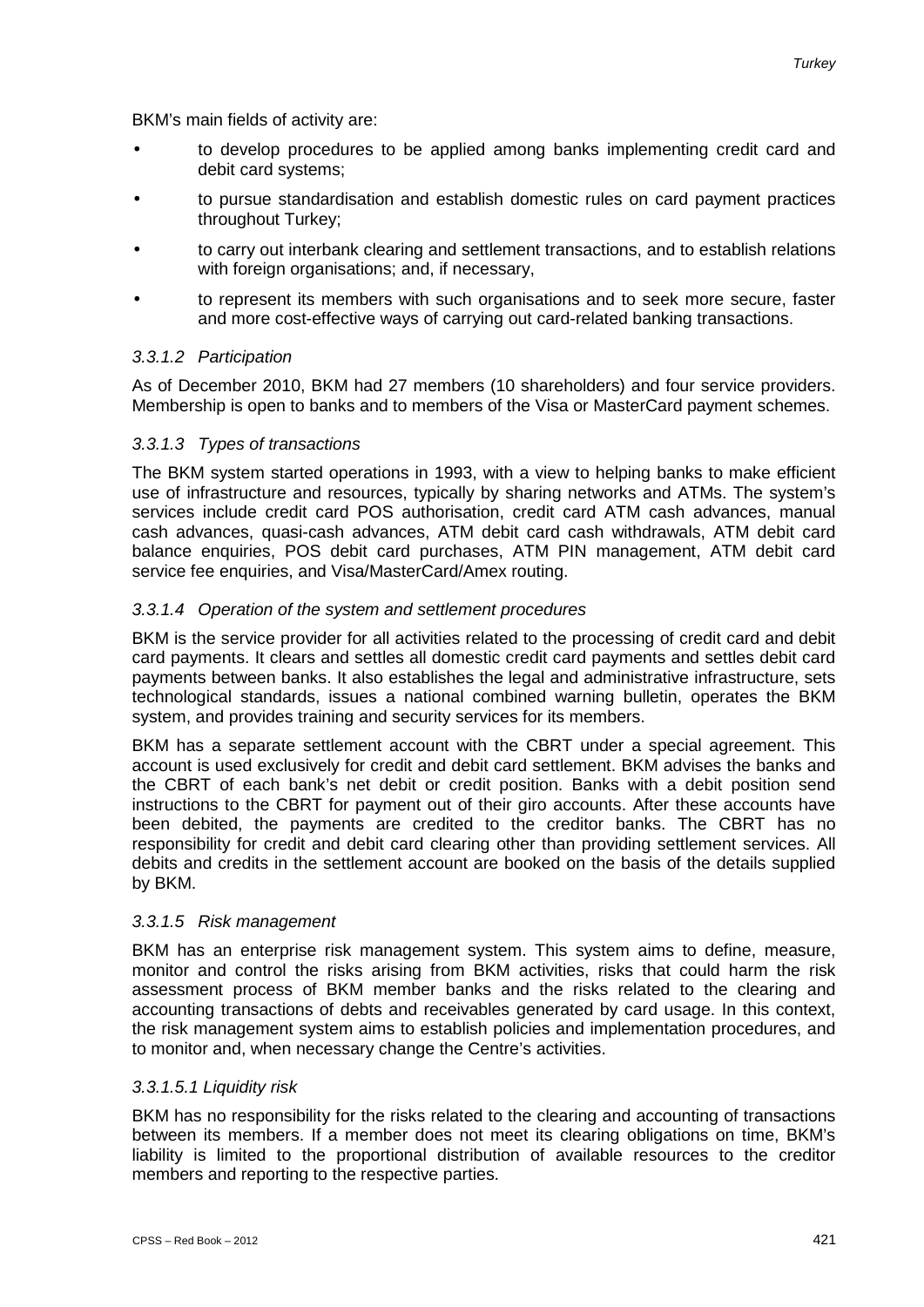# *3.3.1.5.2 Operational risk*

As BKM's services are critical to Turkey's card payment sector, every system in its IT infrastructure has a backup.

A business continuity centre began operating in 1995 at a backup site located in Izmir.<sup>20</sup> The backup centre can take over the operations within a few seconds of a complete site failure at the primary centre. In such a case, all member connections are automatically routed to the backup centre, which takes over operations without any data loss or duplication.

BKM's business continuity arrangements are documented in the Business Continuity and Recovery Guides and Procedures for the use of both BKM itself and its members. These describe the facilities to be used in the event of service disruptions, as well as the decision and notification procedures and contact lists for handling those situations. They also specify the measures BKM members should take to mitigate operational risks. In addition, BKM routes all its business through its backup centre for one day a year, making it the only company in the Turkish finance sector to carry out business continuity testing in the live environment.

#### *3.3.1.5.3 Other risks*

BKM also assesses its technical, financial and administrative risks in terms of their effects on its financial performance, its members and its reputation. Internal regulations and control mechanisms are formulated with a view to reducing the potential losses from such risks. All these risks are reviewed annually.

#### *3.3.1.6 Major current and future projects*

BKM has completed its NFC (Near Field Communication) OTA (over-the-air) infrastructure and introduced an NFC portal to provide users with information about NFC and upgrades. From 2009, banks have embarked on an increasing number of contactless payment card and contactless POS projects. As NFC technology is based on contactless payment standards, this activity has led to a higher level of "NFC readiness" in Turkey.

BKM's public transport-related activities continued in 2010. Negotiations are under way with municipalities and transport operators to increase and standardise the use of contactless cards as a payment method on public transport.

Work on a platform to allow e-payments to the government to be made through the card payment infrastructure has started; the platform is scheduled to go live in 2011.

Another BKM project aims to improve the security of e-commerce by allowing credit or debit cardholders to make payments without entering their card information into the merchant's website.

BKM has also started discussions with the customs authorities on a platform to allow customs duties to be made through POS devices; the system is due to go live in 2011.

Meanwhile, the Joint POS Management System (OPYS) has been developed to manage banks' POS field operations. The system included nine banks and four service companies as of the end of 2010.

<sup>&</sup>lt;sup>20</sup> The Izmir Business Availability Backup Centre (ISYM) operates in synchronisation with the Istanbul Centre.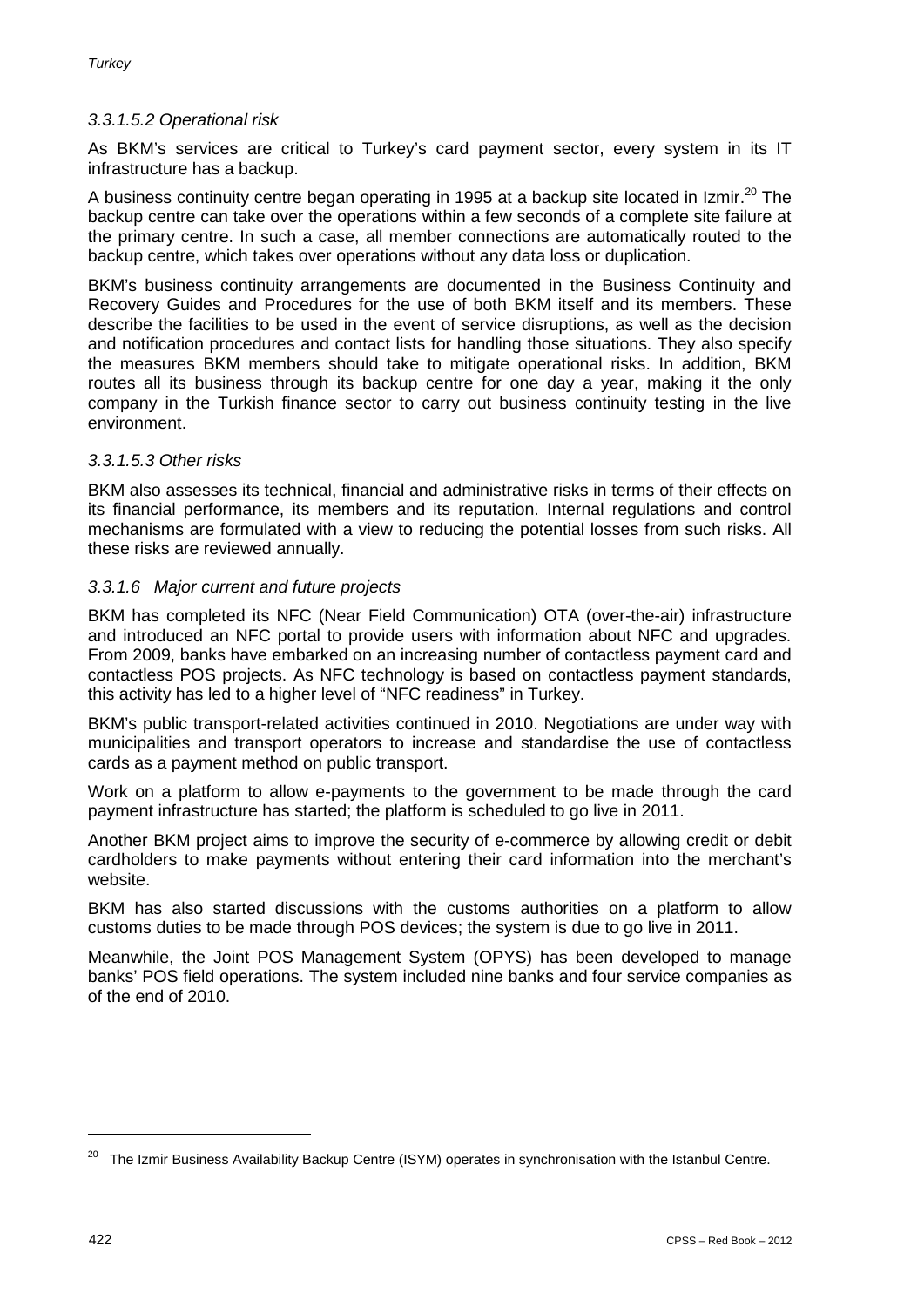# *3.3.2 Interbank Clearing Houses Centre (BTOM)*

#### *3.3.2.1 Institutional framework*

The Cheque Law defines the Interbank Clearing Houses Centre (BTOM) as a legal entity and empowers the CBRT to supervise and control the cheque clearing process nationwide. The Cheque Law and the CBRT's by-law on the BTOM govern the establishment and functioning of the interbank clearing houses, which operate as branches of the BTOM. The CBRT issues directives and regulates the functioning of all clearing houses.

The Executive Board of the BTOM consists of a representative from the CBRT as chairman and representatives from the 12 banks that are represented on the Executive Board of the BAT. The BTOM is administered by a committee that consists of the CBRT branch manager and three bank representatives. Its operating expenses are financed by member banks according to each bank's share in the total number of cheques processed over the year. Fixed expenditure on such items as acquisition of fixed assets, computer hardware or software is shared equally among member banks.

#### *3.3.2.2 Participation*

Only banks can be members of the BTOM. All banks that provide cheque account facilities are members of the BTOM. As of end-2010, the BTOM had a total of 41 members (the CBRT, 31 commercial banks, five development and investment banks and four participation banks).

#### *3.3.2.3 Types of transactions*

All cheque clearing transactions are carried out electronically in the BTOM. The BTOM only processes TRY cheques.

Legally, cheques must be physically presented to the clearing houses. However, to improve the efficiency of the clearing process and to avoid the risks associated with the physical delivery of cheques, a cheque truncation system was introduced in 1998. This allows cheques to be cleared without directly presenting them at the clearing house. This system is optional and currently used by 36 banks. Banks wishing to use this facility are required to sign a protocol which sets out the procedures and defines obligations in the event of any legal dispute that may arise due to the non-physical presentation of cheques.

In order to improve the efficiency of the clearing process, an electronic cheque clearing system has been in operation since September 2006.

#### *3.3.2.4 Operation of the system*

Cheques are cleared through the BTOM. Collecting banks transmit cheque information to the central computer of the clearing house around the clock. On the clearing day, information on cheques issued and received is transmitted by the banks up to 06:00. This information is stored in the central computer and sent to the drawee banks, where the cheque account is opened at 06:00. Although all member banks carry out cheque transactions electronically, five out of 41 banks also present cheques physically until 09:00 on the clearing day. Banks request provisions for cheques, and the provision results (bad cheque information) are sent to the BTOM up to 17:00 on the same day. The BTOM sends a list of daily cheque clearing results to the central bank's Ankara branch for final settlement.

In 2010, a total of 18.7 million cheques amounting to TRY 228 billion were processed through the BTOM.

#### *3.3.2.5 Settlement procedures*

The BTOM determines the net debit or credit positions for each bank on a multilateral basis. Banks are informed about the outcome by 17:00 each day immediately after the end of the provisioning time frame.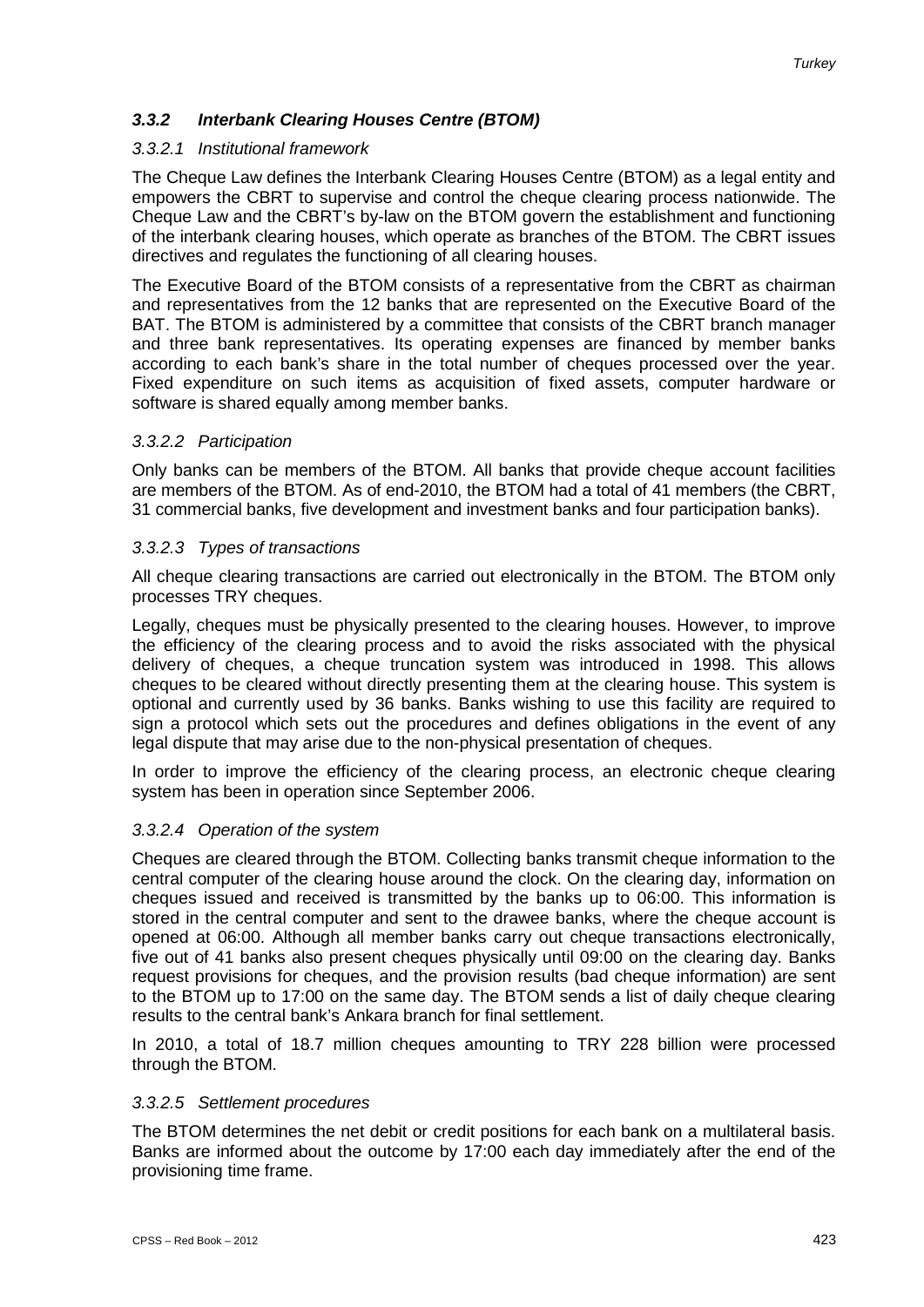The CBRT maintains a separate settlement account for the BTOM at its Ankara branch. The final settlement of operations is carried out through this account. Debtor banks have to settle their daily clearing debt by payment from their giro deposits at the central bank's Ankara branch or via TIC-RTGS not later than 12:00 on the following business day. Once all debtor banks have paid their debts, the Ankara branch makes payments to creditor banks through TIC-RTGS; this finalises the official clearing and settlement day.

# *3.3.2.6 Risk management in the BTOM*

The BTOM Regulations define the rules to be applied if a participant in the system fails to fulfil its obligations. If a liquidity problem arises, the CBRT is authorised to use all the participants' accounts at the CBRT. In addition, since the BTOM participants are banks and the CBRT provides a fully collateralised intraday liquidity facility to banks, BTOM participants may use this credit facility.

# *3.3.2.7 Pricing*

The only fee is an entrance fee on joining the BTOM as a member.

# **4. Systems for post-trade processing, clearing and securities settlement**

# **4.1 General overview**

Takasbank is the CCP for derivatives transactions traded at the Turkish Derivatives Exchange (TurkDEX) (for Takasbank's other functions, see Section 4.3.2). There is no central counterparty in any other market. However, Takasbank is working on a project with the aim of becoming a CCP for the ISE markets.

There are two main systems for securities settlement and clearing. The CBRT securities settlement system (TIC-ESTS) fulfils the primary market settlement of Domestic Debt Notes (DDNs comprise government bonds and treasury bills), CBRT liquidity bills, over-the-counter transactions and CBRT open market transactions.

Secondary market operations are carried out mainly at the ISE, with ISE stock market trades being cleared and settled by Takasbank.

While the CBRT is the central securities depository for DDNs, the CRA performs the same function for dematerialised capital market instruments traded on ISE markets.

#### **4.2 Central counterparties**

#### *4.2.1 ISE Settlement and Custody Bank (Takasbank)*

#### *4.2.1.1 Institutional framework*

Takasbank was authorised as the clearing house for TurkDEX in 2004.<sup>21</sup> As the central clearing house for all TurkDEX transactions, Takasbank conducts TurkDEX settlement transactions within the framework of central counterparty best practice, acting between counterparties whose contracts have been traded on TurkDEX. The financial responsibility of Takasbank is the amount of each party's settlement obligation. Takasbank's guarantee is

 $21$  It was authorised by Resolution 48/1602 of the Capital Markets Board of 10 December 2004.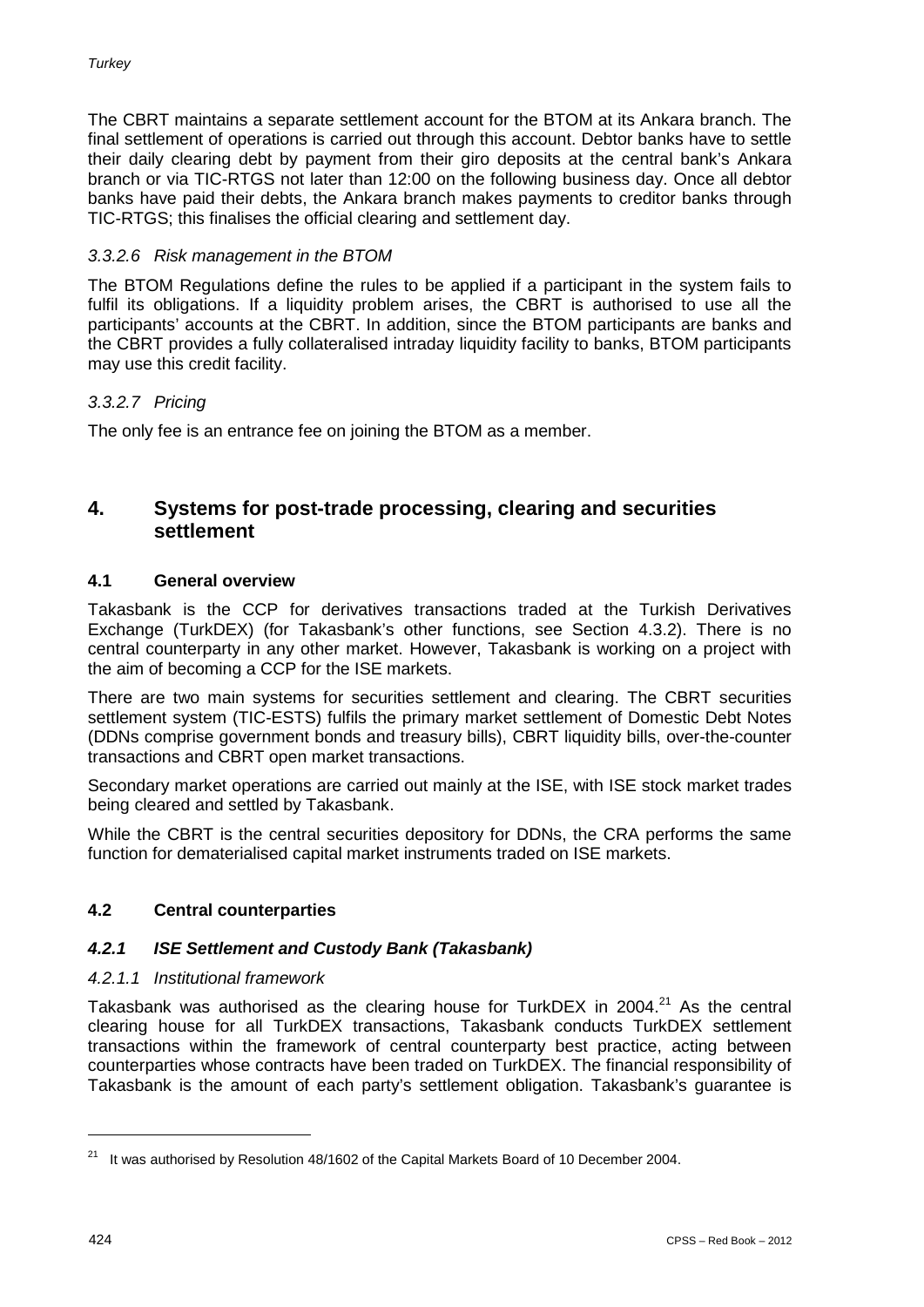limited to the accounts opened at Takasbank and the contracts monitored in these accounts. Takasbank ensures financial adequacy and the reliability of derivatives markets through a guarantee fund<sup>22</sup> created from clearing members' contributions and default penalty fines as well as from operational coverage<sup>23</sup> for open cash and/or securities positions.

Takasbank performs the following functions:

- opening trading accounts at TurkDEX;
- managing transaction collateral and the guarantee fund;
- handling accrued interest for cash collateral;
- profit/loss payment;
- executing transfers subject to special conditions (give-up); and
- margin call and default procedures.

#### *4.2.1.2 Participation*

The Turkish Derivatives Exchange offers two types of membership: direct clearing membership and general clearing membership. In current practice, all exchange members must become direct clearing members.

#### *4.2.1.3 Account opening process*

Four types of accounts can be opened with Takasbank: customer, portfolio, market-maker and global accounts. No customer may open multiple personal accounts. Stock market pricing in bond trading and position monitoring are carried out on the basis of account transactions.

#### *4.2.1.4 Operation of the system*

The settlement of TurkDEX transactions is performed at 14:30 on T+1 with accounts updated daily. Any loss incurred as a result of a transaction on TurkDEX is charged directly to the cash collateral deposited in the related account on the same day, T+0. If the total collateral drops under the trade continuity maintenance margin at the end of the update process, a margin call is made electronically to the respective clearing member. If the cash collateral value becomes negative after a loss is deducted from the collateral account, a margin call is made to bring the value of the account up to the initial amount of cash collateral, even if the current collateral is above the maintenance collateral. The account receivables are distributed on the next business day (T+1). Profit receivables of accounts subject to margin call after an account update are blocked until the margin call is completed. Any member who fails to deposit the collateral due to the related sub-account by 14:30 on T+1 is deemed to be in default without any further notification.

Deposit or withdrawal of collateral, valuation as well as account updates and fulfilment of obligations are performed on a sub-account basis. In case of default, the collateral deposited with Takasbank and the guarantee fund is used.

Margin obligations are met either by cash payment or by closing the position at TurkDEX.

Settlement transactions, except contracts subject to physical delivery, are settled in cash.

The guarantee fund comprises the default fines paid by participants trading on TurkDEX as well as TurkDEX membership contributions.

<sup>&</sup>lt;sup>23</sup> Operational coverage consists of the initial margin deposited as collateral on an account basis.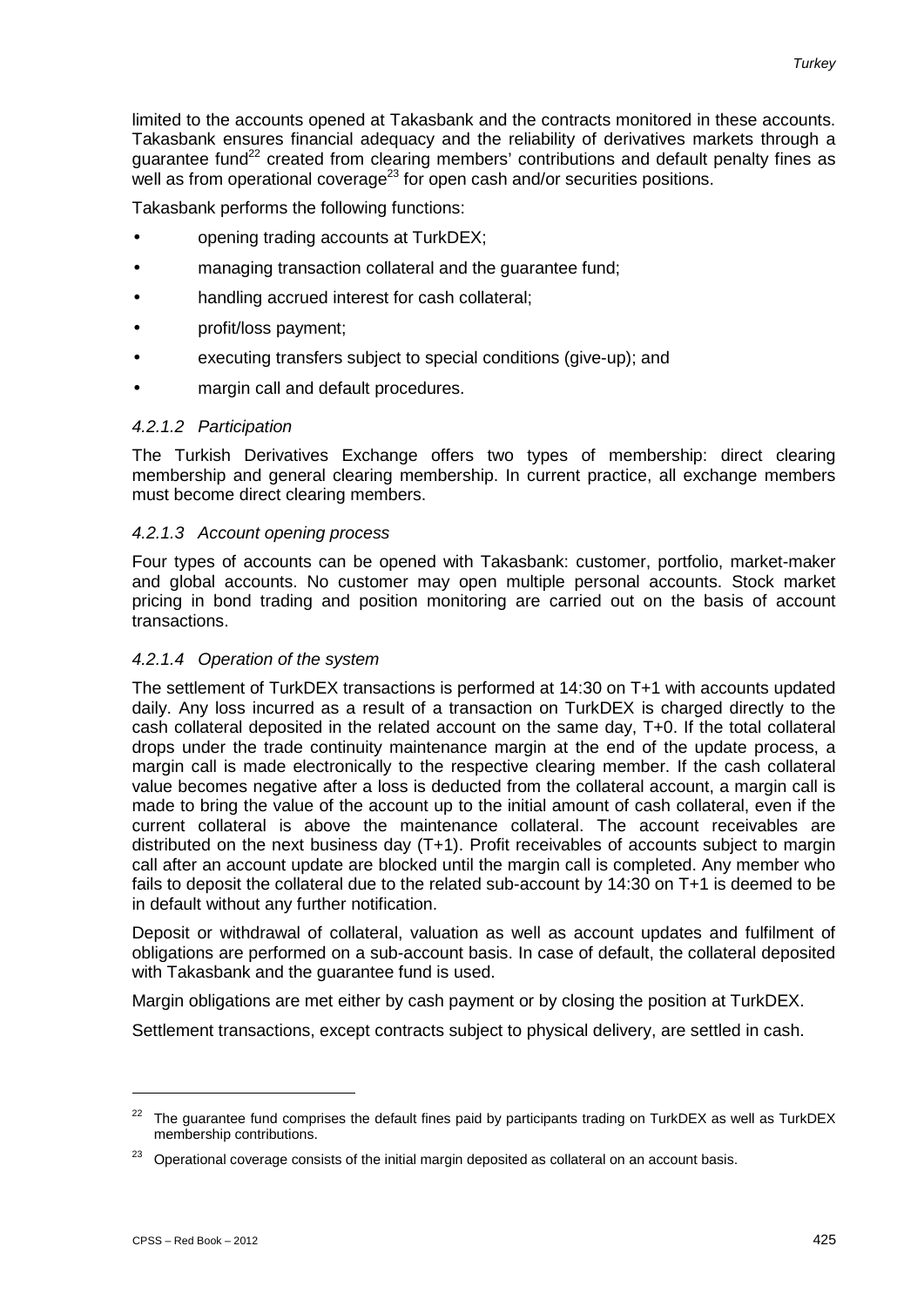The fulfilment of cash settlement obligations of the contracts subject to physical delivery by the last trading day (including the last trading day) is carried out within the framework of general principles of settlement. Physical delivery obligations of contracts subject to physical delivery must be fulfilled before 16:30 on T+2.

Takasbank's Treasury Department accrues the best interest possible on TRY-denominated transaction collateral held in collateral accounts as well as on TRY-denominated guarantee fund contributions.

# *4.2.1.5 Default procedures and risk management*

Settlement obligations must be fulfilled by 14:30 on T+1. Any member not fulfilling its obligations by this deadline is deemed to be in default.

If the margin call is not subsequently fulfilled on T+1 (between 14:30 and TIC-RTGS closing time), this is considered to be a first default. The member is charged default interest equal to the highest overnight weighted average interest rate in the ISE Repo-Reverse Repo Market or the CBRT Interbank Money Market.

If the default amount is repaid on T+1 after the TIC-RTGS closing time or remains outstanding on subsequent days, this is considered as a second default. In this case, default interest of three times the highest overnight weighted average interest rate in the ISE Repo-Reverse Repo Market or CBRT Interbank Money Market is applied.

TurkDEX has established a guarantee fund based on the contributions of all clearing members for the fulfilment of settlement obligations in default situations. The contribution amount is determined by the clearing house.

#### *4.2.1.6 Major current and future projects*

Takasbank is working with the ISE and TurkDEX on the development of an infrastructure that will provide settlement services to options contracts planned to be traded in a new derivatives market to be opened in 2011. Current practice is limited to futures contracts traded on TurkDEX.

# **4.3 Securities settlement systems (SSS) and clearing systems**<sup>24</sup>

#### *4.3.1 CBRT securities settlement system (TIC-ESTS)*

#### *4.3.1.1 Institutional framework*

As an agent of the Undersecretariat of the Treasury, the CBRT is responsible for issuing and settling DDNs (government bonds, T-bills) on behalf of the Treasury. In October 2000, the CBRT began operating the electronic securities transfer and settlement system, TIC-ESTS, for the issuance and settlement in book-entry form of DDNs and other securities issued by governmental organisations.

The TIC-ESTS system provides real-time transfer and settlement of securities. With the online real-time connection to TIC-RTGS, which handles the cash-leg settlement (see Section 3.2.1), settlement of the securities and associated funds is synchronised so that DVP1 is achieved. Settlement is irrevocable.

<sup>&</sup>lt;sup>24</sup> As Takasbank is also the clearing and settlement institution of the ISE, its two clearing roles will be described together in this section.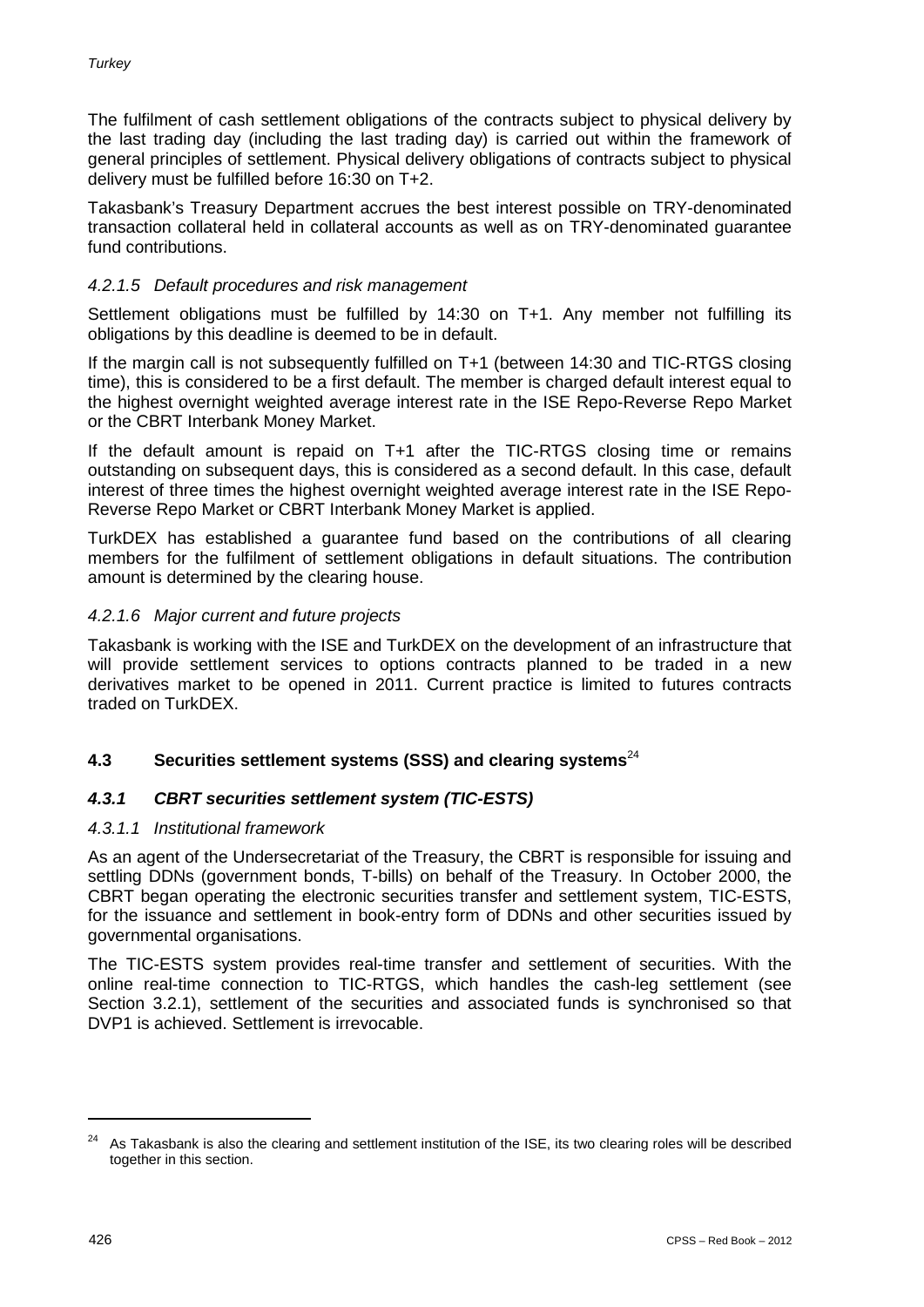#### TIC-ESTS handles:

- primary market operations (issuance and sale of securities by the CBRT);
- secondary market operations (DVP sales between participants, transfers related to the settlement of ISE market transactions, repo and reverse repo operations);
- free transfers between the participants;
- transfers between the sub-accounts of a participant (repositioning operations);
- transfers between physical and book entry forms (rematerialisation/ dematerialisation);
- redemption and coupon payment notifications; and
- online enquiry and periodic reporting facilities.

On the issuance day, the securities are created in the books of TIC-ESTS in the CBRT sub-account. They are then transferred to the participants' accounts in the context of primary market operations. Transfers resulting from secondary market operations are also conducted in TIC-ESTS. In addition, TIC-ESTS permits conversion of physical securities to electronic form and vice versa. In other words, securities in TIC-ESTS can be delivered in paper form if investors so require. Similarly, paper certificates may be entered into the electronic system once the holder physically submits them to a CBRT branch. As the fiscal agent of the Treasury, the CBRT issues securities in TIC-ESTS and makes principal and interest payments on government bonds and treasury bills.

# *4.3.1.2 Participation*

TIC-ESTS participants are also participants in TIC-RTGS (see Section 3.2.1.2). At end-2010, there were 48 participants in TIC-RTGS and TIC-ESTS, including the CBRT.

#### *4.3.1.3 Sub-accounts*

TIC-ESTS transfers securities between the securities sub-accounts of participants. There are three types of sub-accounts: free sub-accounts, customer securities sub-accounts and collateral sub-accounts. The holdings in a participant's free sub-accounts constitute the securities directly owned by that participant. The participants segregate customer securities that are in their custody into customer securities sub-accounts.

This segregation is compulsory only for securities subject to customer-based repurchase transactions. Input to and output from collateral sub-accounts are under the control of the CBRT, and securities held in the collateral sub-accounts determine the participant's limits in the CBRT markets. The intraday liquidity limit in the TIC-RTGS system is also determined by the holdings in one of these sub-accounts within the same borrowing limits.

#### *4.3.1.4 Operation of the system and DVP settlement*

The DVP settlement procedure is initiated at the request of the seller. The TIC-ESTS system blocks the securities that are subject to the sell request and informs the buyer. The buyer responds either with a buy request for the full amount or with several buy requests to purchase the securities in tranches. The sell and buy requests are matched in TIC-ESTS. For a valid buy request, TIC-ESTS forwards a payment request to TIC-RTGS, where the funds are settled. The payment requests for TIC-ESTS settlements are treated by TIC-RTGS as ordinary payment requests from the buyer. The securities are delivered in TIC-ESTS only if the associated funds are transferred into TIC-RTGS.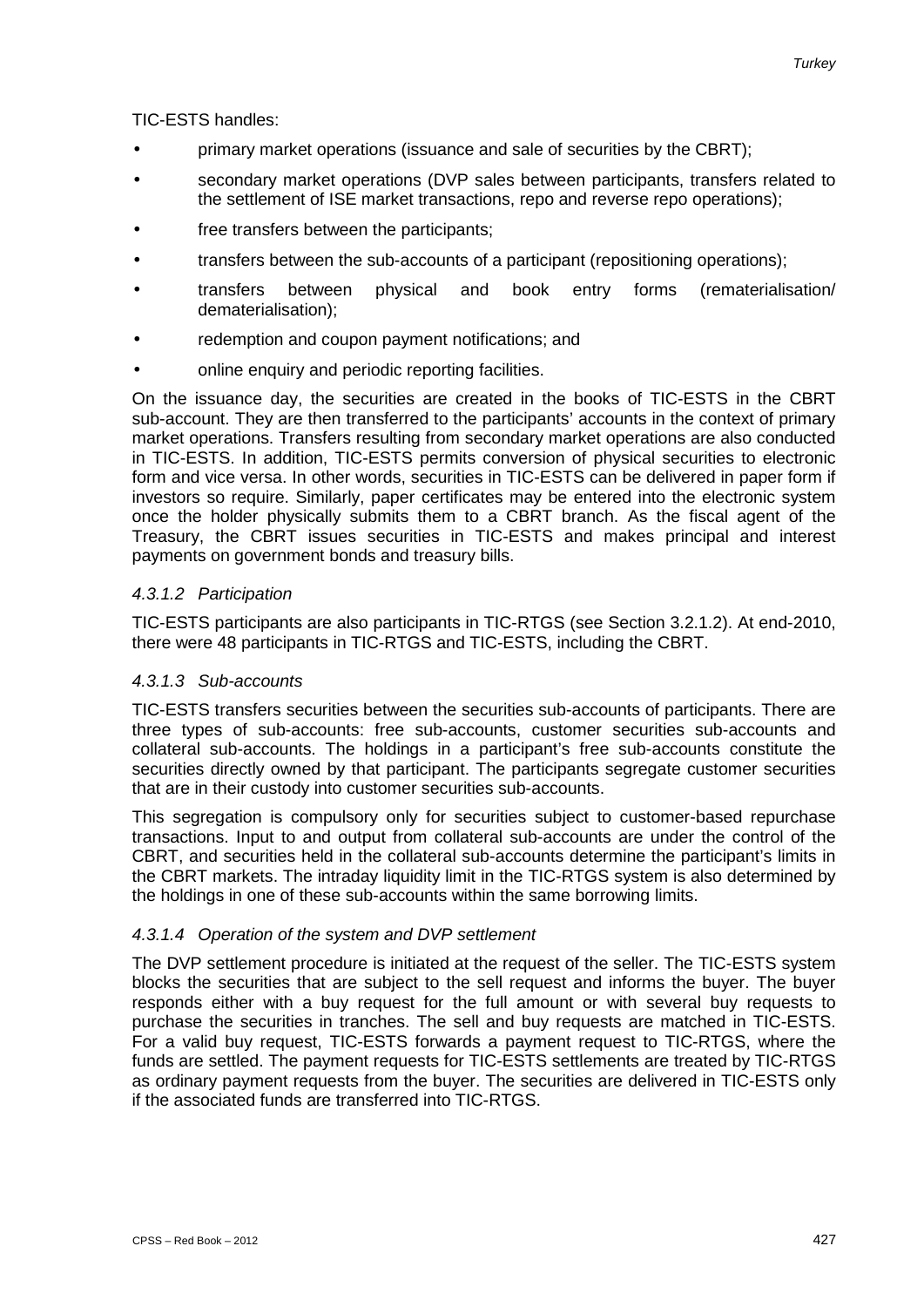# *4.3.1.5 Custody of DDNs in the name of customers*

The TIC-ESTS system keeps a record of the securities in the name of its participants rather than in the name of end customers. However, the system allows the banks to segregate their customers' securities from their own securities.

A project has been initiated to enable the safekeeping of DDNs in the name of customers in the CRA, as is done with other capital market instruments. When the project is completed, banks and other intermediaries will transfer the DDNs they keep in custody for their customers to the CRA, where they will be registered in customers' names. Other DDNs owned by banks will reside in TIC-ESTS, but the CRA will hold details of the total holdings in each security.

In order to achieve this goal, the CRA will become a participant in TIC-ESTS. Participants in TIC-ESTS will transfer DDNs to and from the CRA system as they are sold to or bought from their customers using the TIC-ESTS infrastructure. The CRA will keep the records in the name of the customer based on information from the banks and other intermediaries. After the integration, TIC-ESTS will continue to be the major settlement system for primary and secondary market operations as before.

At the end of 2010, the project was technically and operationally ready and waiting for the regulations to be completed.

#### *4.3.1.6 Pricing*

The cash leg of operations is charged according to the TIC-RTGS tariff (see Section 3.2.1.8). On the securities leg, each message is charged at the minimum fee of the tariff, which was TRY 0.20 in 2010. The only exception to this rule is for the cancellation of securities movements. Cancellation requests are charged at double the maximum tariff, which was TRY 29.00 in 2010.

#### *4.3.2 ISE Settlement and Custody Bank (Takasbank)*

#### *4.3.2.1 Institutional framework*

Takasbank is the central settlement institution authorised by the ISE for the finalisation of cash and securities transfers relating to transactions made in current ISE markets (see Sections 1.3.2 and 1.3.3).

#### *4.3.2.2 Participation*

All CMB-certified securities intermediary institutions (brokerage houses and banks) can be members of the ISE, and ISE members are automatically entitled to be settlement members of Takasbank. The membership criteria of the ISE are stated in the relevant clauses of the Capital Markets Act and in the ISE rules and regulations.

#### *4.3.2.3 Types of transactions*

The TCS handles the clearing and settlement of both the security and the cash leg of ISE trades. Securities include stocks, exchange-traded funds, bonds and bills as well as repo transactions carried out on the ISE markets.

#### *4.3.2.4 Operation of the system*

Takasbank, as the clearing and settlement institution of the ISE, calculates and announces the net obligations of parties based on their operations in ISE markets. Net obligations are legally binding in Turkey but Takasbank does not guarantee settlement. In case of partial fulfilment of the obligation, a proportional amount of the receivable is transmitted to the buyer.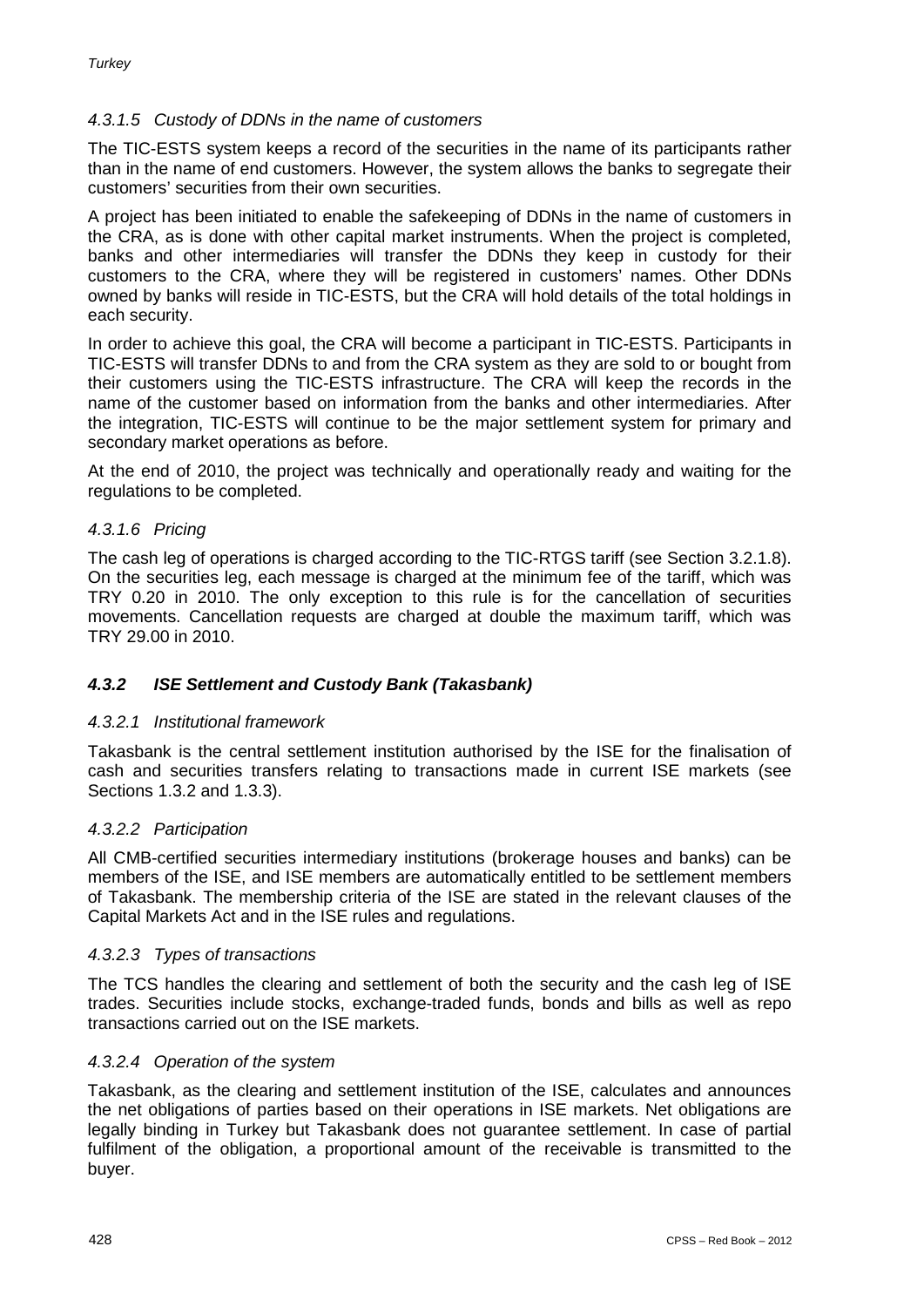Clearing and settlement operations can be divided into two sections: government bonds and treasury bills; and stocks.

#### *4.3.2.4.1 Government bonds and treasury bills*

Clearing and settlement operations for ISE transactions in the bonds and bills market, outright purchases and sales market and repo and reverse repo market are carried out by Takasbank on a DVP3 basis. Accordingly, members do not take delivery of their receivables until they fulfil their obligations. In case of partial fulfilment of the obligation, a proportional amount of the receivable is transferred to the buyer. The settlement period for transactions is between T+0 and T+90 (value date is specified at the time of trade).

Settlement of trades in the primary market and the over-the-counter secondary market for government debt securities is realised via TIC-ESTS. Takasbank has a securities account with CBRT to facilitate the settlement of trading in government debt securities on the ISE.

In the bonds and bills market, the ISE acts as an intermediary that matches orders between the ISE bonds and bills market members. Following the execution of a trade, the ISE issues confirmations to both parties and sends an online copy to Takasbank. Information on executed trades is transferred to Takasbank in real time. Takasbank multilaterally nets all trades for each ISE member for each security traded and for cash. Net obligations, together with receivables due, are reported to the members electronically via Takasbank's proprietary system on the settlement day for bonds and bills.

Participants are required to provide settlement instructions to Takasbank before 16:30 on the settlement date through TIC-ESTS or through an account held with Takasbank. Securities are initially credited to Takasbank's account at the CBRT, and subsequently securities accounts of related parties are credited. The securities are then moved to the account of the buying party held with Takasbank. Although the deadline for settlement is 16:30, settlement is continuous throughout the processing day subject to availability of cash and securities. Only trades executed before 14:00 can be settled on the same day.

Participants are expected to fulfil their cash obligations by using their cash accounts with Takasbank by 16:30 for settlements in the bonds and bills market. Participants can transfer cash from their accounts held with Takasbank or from other accounts outside Takasbank using the CBRT's electronic funds transfer (TIC-RTGS) system or using same-day receivables from the ISE stock market or the Takasbank money market.

#### *4.3.2.4.2 Stocks*

Financial institutions operating in the ISE stock market are required to open custody accounts in the CRA (see Section 1.3.4) and fund settlement accounts in Takasbank, which clears and settles ISE-traded securities. Both the funds and securities legs of the ISE trades are settled in Takasbank. The settlement of securities and cash in the stock market is effected on T+2 and on a DVP3 basis by Takasbank.

At the end of each trading day, the ISE sends Takasbank details of all transactions that have been executed by brokerage houses during that day. On receiving these data, Takasbank multilaterally nets the settlement positions, indicates the obligations for each member in each security, and calculates their net cash positions.

The net securities settlement position on a client basis is transmitted to the CRA on the trade day (T+0). As a result, netting is made on a member basis and detailed on a client basis. Details of netting activity are made available to participants electronically on T+0, showing details of settlement amounts due. At the end of the day, the securities of the delivering clients are blocked automatically by the CRA for settlement purposes. The receipt instructions for the transfer of securities from the participant accounts to the client sub-accounts are generated within the CRA system.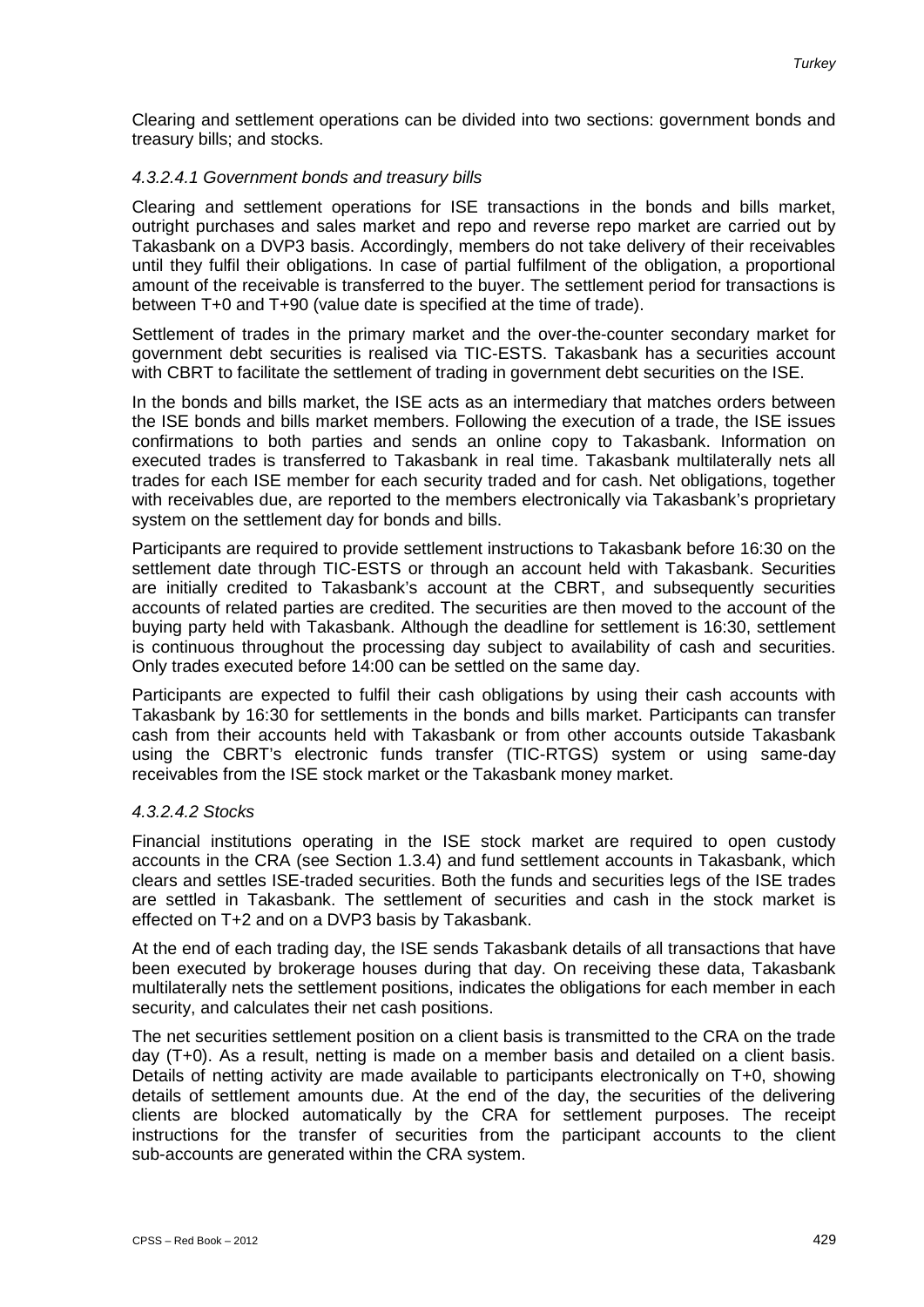On T+1, net settlement records that are checked by the CRA are made available to participants electronically. In case of a discrepancy, participants may apply to the ISE for amendment until 17:00 on T+1. The settlement records are updated according to the correct contract details.

On T+2, the securities of the delivering clients are transferred from the settlement blockage account to the settlement pool account of the participant within the CRA system. The transfer of securities from the participant settlement pool account to the Takasbank settlement pool account within the CRA system is executed by the CRA automatically. Securities are transferred to client sub-accounts by the CRA.

Members are entitled to take delivery of their receivables from settlement, prioritised according to the time when they fulfilled their obligations. If participants fulfil their obligations partially, they are entitled to a partial delivery of their receivables. Settlement can occur continuously between 09:00 and 16:00 during the processing day subject to the availability of cash and securities. These transfers occur simultaneously with the internal book-entry settlement of the netted securities positions, provided that the Takasbank settlement pool account is available.

Participants are expected to fulfil their cash obligations by using their cash accounts with Takasbank from 09:00 to 16:00 for ISE stock market settlements. Participants can transfer cash from their other accounts with Takasbank or other banks using the CBRT's electronic funds transfer (TIC-RTGS) system or same-day receivables from the ISE bonds and bills market or the Takasbank money market.

# *4.3.2.5 Custody function*

Custody operations consist of custody and safekeeping services related to stocks, bonds, investment fund certificates and other capital market instruments, international settlement and safekeeping services provided to domestic institutions and domestic custody services provided to foreign institutions.

However, according to the Capital Markets Law and the regulations of the CMB, ISE-traded stocks were dematerialised in 2005 and the custody function for equities was transferred to the CRA. With dematerialisation, the accounts of brokerage houses with Takasbank, which holds stocks and investment fund certificates, were also transferred to the CRA including all customer sub-accounts, and all the activities in the accounts are now kept in dematerialised form in the CRA.

Besides holding dematerialised securities on behalf of the CRA, Takasbank also continues to collect the securities which are subject to dematerialisation, on behalf of the CRA.

The accounts of investment funds, investment trusts, private pension funds and exchangetraded funds continue to be kept by Takasbank in dematerialised form via book entry, and procedures relating to these accounts are executed by Takasbank in coordination with the CRA system.

Custody and safekeeping services related to debt instruments include safekeeping, transfer, physical delivery, and redemption and coupon payment services. Debt instruments are kept on the account of Takasbank held with the CBRT but the sub-balance records of debt instruments that belong to the brokerage houses are kept in Takasbank's systems.

Physical securities in customer accounts are kept in Takasbank's vaults, while dematerialised securities are kept in the sub-accounts of Takasbank accounts held with the CBRT, the CRA or similar institutions, depending on the type of security.

# *4.3.2.5.1 Non-fungible custody*

Non-fungible custody is a safekeeping service in the name of the beneficial owner, who uses the custody service for securities that have identical denomination, rights and other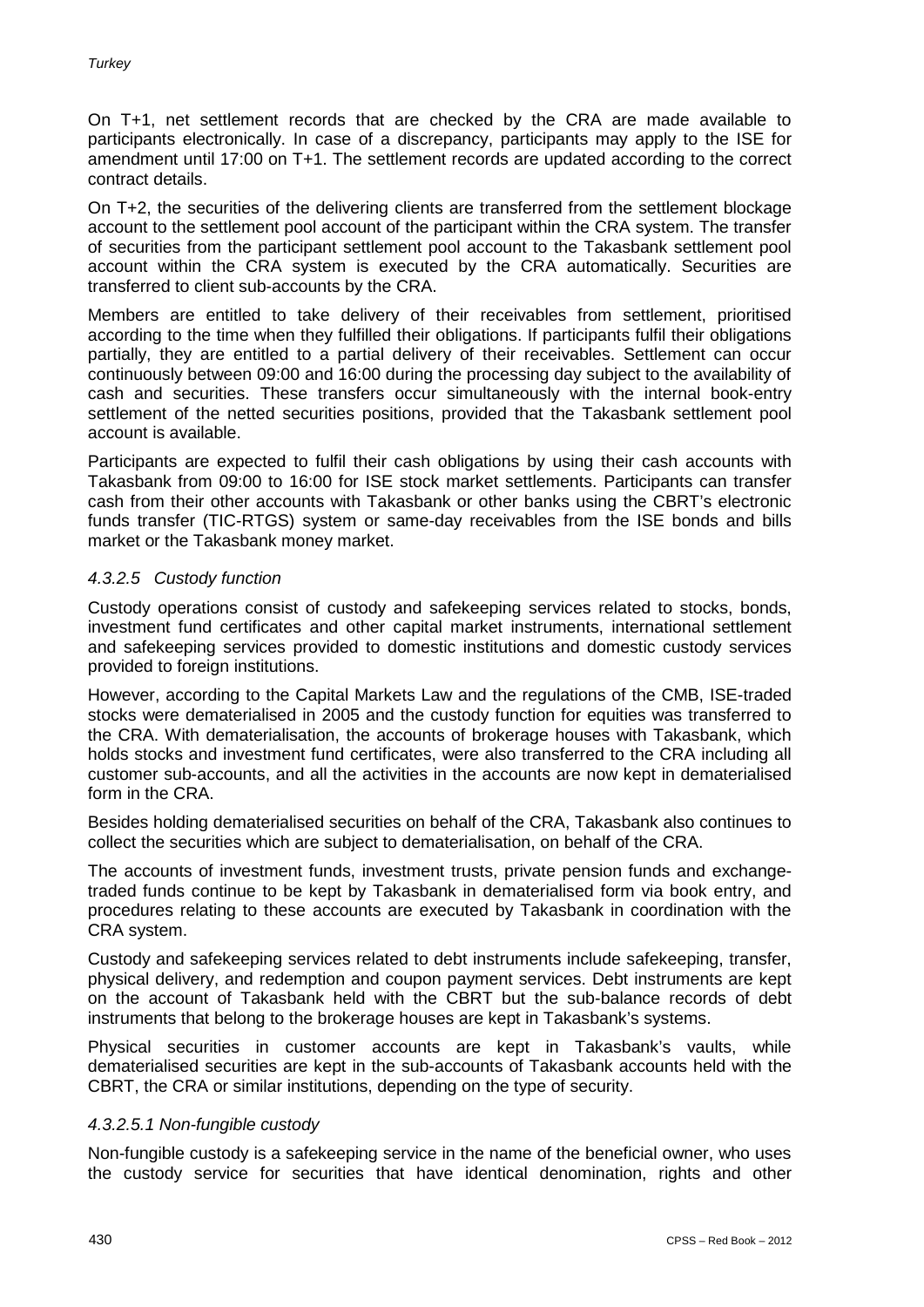properties.<sup>25</sup> Under non-fungible custody, the securities will be returned to the beneficial owner on the same terms. Non-fungible custody services are open to stock exchange members as well as issuers and institutional investors.

Under non-fungible custody, securities need not be traded on a stock exchange. Settlement obligations cannot be fulfilled with securities held in non-fungible custody. The records of these securities cannot be kept in the details of sub-accounts of the beneficial owners.

#### *4.3.2.5.2 Private pension fund custody services*

Takasbank has undertaken the duty of custodian as stated in the Regulation on the Principles Relating to the Establishment and Activities of Pension Investment Funds.

Money market and capital market instruments within the scope of Takasbank's custody service are kept in Takasbank on behalf of private pension funds. For the safekeeping of other money market and capital market instruments, private pension companies can use custody services from another institution, with the approval of the CMB, provided that the company provides Takasbank with unrestricted access to information on the securities in question and their value.

#### *4.3.2.6 Risk management and default procedures*

#### *4.3.2.6.1 Government bonds and treasury bills*

ISE members must fulfil their obligations before the deadline (16:30 on the settlement day). If obligations are fulfilled after the deadline at 17:00, a default interest payment will be imposed of 25% of the prevailing market overnight interest rate (highest of the ISE Repo-Reverse Repo Market or the ISE Interbank Repo Market or the CBRT). If obligations are fulfilled after 17:00 but within the working hours of TIC-RTGS on the settlement date, default payment calculations are calculated on 50% of the prevailing market overnight interest rate (highest of the ISE Repo-Reverse Repo Market or the ISE Interbank Repo Market or the CBRT).

If the default is not made good on T+1 for bonds and bills, Takasbank notifies the ISE for a buy-in or sell-out, indicating the obligation due (cash or securities) and the detailed list of securities and cash receivables under pledge at Takasbank. The payment and securities obligations arising from the trade related to the buy-in or sell-out process are settled on the same day (T+1 for bonds and bills). If the value of the receivables under pledge is not sufficient to discharge the entire obligation, the member's collateral with the ISE is used to fulfil the rest of the obligation. Furthermore, the penalty payment is calculated as three times more than the prevailing market overnight interest rate applied throughout the failure period. This default penalty is executed for the first default case within a three-month period. For every additional default case within this period, the default penalty interest rate increases by 1 percentage point.

Members in a creditor position are eligible for a payment for unjust treatment with respect to the non-delivery or non-payment of cash or securities due to them. Payable on the value date, the payment is assessed at twice the overnight weighted average interest rate. For this payment to be made, the payment or delivery failure must not stem from problems occurring in the ISE, Takasbank or the CBRT system; the member in a creditor position with respect to cash/securities must have fulfilled its settlement obligations within the required settlement deadlines; and any written objection of the defaulting member must have been invalidated and default interest collected.

 $25$  Non-fungible securities with the same corporate rights.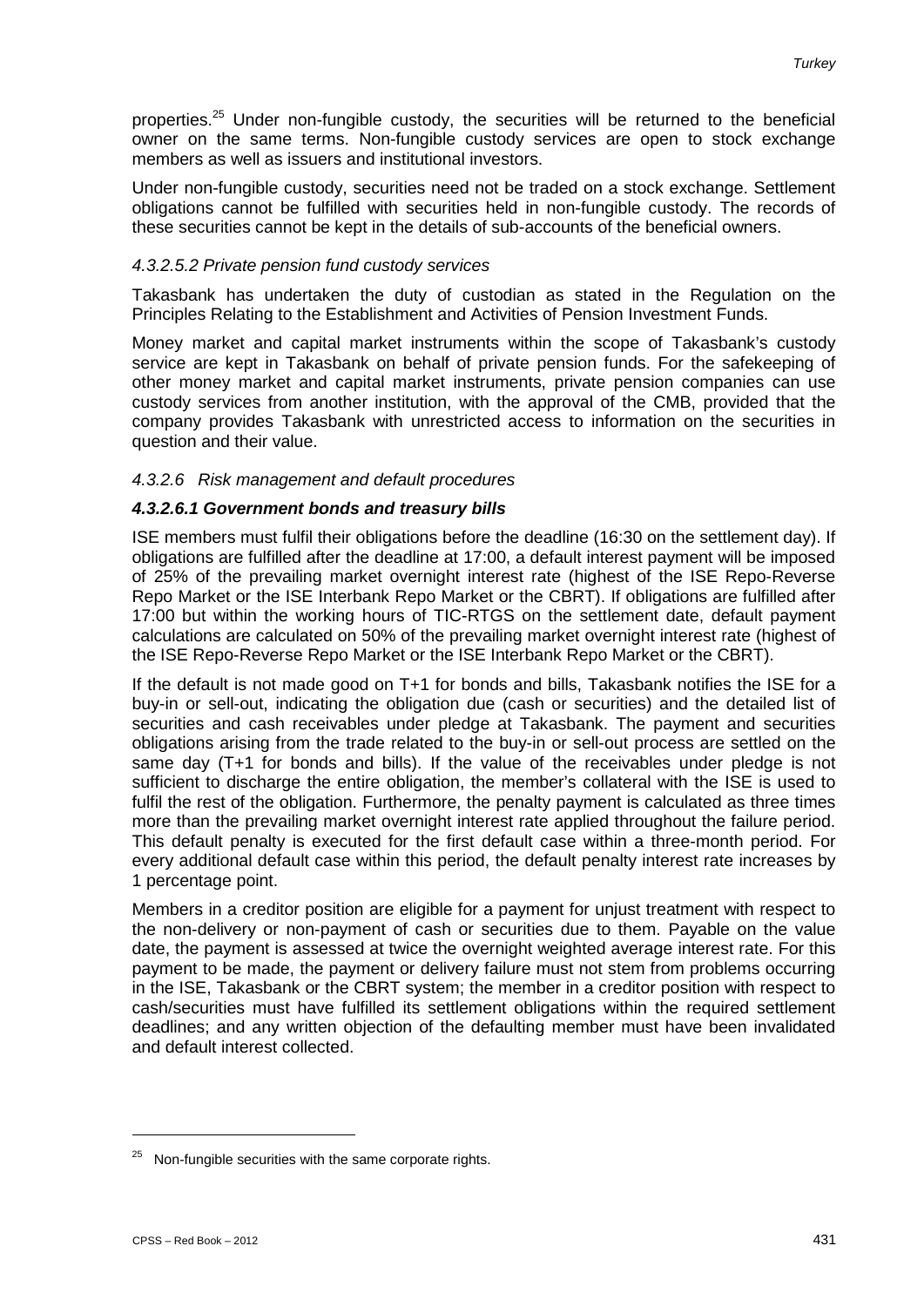#### *4.3.2.6.2 Stocks*

For equities settlement, the deadlines for the default procedure are:

- for securities, the deadline for the transfer from the members' settlement pool accounts to the Takasbank settlement pool account (T+2; 16:00); and
- for the cash side, the transfer deadline for cash from member accounts to Takasbank accounts (T+2; 16.00).

If obligations are fulfilled after 16:00 but still within the working hours of TIC-RTGS on the settlement date (T+2), default payment calculations are calculated on the prevailing market overnight interest rate (higher of the ISE Repo-Reverse Repo Market or the CBRT) by taking the weighted average of the market value of the stock realised in the ISE stock market's second session. If the failure persists into T+3, the penalty payment is levied at three times the prevailing market overnight interest rate and applied throughout the failure period.

Takasbank notifies the ISE for a buy-in or sell-out of settlement failures on the morning of T+3. The buy-in or sell-out process is executed at the ISE on a separate order book from the one used for normal transactions in the related equity. The payment and securities obligations arising from the trade related to the buy-in or sell-out process are settled on the same day (T+3) at the ISE. The contract details of the buy-in/sell-out process are sent to Takasbank's system and, after the settlement records are generated, they are sent on to the CRA. If the value of the receivables under pledge is insufficient to discharge the whole obligation, the member's collateral with the ISE is used to fulfil the rest of the obligation. Default payments are executed by Takasbank.

Securities obligations which are not fulfilled on T+2 are automatically settled through the CRA system on T+3. Cash obligations are settled via the Takasbank system. The receivables of members that were unable to take delivery on the settlement day are distributed on completion of the failed settlement transaction at the ISE. This operation is executed initially within the Takasbank system; a message is then sent to the CRA. After receiving this message, the CRA credits the receivables to the client's account.

The guarantee account is used in default cases when the liquidated collateral of the defaulting participant (after buy-in and sell-out at the ISE) does not cover the settlement obligation. The maximum compensation allowed is limited by the amount of the fund.

#### *4.3.2.6.3 Guarantee account*

Takasbank operates guarantee accounts with the aim of avoiding settlement delays in transactions executed on the bonds and bills market and on the stock market. The guarantee accounts protect counterparties that are unable to collect receivables as a result of the other party's failure. The account for the stock market is funded from an initial payment from the ISE and fines levied on ISE members for late payments and delayed deliveries to settlement.

The bonds and bills guarantee account is also made up of an initial payment from the ISE and the fines collected from ISE members for late payments and delayed deliveries to settlement. This account is used at the end of the settlement day if any default occurs.

The stock guarantee account is currently managed by Takasbank, and is activated every day to provide the initial liquidity for the settlement process. At the end of the settlement process, if all parties have fulfilled their obligations, the account is released in full and remunerated on market terms via Takasbank's treasury department. Otherwise, it is used to cover the failure of the buyer vis-à-vis the seller. Coverage is limited to the balance of the account. In effect, the account is a temporary source of liquidity for the settlement process.

#### *4.3.2.7 Links to other systems*

Takasbank, as a participant of TIC-RTGS and ESTS, provides ISE members with indirect access to the system through its own infrastructure. The Takasbank Electronic Transfer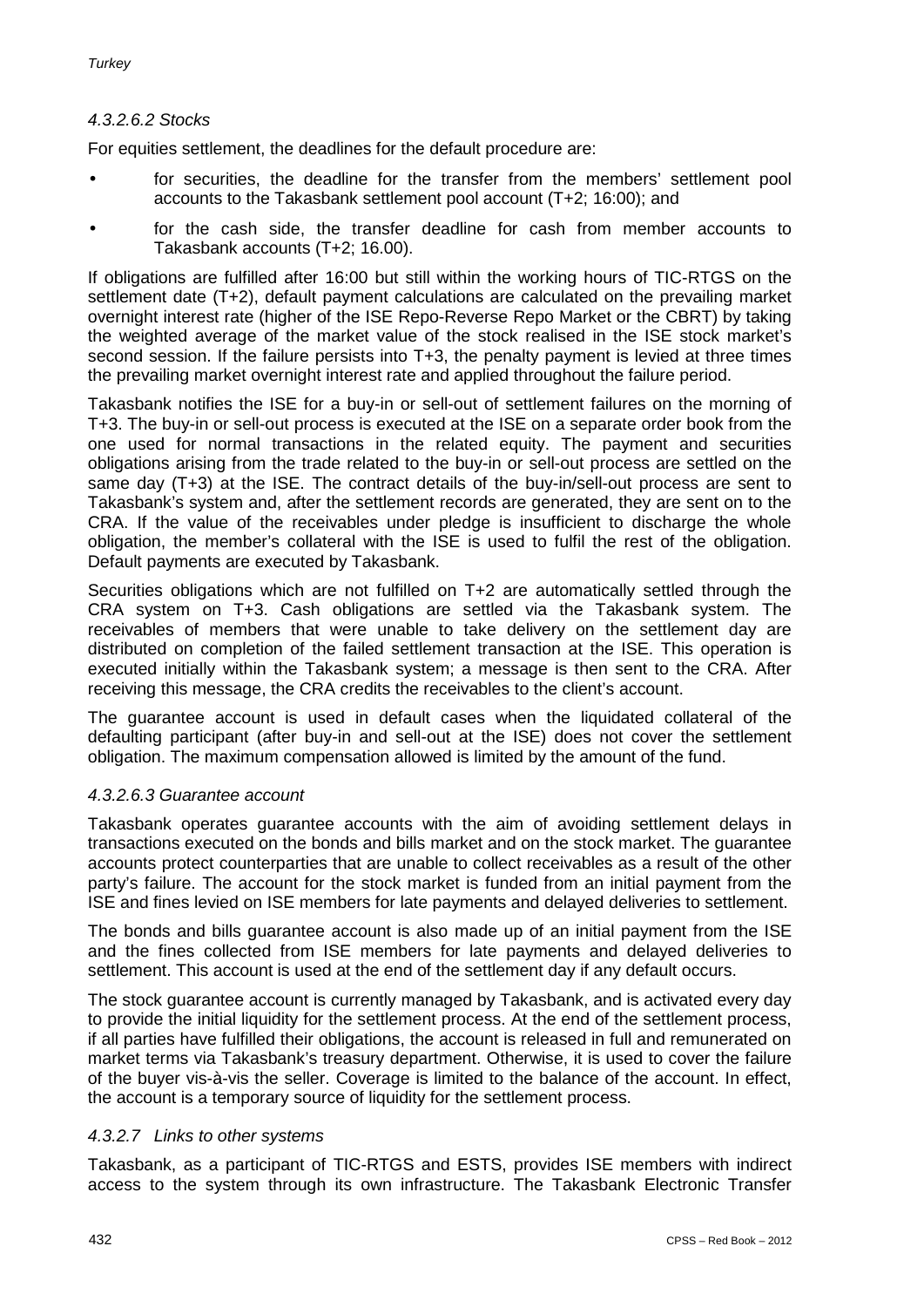System (TETS) enables securities intermediary companies, which are not eligible to become members of the national payment system as they do not have a banking licence, to transfer both cash and government bonds and bills in and out of the Takasbank system electronically and in real time. They also receive reports related to these transactions. Through TETS, securities intermediary companies can indirectly access TIC-RTGS and ESTS to transfer cash and government bonds and bills, participate in Treasury auctions, get auction results, provide collateral for bids, and make other payments quickly and cost-effectively.

The securities settlement operations are carried out via the Takasbank settlement pool account with the CRA. The CRA and Takasbank systems are fully interlinked in real time, so that securities transfers are instantaneously reflected in the CRA. Settlement is effected on the basis of information transferred from the ISE.

Custody accounts are held with the CRA; participants have a settlement pool account besides their own portfolio accounts and client sub-accounts. Cash accounts are on a participant basis and held with Takasbank.

#### *4.3.2.8 Pricing*

Takasbank charges neither an entrance fee nor an annual fee to its members. Settlement is also free of charge.

#### *4.3.2.9 Major current and future projects*

Takasbank plans to become a CCP for the ISE markets, with risk management systems to be based on SPAN software. The aim is to reduce clearing and settlement risks.

#### *4.3.3 Central Registry Agency (CRA)*

#### *4.3.3.1 Institutional framework*

The CRA is governed by the Turkish Capital Markets Law and licensed by the CMB as the central registry and depository for dematerialised capital market instruments.

The CRA's shareholders are Takasbank (65%), the ISE (30%), the Association of Capital Market Intermediary Institutions of Turkey (5%), and the Istanbul Gold Exchange (0.1%) (see Section 1.3.4).

#### *4.3.3.2 Participation*

All participant groups are subject to the requirements set out in the CRA Participation Rules. The criteria for participation are set by the CRA subject to the authorisation of the CMB, which has the authority to designate the terms and conditions for application and eligibility for membership.

The Central Dematerialised System is a direct account holding system in which participant and investor accounts are segregated. All participants can become system users and enter book-entry records in the system on behalf of investors and on their own accounts.

The CRA offers depository services to issuers, brokerage houses, banks and derivatives broker companies. CRA membership is also open to authorised foreign institutions, including clearing institutions and central securities depositories (CSDs).

As of March 2011, the total number of participants in the Central Dematerialised System was 575, comprising banks (40), brokerage houses (99), issuers of equities (342), issuers of private sector debt instruments (16), issuers of both equities and private sector debt instruments (9), issuers of mutual funds (65), issuers of warrants (1), issuers of equities and warrants (1), derivatives broker companies (1), and Takasbank (1).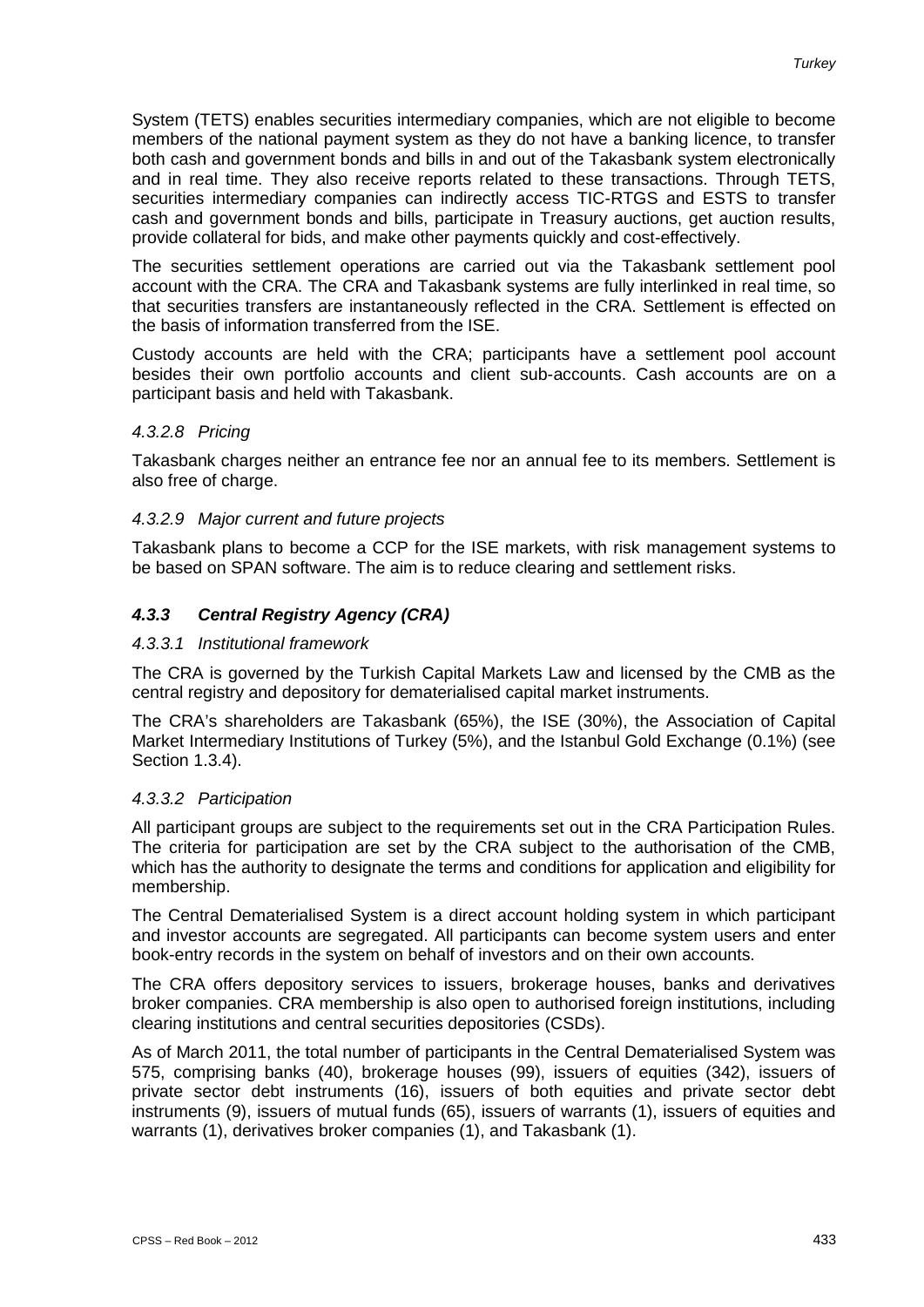# *4.3.3.3 Types of transactions*

The CRA serves as the central depository for the following types of dematerialised security: equities, mutual fund certificates, exchange-traded funds, corporate debt securities and warrants. All transactions involving dematerialised capital market instruments are conducted by CRA participants on an investor account basis via the Central Dematerialised System.

#### *4.3.3.4 Operation of the system*

Settlement of dematerialised securities is performed in book-entry form through the Central Dematerialised System. The ISE Settlement and Custody Bank (Takasbank) acts as the clearing house and cash settlement agent for on-exchange transactions with dematerialised financial instruments. Takasbank runs two different DVP systems involving the CRA: one is for on-exchange net settlements and the other is a DVP system that covers on-exchange gross settlement transfers. The CRA processes securities transfers for both these systems and for free-of-payment (FOP) settlements. Settlement occurs on a real-time basis and transactions become irrevocable once the securities and cash are transferred into participant accounts with the CRA and Takasbank respectively (see also Sections 4.3.2.4.1 and 4.3.2.4.2).

Settlement of on-exchange transactions is executed on a T+2 cycle with near-simultaneous net settlement of securities and cash (DVP3). Foreign institutional trades within custodiantype participant accounts settle on a gross settlement system (DVP1) and also through FOP transfers of securities. Exchange-traded corporate bonds and bills are settled on the trade day  $(T+0)$ .

For all the securities held at the CRA, Takasbank is the clearing agent for the cash leg of transactions.

The DVP system's operating hours for securities and cash settlements are from 09:30 to 17:00. FOP transfers can be made between 08:45 and 18:30 (or 21:00 if confirmation of counterparty is requested). Securities and cash transfers become irrevocable at the point of settlement in the CRA system, at the latest by 17:00 each day.

#### *4.3.3.5 Risk management*

The main means of addressing risk is through the adoption of DVP principles where settlement for on-exchange trades is on a near-simultaneous basis for securities and cash. In addition, the ISE undertakes the collection of collateral for on-exchange transactions and there is a settlement guarantee account for on-exchange equity transactions which is managed by Takasbank.

The participants' collateral with the ISE is used in case of a default that cannot be fully covered by either the participant's settlement receivables with the CRA (for Takasbank) or buy-ins/sell-outs at the ISE as per ISE regulations. As a last resort, the ISE guarantee account can be used.

The CRA provides only depository-related services such as securities transfers, corporate actions, legal transactions, reporting and investor services and does not hold any cash accounts in its system for participants or offer any credit and stock-lending services.

#### *4.3.3.6 Links to other systems*

Since March 2011, the CRA has maintained a direct link to the Austrian central securities depository, CSD.Austria, managed by OeKB, for the settlement of foreign equities traded on the ISE (in addition to the direct link with Takasbank for settlement of equities, etc).

According to its regulations, the CRA designates the terms and conditions of opening and maintenance of accounts at the CRA by foreign CSDs, although no such accounts have been opened so far.